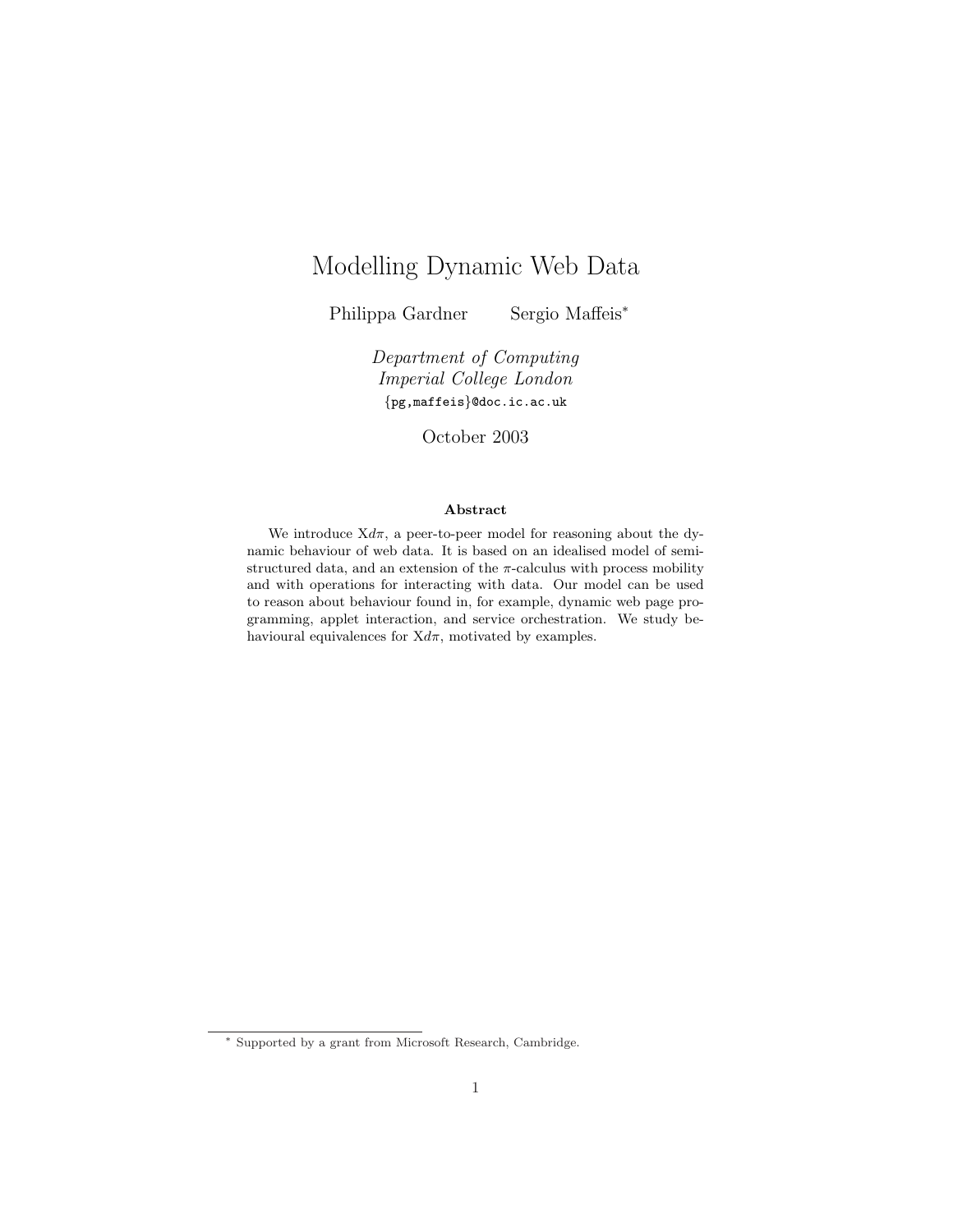# Contents

| 1        |          | Introduction                                                                     | 3              |
|----------|----------|----------------------------------------------------------------------------------|----------------|
|          | 1.1      |                                                                                  | $\overline{4}$ |
|          | 1.2      |                                                                                  | $\overline{5}$ |
| $\bf{2}$ |          | A model for dynamic web data                                                     | $\bf{6}$       |
|          | 2.1      |                                                                                  | 6              |
|          |          | 2.1.1                                                                            | 6              |
|          |          | 2.1.2<br><b>Processes</b>                                                        | $\,6$          |
|          |          | 2.1.3                                                                            | 8              |
|          | 2.2      | Semantics                                                                        | 9              |
|          |          | 2.2.1                                                                            | 9              |
|          |          | 2.2.2                                                                            | 9              |
|          |          | 2.2.3                                                                            | 11             |
|          | 2.3      |                                                                                  | 12             |
|          |          | 2.3.1                                                                            | 12             |
|          |          | 2.3.2                                                                            | 12             |
|          |          | 2.3.3                                                                            | 13             |
| 3        |          | Behaviour of dynamic web data                                                    | 14             |
|          | 3.1      |                                                                                  | 14             |
|          | 3.2      |                                                                                  | 15             |
|          |          | 3.2.1                                                                            | 16             |
|          |          | Barbed congruence for $X\pi_2 \ldots \ldots \ldots \ldots \ldots$<br>3.2.2       | 16             |
|          |          | 3.2.3<br>From $Xd\pi$ to $X\pi_2$                                                | 17             |
|          |          | Properties of the translation<br>3.2.4                                           | 19             |
|          | 3.3      |                                                                                  | 19             |
|          |          | 3.3.1                                                                            | 19             |
|          |          | 3.3.2                                                                            | 19             |
|          |          | 3.3.3                                                                            | 20             |
| 4        |          | <b>Concluding Remarks</b>                                                        | 23             |
|          | 4.1      |                                                                                  | 24             |
|          | A Proofs |                                                                                  | ${\bf 27}$     |
|          | A.1      | Proof of Full Abstraction                                                        | 27             |
|          |          | A.1.1                                                                            | 31             |
|          | A.2      |                                                                                  | 31             |
|          |          | Proof of Theorem 3.2 $\ldots \ldots \ldots \ldots \ldots \ldots \ldots$<br>A.2.1 | 32             |
|          | A.3      |                                                                                  | 34             |
|          |          | A.3.1 Proof of Theorem 3.3 $\ldots \ldots \ldots \ldots \ldots \ldots$           | 35             |
|          |          |                                                                                  |                |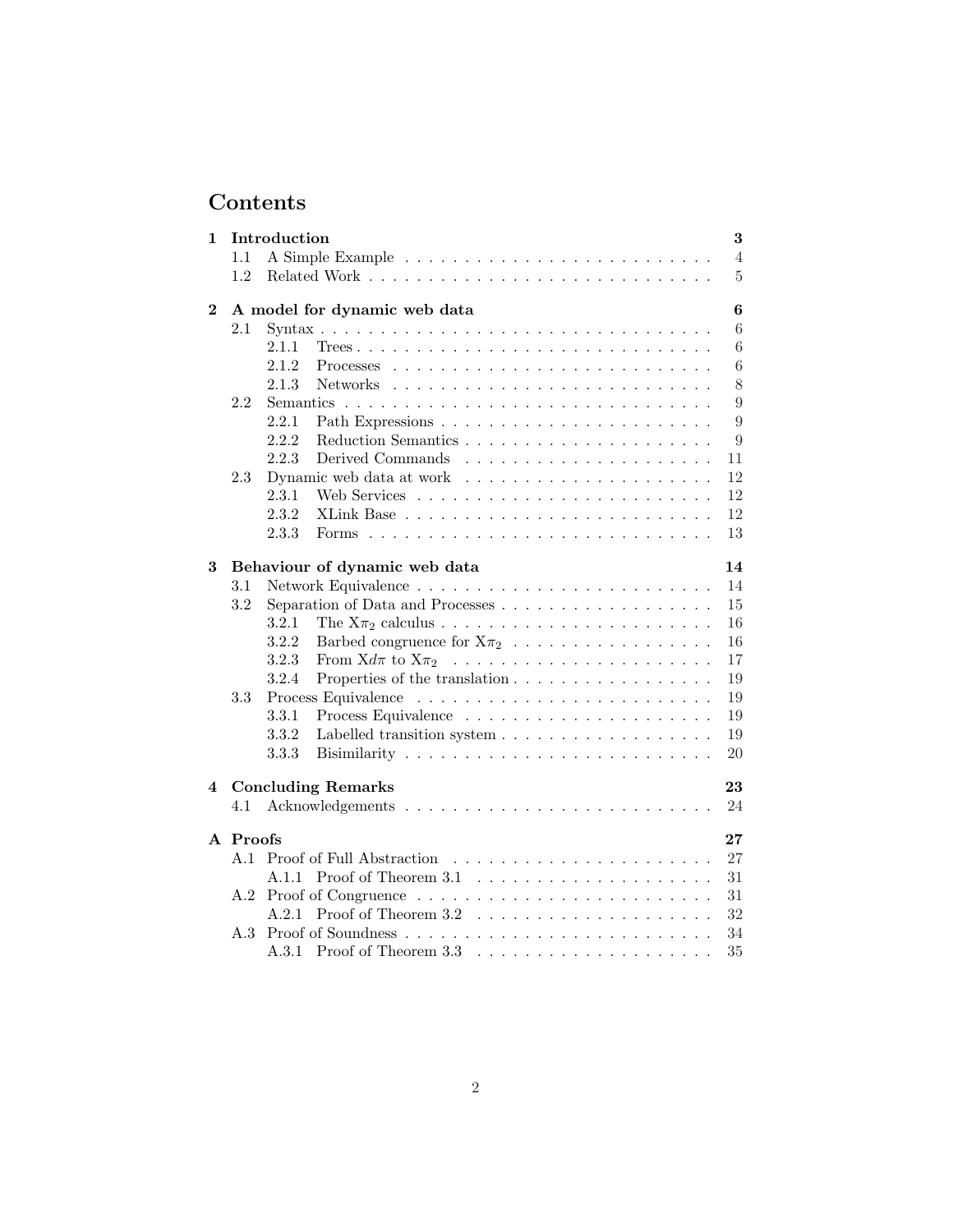# 1 Introduction

Web data, such as XML, plays a fundamental rôle in the exchange of information between globally distributed applications. Applications naturally fall into some sort of mediator approach: systems are divided into peers, with mechanisms based on XML for interaction between peers. The development of analysis techniques, languages and tools for web data is by no means straightforward. In particular, although web services allow for interaction between processes and data, direct interaction between processes is not well-supported.

Peer-to-peer data management systems are decentralised distributed systems where each component offers the same set of basic functionalities and acts both as a producer and as a consumer of information. We model systems where each peer consists of an XML data repository and a working space where processes are allowed to run. Our processes can be regarded as agents with a simple set of functionalities; they communicate with each other, query and update the local repository, and migrate to other peers to continue execution. Process definitions can be included in documents<sup>1</sup>, and can be selected for execution by other processes. These functionalities are enough to express most of the dynamic behaviour found in web data, such as web services, distributed (and replicated) documents [2], distributed query patterns [26], hyperlinks, forms, and scripting.

In this paper we introduce the  $Xd\pi$ -calculus, which provides a formal semantics for the systems described above. It is based on a network of locations (peers) containing a (semi-structured) data model, and  $\pi$ -like processes [22, 27, 17] for modelling process interaction, process migration, and interaction with data. The data model consists of unordered labelled trees, with embedded processes for querying and updating such data, and explicit pointers for referring to other parts of the network: for example, a document with a hyperlink referring to another site and a light-weight trusted process for retrieving information associated with the link. The idea of embedding processes (scripts) in web data is not new: examples include Javascript, SmartTags and calls to web services. However, web applications do not in general provide direct communication between active processes, and process coordination therefore requires specialised orchestration tools. In contrast, distributed process interaction (communication and co-ordination) is central to our model, and is inspired by the current research on distributed process calculi.

We study behavioural equivalences for  $Xd\pi$ . In particular, we define when two processes are equivalent in such a way that when the processes are put in the same position in a network, the resulting networks are equivalent. We do this in several stages. First, we define what it means for two  $Xd\pi$ -networks to be equivalent. Second, we give a translation of  $X d\pi$  into a simpler calculus  $(X\pi_2)$ , where the location structure has been pushed inside the data and processes. This translation technique, first proposed in [9], enables us to separate reasoning about processes from reasoning about data and networks. Third, we define

<sup>&</sup>lt;sup>1</sup>We regard process definitions in documents as an atomic piece of data, and we do not consider queries which modify such definitions.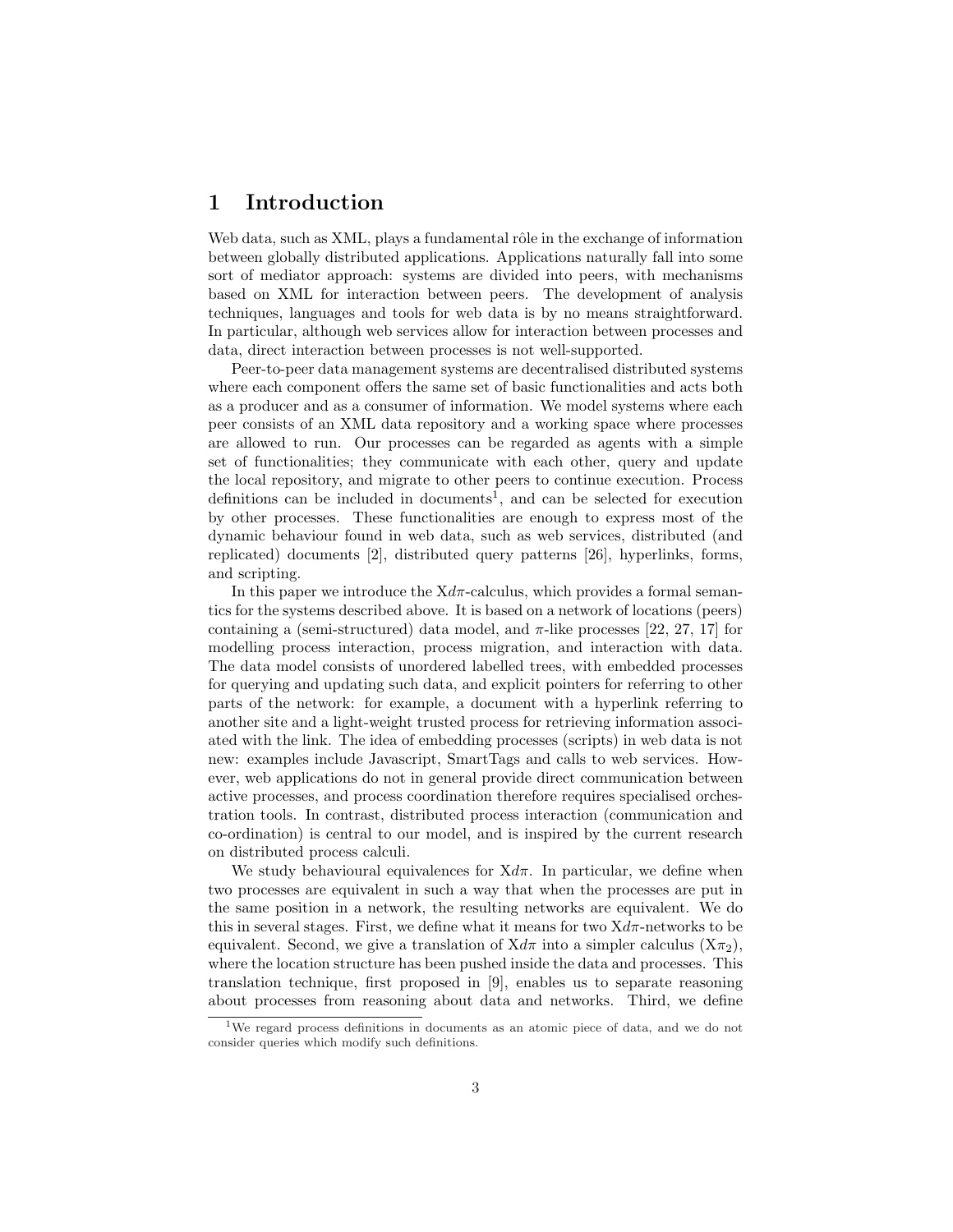process equivalence for  $X_{\pi_2}$ , and provide a proof method based on a labelled bisimulation. Finally, we study examples: in particular, we prove how services can be transparently replicated.

## 1.1 A Simple Example

We use the *hyperlink example* as a simple example to illustrate our ideas. Consider two locations (machines identified by their IP addresses)  $l$  and  $m$ . Location l contains a hyperlink at  $p$  referring to data identified by path  $q$  at location  $m$ :



In the working space of location  $l$ , the process  $Q$  activates the process embedded in the hyperlink, which then fires a request to  $m$  to copy the tree identified by path  $q$  and write the result to  $p$  at  $l$ .

The hyperlink at l, written in both XML notation (LHS) and ambient notation used in this paper (RHS), is:



This hyperlink consists of two parts: an external pointer  $@m:q$ , and a scripted process  $\Box P$  which provides the mechanism to fetch the subtree q from m. Pro- $\mathrm{cess}\;P$  has the form

$$
P = \text{read}_{p/\text{Link}/\text{To}}(\text{@} x \mathpunct{:} y).\overline{load}\langle x, y, p \rangle
$$

The read command reads the pointer reference from position  $p/\text{Link}/\text{To}$  in the tree, substitutes the values m and q for the parameters x and y in the continuation and evolves to the output process  $load\langle m, q, p \rangle$ , which records the target location  $m$ , the target path  $q$  and the position  $p$  where the result tree will go. This output process calls a corresponding input process inside  $Q$ , using  $\pi$ -calculus interaction. The specification of  $Q$  has the form:

$$
Q_s \; = \; !load(x,y,z).\texttt{go} \, x.\, \texttt{copy}_y(X).\texttt{go} \, l.\texttt{paste}_z\langle X \rangle
$$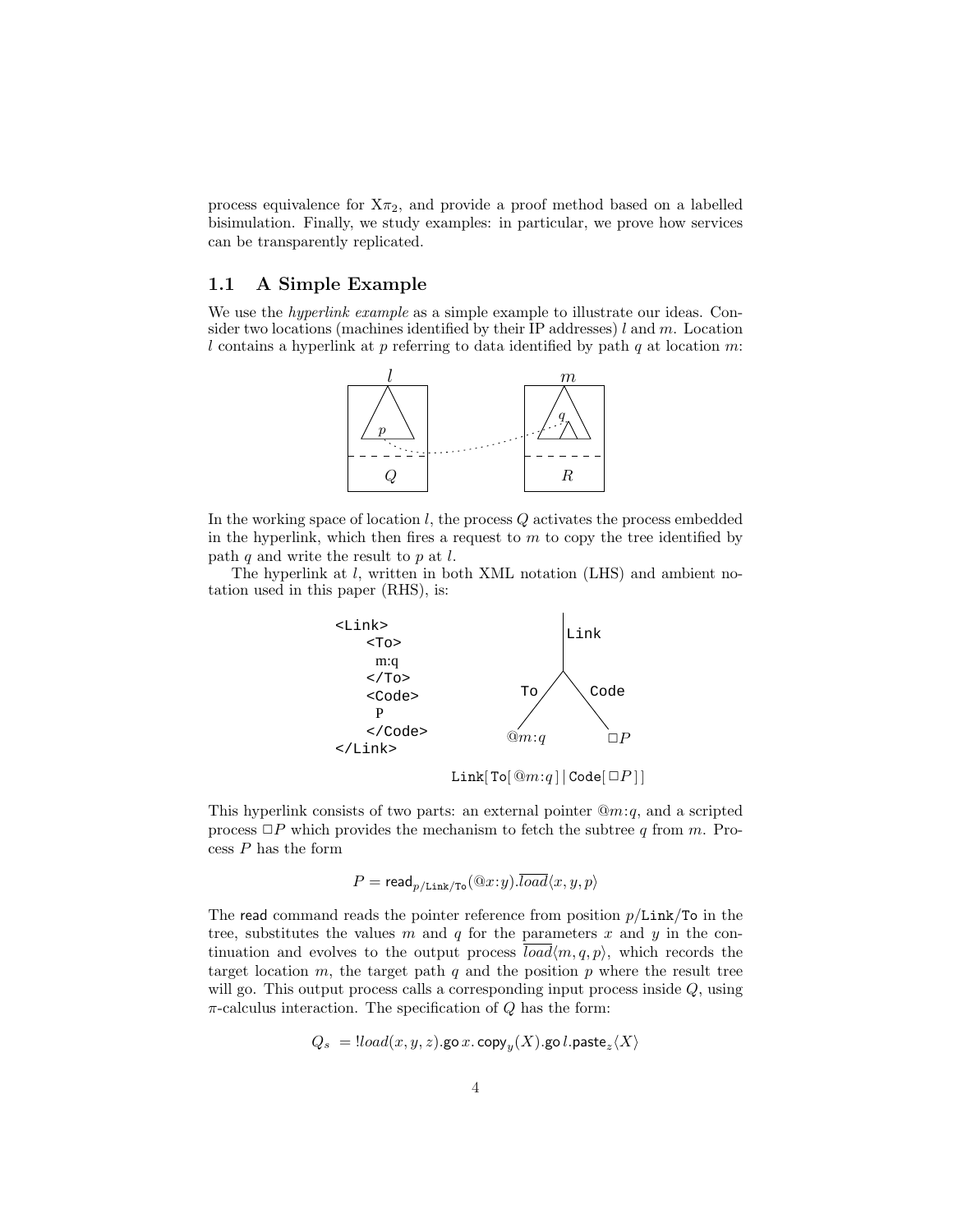The replication ! denotes that the input process can be used as many times as requested. The interaction between the load and load replaces the parameters  $x, y, z$  with the values  $m, q, p$  in the continuation. The process then goes to m, copies the tree at  $q$ , comes back to  $l$ , and pastes the tree to  $p$ .

The process  $Q_s$  is just a specification. We refine this specification by having a process Q (acting as a service call), which sends a request to location m for the tree at  $q$ , and a process  $R$  (the service definition) which grants the request. Processes Q and R are defined by

$$
Q = !load(x, y, z).(\nu c)(\texttt{go}~x.\overline{get}\langle y, l, c\rangle ~|~ c(X).\texttt{paste}_z\langle X\rangle) \\[1ex] R = !get(y, x, w).\texttt{copy}_y(X).\texttt{go}~x.\overline{w}\langle X\rangle
$$

Once process  $Q$  receives parameters from  $\overline{load}$ , it splits into two parts: the process that sends the output message  $\overline{get}\langle q, l, c \rangle$  to m, with information about the particular target path q, the return location l and a private channel name  $c$  (created using the  $\pi$ -calculus restriction operator  $\nu$ ), and the process  $c(X)$ .paste $_p\langle X\rangle$ waiting to paste the result delivered via the unique channel  $c$ . Process  $R$  receives the parameters from  $\overline{get}$  and returns the tree to the unique channel c at l. Using our definition of process equivalence, we show that Q does indeed have the same intended behaviour as its specification  $Q_s$ , and that the processes are interchangeable independently from the context where they are installed.

## 1.2 Related Work

Our work is related to the Active XML approach to data integration developed independently by Abiteboul et al. [4]. They introduce an architecture which is a peer-to-peer system where each peer contains a data model very similar to ours (but where only service calls can be scripted in documents), and a working space where only web service definitions are allowed. Moreover Active XML service definitions cannot be moved around. In this respect our approach is more flexible: for example, we can define an auditing process for assessing a university course—it goes to a government site, selects the assessment criteria appropriate for the particular course under consideration, then moves this information (web service definition) to the university to make the assessment.

Several distributed query languages, such as [24, 19, 8], extend traditional query languages with facilities for distribution awareness. Our approach is closest to the one of Sahuguet and Tannen [26], who introduce the ubQL query language based on streams for exchanging large amounts of distributed data, partly motivated by ideas from the  $\pi$ -calculus. There has been much study of data models for the web in the XML, database and process algebra communities. Our ideas have evolved from those found in [3] and [10]. Our process-algebra techniques have most in common with [18, 9, 16]. Process calculi have also been used for example to study security properties of web services [15], reason about mobile resources [14], and in [25] to sketch a distributed query language. Bierman and Sewell [7] have recently extended a small functional language for XML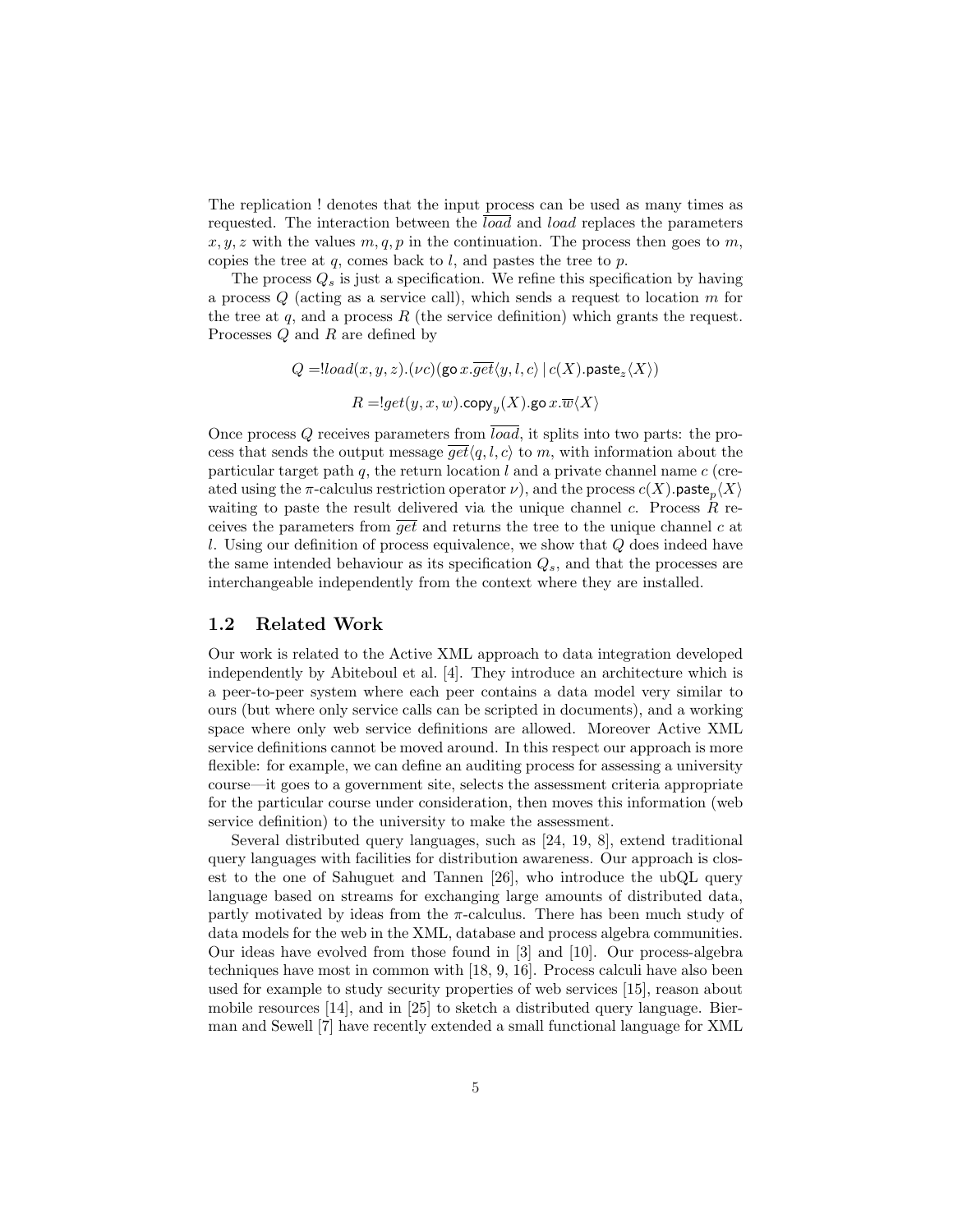with  $\pi$ -calculus-based concurrency in order to program Home Area Networks devices.

Our work is the first attempt to integrate the study of mobile processes and semi-structured data for Web-based data-sharing applications, and is characterised by its emphasis on dynamic data.

# 2 A model for dynamic web data

We model a peer-to-peer system as a sets of interconnected locations (*networks*), where the content of each location consists of an abstraction of a XML data repository (the tree) and a term representing both the services provided by the peer and the agents in execution on behalf of other peers (the process). Processes can query and update the local data, communicate with each other through named channels (public or private), and migrate to other peers. Process definitions can be included in documents and can be selected for execution by other processes.

# 2.1 Syntax

#### 2.1.1 Trees

Our data model extends the unordered labelled rooted trees of [10], with leaves which can either be scripted processes or pointers to data. We use the following constructs: edge labels denoted by  $a, b, c \in \mathcal{A}$ , path expressions denoted by  $p, q \in \mathcal{E}$  used to identify specific subtrees, and locations of the form  $\circlearrowleft, l, m \in \mathcal{L}$ , where the 'self' location  $\circlearrowleft$  refers to the enclosing location. The set of data trees, denoted  $\mathcal T$ , is given by

$$
T ::= 0 | T | T | a[T] | a[ \Box P] | a[ \textcircled{a} l : p]
$$

Tree 0 denotes a rooted tree with no content. Tree  $T_1 | T_2$  denotes the composition of  $T_1$  and  $T_2$ , which simply joins the roots. A tree of the form  $a[...]$  denotes a tree with a single branch labelled a which can have three types of content: a subtree T; a *scripted process*  $\Box P$  which is a static process awaiting a command to run; a *pointer*  $\mathcal{Q}(p)$  which denotes a pointer to a set of subtrees identified by path expression  $p$  in the tree at location  $l$ . Processes and path expressions are described below. The structural congruence for trees states that trees are unordered, and scripted processes are identified up to the structural congruence for processes (see Table 1).

#### 2.1.2 Processes

Our processes are based on  $\pi$ -processes extended with an explicit migration primitive between locations, and an operation for interacting directly with data. The  $\pi$ -processes describe the movement of values between channels. Generic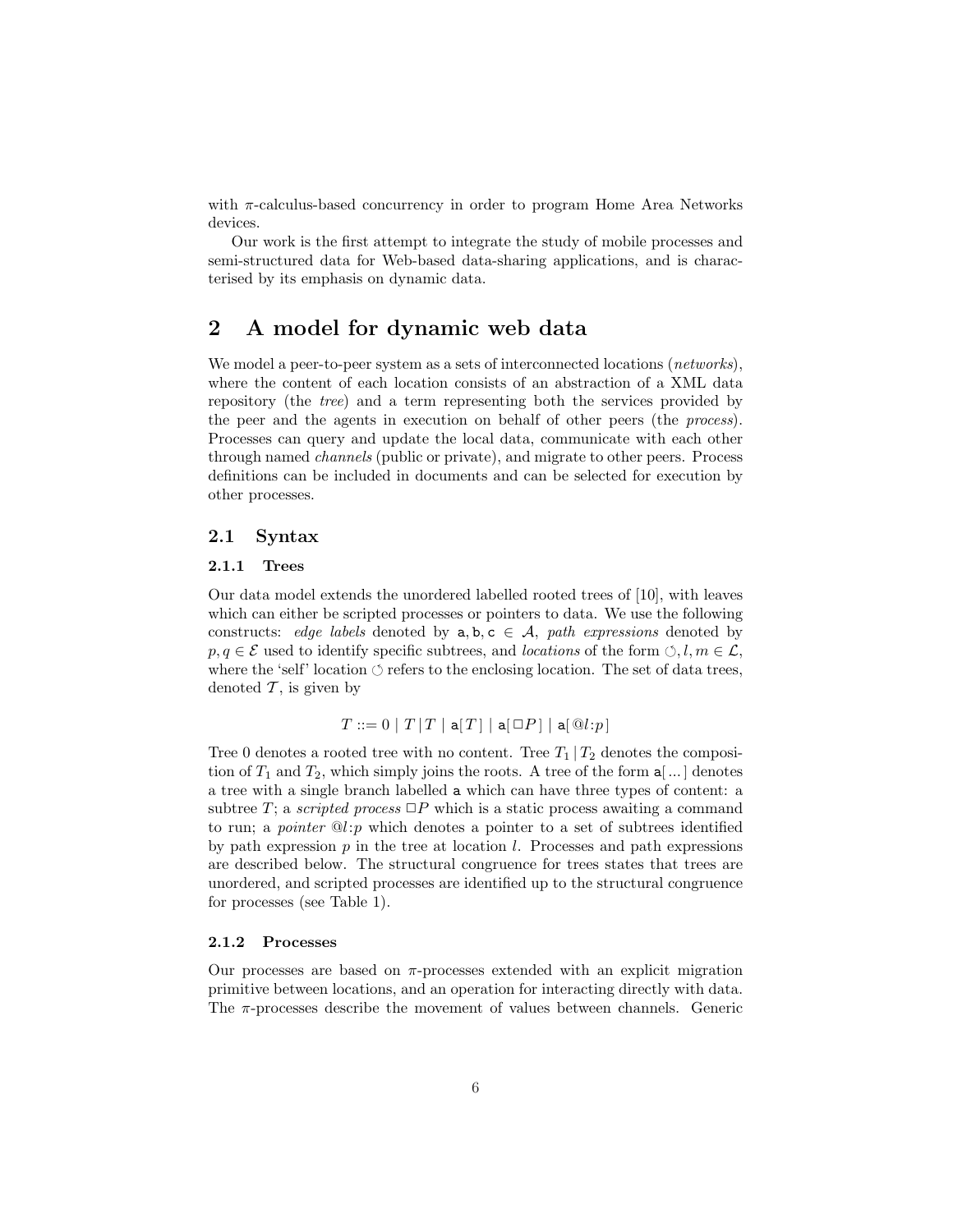Structural congruence is the least congruence satisfying alpha-conversion, the commutative monoidal laws for  $(0, |)$  on trees, processes and networks, and the axioms reported below:

(Trees)  $U \equiv V \Rightarrow$  a[U]  $\equiv$  a[V] (Values)  $P \equiv Q \Rightarrow \Box P \equiv \Box Q$  $v' \wedge \tilde{v} \equiv \tilde{w} \Rightarrow v', \tilde{v} \equiv w', \tilde{w}$ (Processes)  $(\nu c)0 \equiv 0$   $c \notin fn(P) \Rightarrow P \mid (\nu c)Q \equiv (\nu c)(P \mid Q)$  $(\nu c)(\nu c')P \equiv (\nu c')(\nu c)P$   $\tilde{v} \equiv \tilde{w} \Rightarrow \bar{c}\langle \tilde{v} \rangle \equiv \bar{c}\langle \tilde{w} \rangle$  $V \equiv V' \land P \equiv Q \Rightarrow \text{update}_p(\chi, V) . P \equiv \text{update}_p(\chi, V') . Q$ (Networks)  $(\nu c)0 \equiv 0$  c  $\notin f n(N) \Rightarrow N \mid (\nu c)M \equiv (\nu c)(N \mid M)$  $(\nu c)(\nu c')N \equiv (\nu c')(\nu c)N$   $P \equiv Q \Rightarrow l\langle P \rangle \Rightarrow l\langle Q \rangle$  $l[T \mid (\nu c)P] \equiv (\nu c)l[T \mid P]$   $T \equiv S \wedge P \equiv Q \Rightarrow l[T \mid P] \equiv l[S \mid Q]$ 

Table 1: Structural congruence for  $Xd\pi$ .

variables are  $x, y, z$ , channel names or channel variables are  $a, b, c$  and values, ranged over by  $u, v, w$ , are

$$
u ::= T \mid c \mid l \mid p \mid \Box P \mid x
$$

We use the notation  $\tilde{z}$  and  $\tilde{v}$  to denote vectors of variables and values respectively. Identifiers U, V range over scripted processes, pointers and trees. The set of processes, denoted by  $P$ , is given by

$$
P ::= \quad 0 \mid P \mid P \mid (\nu c)P \mid \overline{b}\langle \tilde{v} \rangle \mid b(\tilde{z}).P \mid !b(\tilde{z}).P
$$

$$
\mid \text{go } l.P \mid \text{update}_p(\chi, V).P \mid \text{run}_p
$$

The processes in the first line of the grammar are constructs arising from the  $\pi$ -calculus: the *nil* process 0, the *composition* of processes  $P_1 | P_2$ , the restriction  $(\nu c)P$  which restricts (binds) channel name c in process P, the *output* process  $b\langle \tilde{v} \rangle$  which denotes a vector of values  $\tilde{v}$  waiting to be sent via channel b, the *input* process  $b(\tilde{z})$ . P which is waiting to receive values from an output process via channel b to replace the vector of distinct, bound variables  $\tilde{z}$  in P, and replicated input  $(b(\tilde{z})\cdot P$  which spawns of a copy of  $b(\tilde{z})\cdot P$  each time one is requested. We assume a simple sorting discipline, to ensure that the number of values sent along a channel matches the number of variables expected to receive those values. Channel names are partitioned into public and session channels, denoted  $\mathcal{C}_P$  and  $\mathcal{C}_S$  respectively. Public channels denote those channels that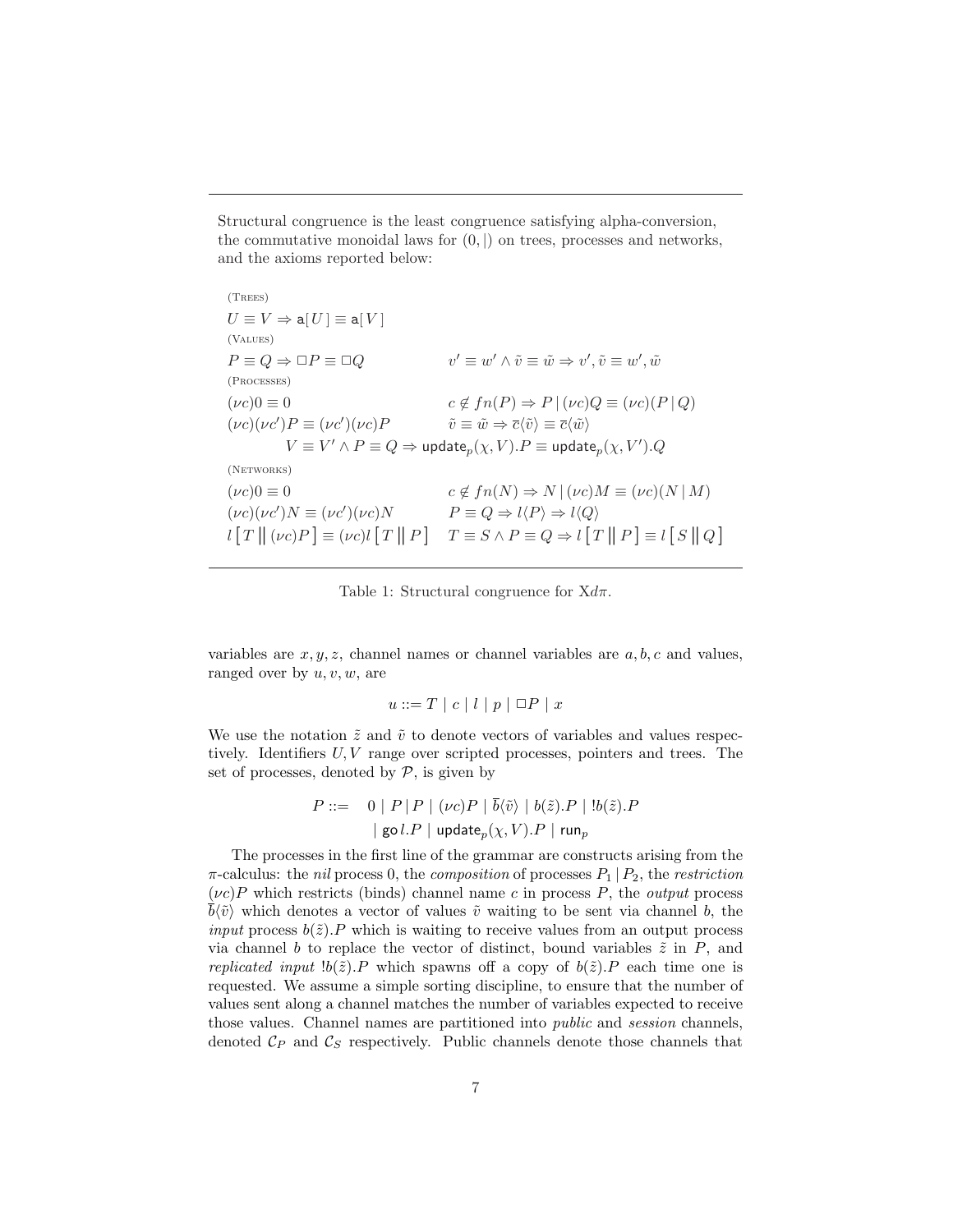are intended to have the same meaning at each location, such as finger, and cannot be restricted. Session channels are used for process interaction, can be restricted, and cannot be free in the scripted processes occurring in data. We assume upon the latter the usual notions of free and bound names  $(fn, bn)$ .

The *migration* primitive go  $l.P$  is common in calculi for describing distributed systems; see for example [16]. It enables a process to go to  $l$  and become  $P$ . An alternative choice would have been to incorporate the location information inside the other process commands: for example using  $\overline{l \cdot b} \langle \tilde{v} \rangle$  to denote a process which goes to  $l$  and interacts via channel  $b$ .

The generic *update* command **update**<sub>p</sub> $(\chi, U)$ . P is used to interact with the data trees. Patterns  $\chi, \xi$  have the form

$$
\chi ::= X \mid \textcircled{0} x : y \mid \square X,
$$

where X denotes a tree or process variable. Here U can contain variables and must have the same sort as  $\chi$ . The variables free in  $\chi$  are bound in U and P. The update command finds all the values  $U_i$  given by the path p, patternmatches these values with  $\chi$  to obtain the substitution  $\sigma_i$  when it exists. For each successful pattern-matching, it replaces the  $U_i$  with  $U\sigma_i$  and evolves to  $P\sigma_i$ . Simple commands can be derived from this update command, including standard copy<sub>p</sub>, cut<sub>p</sub> and paste<sub>p</sub> commands. Command run<sub>p</sub> prescribes, for all scripted processes  $\Box P_i$  found at the end of path p, to run  $P_i$  in the workspace.

The structural congruence on processes is similar to that given for the  $\pi$ calculus, and is given in Table 1. Notice that it depends on the structural congruence for trees, since trees can be passed as values.

#### 2.1.3 Networks

We model networks as a composition of *unique* locations, where each location contains a tree and a set of processes. The set of networks, denoted  $\mathcal{N}$ , is given by

$$
N ::= 0 | N | N | l [T || P] | (\nu c) N | l \langle P \rangle
$$

The location  $l[T || P ]$  denotes location l containing tree T and process P. It is well-formed when the tree and process are closed (have no free variables), and the tree contains no free session channels. The network composition  $N_1 | N_2$  is partial in that the location names associated with  $N_1$  and  $N_2$  must be disjoint. Communication between locations is modelled by process migration, which we represent explicitly: the process  $l\langle P \rangle$  represents a (higher-order) migration message addressed to  $l$  and containing process  $P$ , which has left its originating location. In the introduction, we saw that a session channel can be shared between processes at different locations. We must therefore lift the restriction to the network level using  $(\nu c)N$ . Structural congruence for networks is defined in Table 1, and is analogous to that given for processes.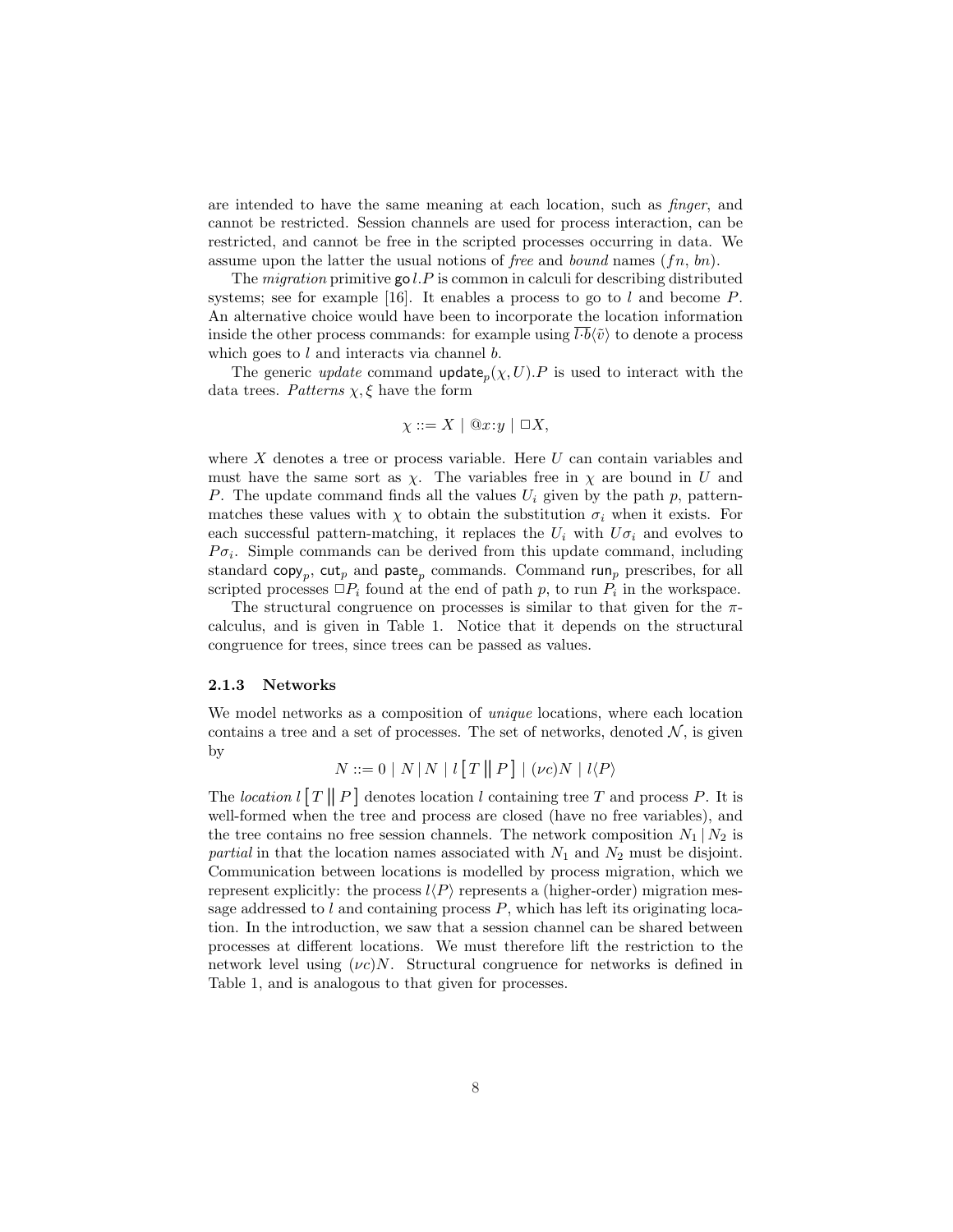# 2.2 Semantics

#### 2.2.1 Path Expressions

In the examples of this paper, we use a very simple subset of XPath expressions [20]. In our examples, "/" denotes path composition and ".", which can appear only inside trees, denotes the path to its enclosing node.

Our semantic model is robust with respect to any choice of mechanism which, given some expression p, identifies a set of nodes in a tree  $T$  (modulo structural congruence). We let  $p(T)$  denote the tree T where the nodes identified by p are selected, and we represent a selected node by underlining its contents. For example the selected subtrees below are  $S'$  and  $T'$ :

$$
T = \mathsf{a}[\,\mathsf{a}[\,S\,]\,|\,\mathsf{b}[\,S^\prime\,]\,|\,\mathsf{c}[\,T^\prime\,]\,]
$$

A path expression such as ∗/a might select nested subtrees. We give an example:

$$
\ast/\mathsf{a}(T) = \mathsf{a}[\,\mathsf{a}[ \, S \,]\, |\,\mathsf{b}[ \, S' \,]\, |\, \mathsf{c}[ \, T' \,]\,]
$$

#### 2.2.2 Reduction Semantics

The reduction relation  $\setminus$  describes the movement of processes across locations, the interaction between processes and processes, and the interaction between processes and data. Reduction is closed under network composition, restriction and structural congruence, and it relies on the updating function  $\rightsquigarrow$  given in Table 2, which we will explain later. The reduction relation is given in Table 3.

The rules for process movement between locations are inspired by [5]. Rule  $(Exri)$  always allows a process go l. P to leave its enclosing location. At the moment, rule (ENTER) permits the code of  $P$  to be installed at  $l$  provided that location  $l$  exists<sup>2</sup>. In future work, we intend to associate some security check to this operation. Process interaction (rules  $(COM)$ ) and  $(COM)$ ) is inspired by  $\pi$ calculus interaction. If one process wishes to output on a channel, and another wishes to input on the same channel, then they can react together and transmit some values as part of that reaction.

The generic (UPDATE) rule provides interaction between processes and data. Using path p it selects for update some subtrees in T, denoted by  $p(T)$ , and then applies the updating function  $\leadsto$  to  $p(T)$  in order to obtain the new tree T' and a set of substitutions  $\Sigma$ , used to generate the continuation processes. Given a subtree selected by p, the function  $\leadsto$  pattern matches the subtree with pattern  $\chi$  to obtain substitution  $\sigma$  (when it exists) and updates the subtree with  $V\sigma$ . The formal definition<sup>3</sup> of  $\rightsquigarrow$ , parameterised by  $\Theta = p, l, \chi, V$ , is given in Table 2.

Rule (Up) in Table 3 deserves some explanation. First of all it substitutes in U any reference to the current location and path with the actual values l and  $p$ , denoted  $U\{l/\Diamond, p/\}$ . It then matches the result with  $\chi$ , to obtain substitution

<sup>&</sup>lt;sup>2</sup>This feature is peculiar to our calculus, as opposed to e.g. [16], where the existence of the location to be entered is not a precondition to migration. Our choice makes the study of equivalences non-trivial and models an important aspect of location failure.

<sup>&</sup>lt;sup>3</sup>Where  $\Sigma$  is a multiset of substitutions and  $\oplus$  is multiset union.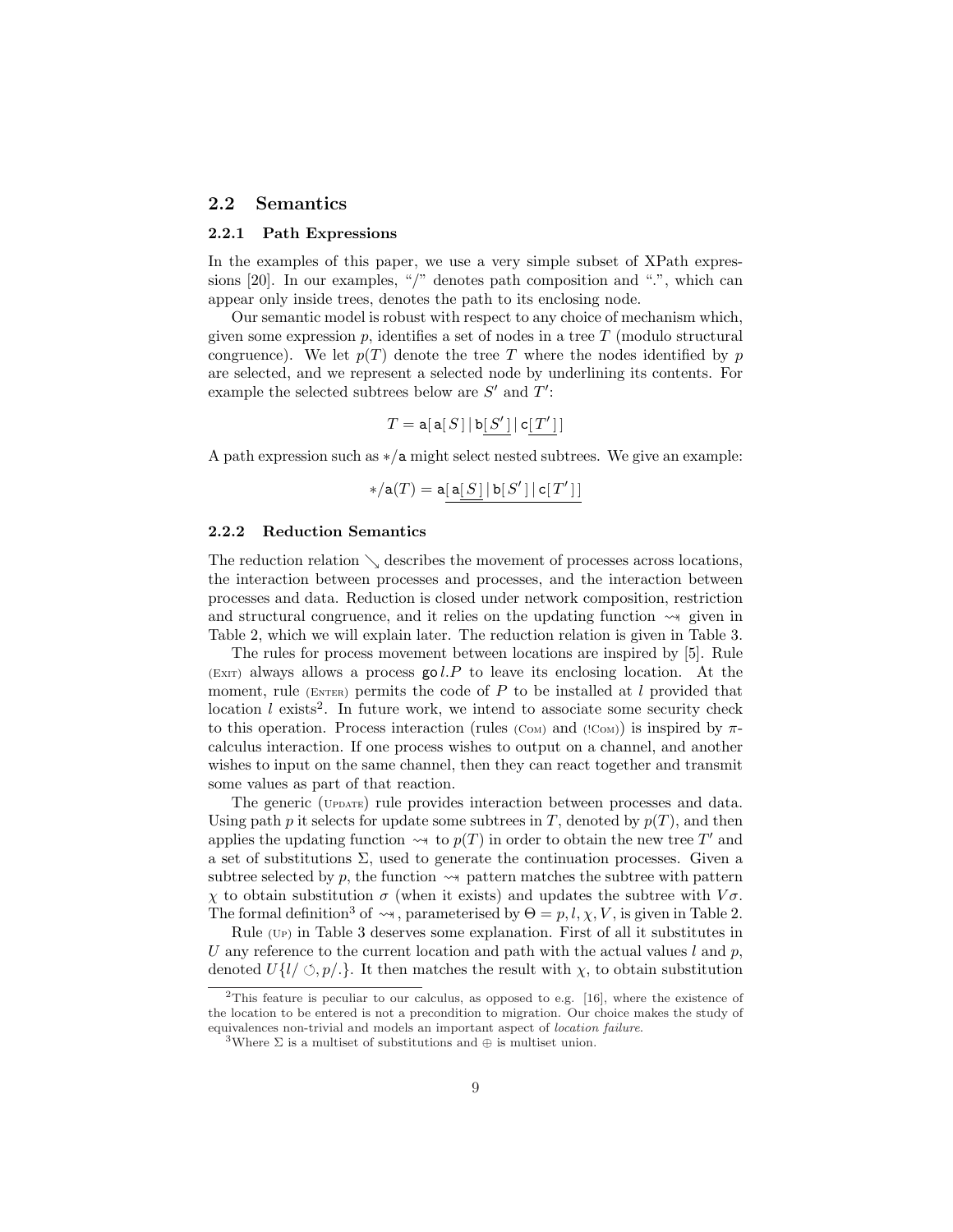|       | $(ZERO)$ $0 \rightsquigarrow 0, \emptyset$                                                                                                                     |  | $(LINK)$ $@m:q \rightsquigarrow \Theta @m:q,\emptyset$                                                                                                                    |                            |
|-------|----------------------------------------------------------------------------------------------------------------------------------------------------------------|--|---------------------------------------------------------------------------------------------------------------------------------------------------------------------------|----------------------------|
|       | $(P_{ROC})$ $\Box Q \rightsquigarrow \Theta \Box Q, \emptyset$ (NODE) –                                                                                        |  | $U \rightsquigarrow_{\mathsf{A}} U'$ , $\Sigma$<br>$\overline{\mathsf{a}[U]\rightsquigarrow_{\Theta}\mathsf{a}[U'],\Sigma}$                                               |                            |
| (PAR) | $T \rightsquigarrow \Theta T', \Sigma_1$ $S \rightsquigarrow \Theta S', \Sigma_2$<br>$\boxed{T \mid S \leadsto_{\Theta} T' \mid S', \Sigma_1 \oplus \Sigma_2}$ |  |                                                                                                                                                                           |                            |
| (UP)  |                                                                                                                                                                |  | match $(U{U \leq v, p\land \}$ , $\chi$ ) = $\sigma$ $V \sigma \rightsquigarrow_{\Theta} V'$ , $\Sigma$<br>$a[U] \rightsquigarrow \Theta a[V'], \{\sigma\} \oplus \Sigma$ | $\Theta = p, l, \gamma, V$ |

|  |  | Table 2: Update Semantics |
|--|--|---------------------------|
|--|--|---------------------------|

| Reduction Axioms |                                                                                                                                                                                       |  |
|------------------|---------------------------------------------------------------------------------------------------------------------------------------------------------------------------------------|--|
| (ExIT)           | $m[T    Q   \text{go} \, l.P] \searrow m[T    Q]   l \langle P \rangle$                                                                                                               |  |
| (ENTER)          | $l[T  Q]   l\langle P \rangle \setminus l[T  Q P]$                                                                                                                                    |  |
| (COM)            | $l[T\ \bar{c}\langle \tilde{v} \rangle   c(\tilde{z}).P Q] \setminus l[T\ P\{\tilde{v}/\tilde{z}\} Q]$                                                                                |  |
| (COM!)           | $l\,[T\,\ \,\bar{c}\langle\tilde{v}\rangle\, \,!c(\tilde{z}).P\, \,Q\,]\smile l\,[T\, \,!c(\tilde{z}).P\, \,P\{\tilde{v}/\tilde{x}\}\, \,Q\,]$                                        |  |
| (UPDATE)         | $p(T) \rightsquigarrow_{p,l,\chi,V} T', {\sigma_1, \cdots, \sigma_n}$<br>$l\,[T\,  \,$ update $_p(\chi,V).P\, \,Q\, \searrow l\,[T'\,  \,P\sigma_1\, \,\cdots\, \,P\sigma_n\, \,Q\,]$ |  |
| (RUN)            | $p(T) \rightsquigarrow_{p,l,\Box X,\Box X} T, \{\{\Box P_1/\Box X\},\cdots,\{\Box P_n/\Box X\}\}\$<br>$l[T \mid \text{run}_n   Q] \setminus l[T \mid P_1   \cdots   P_n   Q]$         |  |
| Contextual Rules |                                                                                                                                                                                       |  |
| (RES)            | $N\searrow N'$<br>$(\nu \tilde{c})N \setminus (\nu \tilde{c})N'$                                                                                                                      |  |
|                  | $\mathbf{a} \tau \times \mathbf{a} \tau$                                                                                                                                              |  |

(Par)  $N \searrow N'$  $N \mid M \searrow N' \mid M$  $N \equiv M \searrow M' \equiv N'$ 

 $N \searrow N'$ 

 $\left( \text{STRUCT} \right)$ 

Table 3: Reduction Semantics

σ; when σ exists, it continues updating  $V\sigma$ , and when we obtain some subtree V' along with a process R, it replaces U with V' and it returns  $P\sigma$  in parallel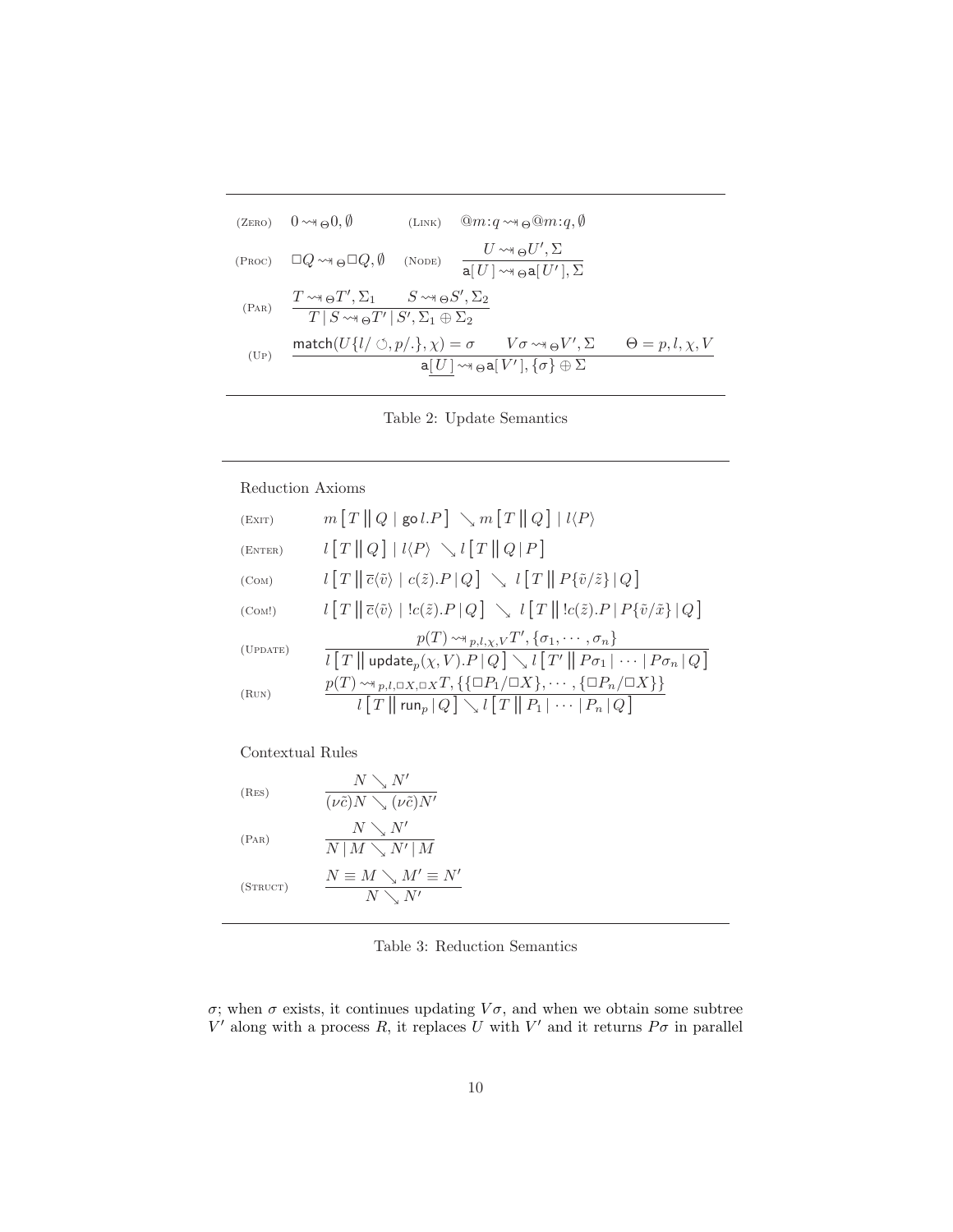with R.

The ability to select nested nodes introduces a difference between updating the tree in a top-down rather than bottom-up order. In particular the resulting tree is the same, but a different set of processes  $P$  is collected. We chose the top-down approach because is bears a closer correspondence with intuition: a copy of P will be created for each update still visible in the final tree outcome. For example,

$$
l\left[\left.\texttt{a}[\,\texttt{b}[T\,]\,]\,\right\|\texttt{update}_*(X,0).P\,\right]\searrow l\left[\left.\texttt{a}[0\,]\,\right\|\,P\{\texttt{b}[T\,]/X\}\,\right]
$$

whereas, following a bottom-up approach we would have

$$
l [a[b[T]] || update_*(X,0).P]
$$
  
\n
$$
\setminus l [a[0] || P{b[0]}/X\} | P{T/X}\]
$$

because first we would transform  $\mathbf{a}[\mathbf{b}[T]]$  in  $\mathbf{a}[\mathbf{b}[0]]$  generating  $P\{T/X\}$ , and then transform  $\mathbf{a}[\mathbf{b}[0]]$  in  $\mathbf{a}[0]$ , generating  $P\{\mathbf{b}[0]/X\}$ .

#### 2.2.3 Derived Commands

Throughout our examples, we use the derived commands given in Table 4. When concerned with access control issues, it may become desirable to include each of these derived forms as primitives, in order to use fine-grained security policies. Nonetheless it is important to be aware that semantically are all expressible through a single construct.

|  | $\text{copy}_n(X).P \triangleq \text{update}_n(X,X).P$                                                          | copy the tree at $p$ and use it in $P$                                                                                                                |
|--|-----------------------------------------------------------------------------------------------------------------|-------------------------------------------------------------------------------------------------------------------------------------------------------|
|  | read <sub>p</sub> $(\mathbb{Q}x:y)$ . $P \triangleq$ update <sub>p</sub> $(\mathbb{Q}x:y, \mathbb{Q}x:y)$ . $P$ | read the pointer at $p$ ,<br>use its location and path in $P$                                                                                         |
|  | $cut_p(X).P \triangleq$ update <sub>n</sub> $(X,0).P$                                                           | cut the tree at $p$ and use it in $p$                                                                                                                 |
|  | $\mathsf{paste}_p\langle T\rangle.P \cong \mathsf{update}_p(X, X \, \, T).P$                                    | $\begin{cases} \text{ where } X \text{ is not free in } T \text{ or } P, \\ \text{ paste tree } T \text{ at } p \text{ and evolve to } P \end{cases}$ |

Table 4: Derived Commands

Example 2.1 The following reaction illustrates the cut command:

$$
l\left[\left[c[\mathbf{a}[T]\,|\,\mathbf{a}[T']\,|\,\mathbf{b}[S]]\,\right\|\,\text{cut}_{c/\mathbf{a}}(X).P\right]
$$

$$
\searrow l\left[\left[c[\mathbf{a}[0]\,|\,\mathbf{a}[0]\,|\,\mathbf{b}[S]]\,\right]\right]P\{T/X\}\,\right]P\{T'/X\}\right]
$$

The cut operation cuts the two subtrees  $T$  and  $T'$  identified by the path expression  $c/a$  and spawns one copy of P for each subtree.

Now we give an example to illustrate run and the substitution of local references:

 $S=$  a[ b[  $\Box$ go  $m.$ go  $\circlearrowleft . Q$  ]  $\mid$  b[  $\Box$ update $_{\left.\right /..\left/ {\rm c}}(\chi,T).P$  ] ]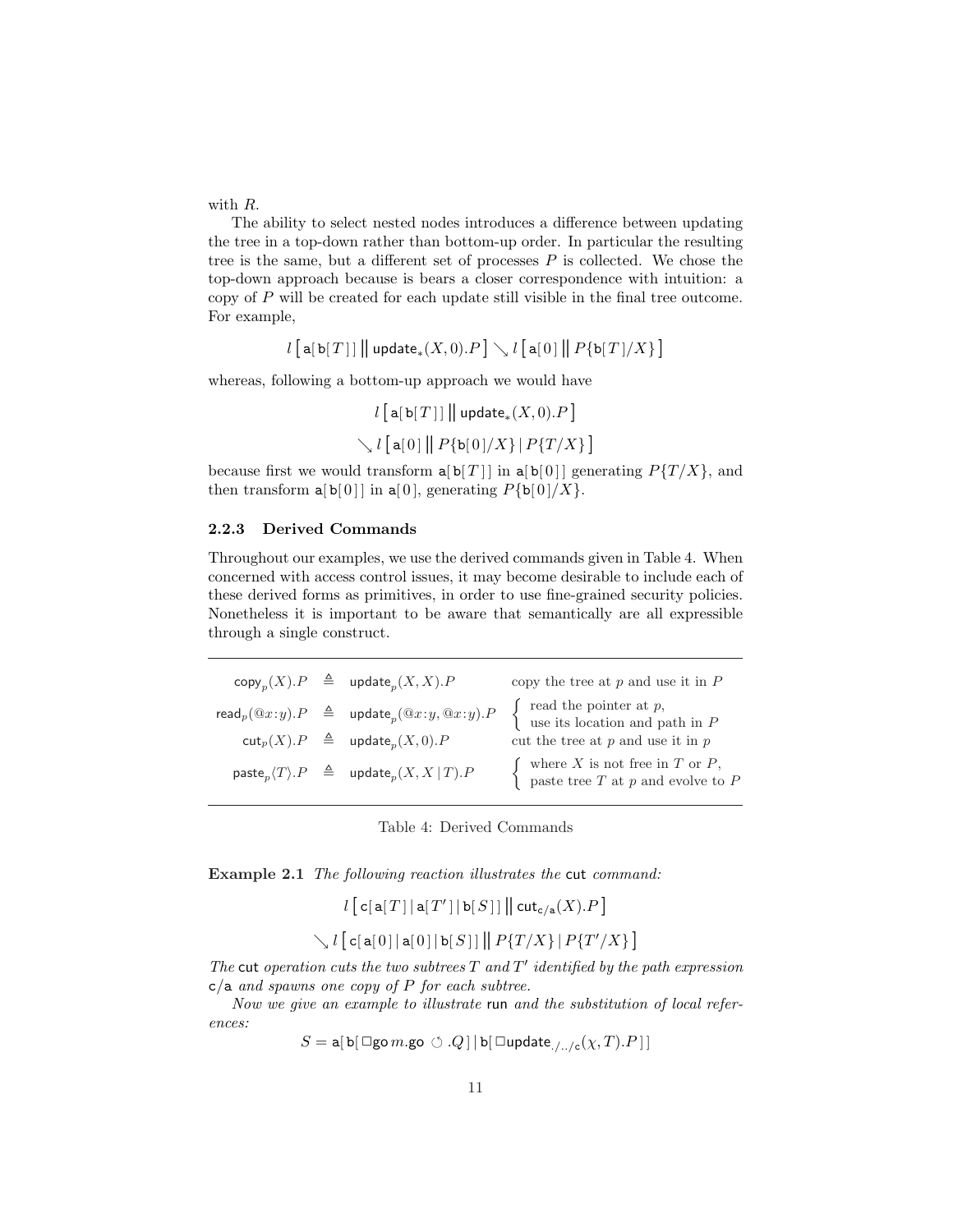$l\mid S\mid \text{run}_{a/b}$ 

 $\searrow l$   $\left[ \, S \, \right\|$  go  $m.$ go  $l.Q$   $\mid$  update $_{\mathtt{a}/\mathtt{b}/\ldots/\mathtt{c}}(\chi,T).P \, \right]$ 

The data  $S$  is not affected by the run operation, which has the effect of spawning the two processes found by path  $a/b$ . Note how the local path  $\ldots/c$  has been resolved into the completed path a/b/../c, and ª has been substituted by l.

## 2.3 Dynamic web data at work

We give some examples of dynamic web data modelled in  $Xd\pi$ .

#### 2.3.1 Web Services

In the introduction, we described the hyperlink example. Here we generalise this example to arbitrary web services. We define a web service  $c$  with parameters  $\tilde{z}$ , body P, and type of result specified by the distinct variables  $\tilde{w}$  bound by P:

Define  $c(\tilde{z})$  as P output  $\langle \tilde{w} \rangle \triangleq lc(\tilde{z}, l, x)$ . P. go  $l. \overline{x} \langle \tilde{w} \rangle$ 

where l and x are fresh variables not occurring in P or  $\tilde{w}$ , which are used to specify the return location and channel. For example, process  $R$  described in the introduction can be written Define  $get(q)$  as  $\mathsf{copy}_q(X)$  output  $\langle X \rangle$ .

We specify a service call at  $l$  to the service  $c$  at  $m$ , sending actual parameters  $\tilde{v}$  and expecting in return the result specified by distinct bound variables  $\tilde{w}$ :

*l*-Call 
$$
m \cdot c \langle \tilde{v} \rangle
$$
 return  $(\tilde{w}) . Q \triangleq (\nu b)(\text{go } m . \bar{c} \langle \tilde{v}, l, b \rangle | b(\tilde{w}) . Q)$ 

This process establishes a private session channel b, which it passes to the web service as the unique return channel. Returning to the hyperlink example, the process Q can be given by

 $!load(m,q,p).$   $l$   $\mathsf{Call}$   $m\text{-}get\langle q \rangle$  return  $(X)$  paste $_q\langle X \rangle$ 

Notice that it is easy to model subscription to continuous services in our model, by simply replicating the input on the session channel:

*l*·Subscribe  $m \cdot c \langle \tilde{v} \rangle$  return  $(\tilde{w}) \cdot P \triangleq (\nu b)(\rho \circ m \cdot \bar{c} \langle \tilde{v}, l, b \rangle | !b(\tilde{w}) \cdot P)$ 

Note that some web services may take as a parameter or return as a result some data containing another service call (for example, see the intensional parameters of [1]). In our system the choice of when to invoke such nested services is completely open, and is left to the service designer.

#### 2.3.2 XLink Base

We look at a refined example of the use of linking, along the lines of XLink. Links specify both of their endpoints, and therefore can be stored in some external repository, for example

XLink[To[ $@n:q$ ] | From[ $@l:p$ ] | Code[ $\square P$ ]]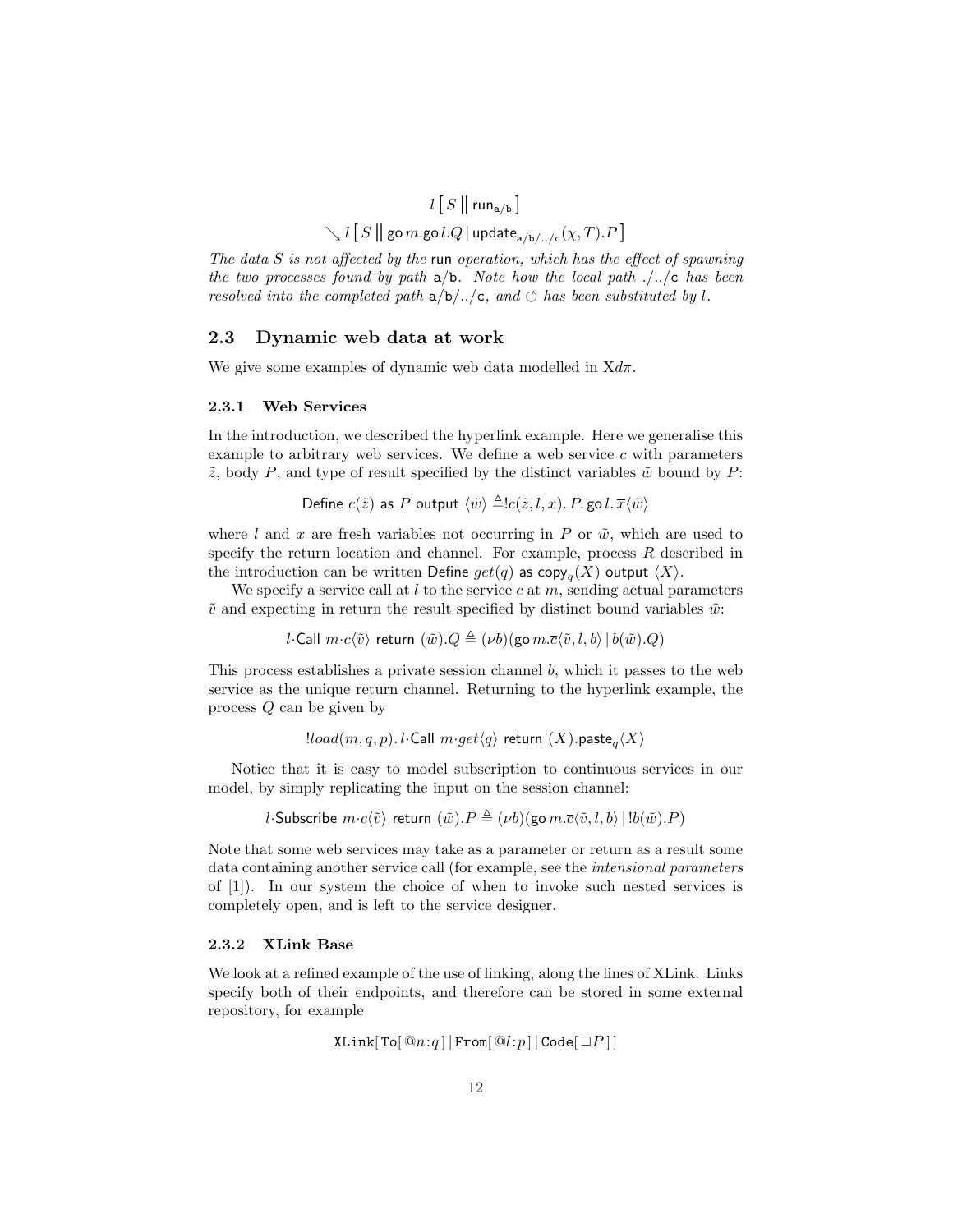XLinkBase[ XLink[ ... ] | ... | XLink[ ... ] ]

Suppose that we want to download from an XLink server the links associated with node  $p$  in the local repository at  $l$ .

We can define a function  $xload$  which takes a parameter  $p$  and requests from the XLink service xls at m all the XLinks originating from  $\mathbb{Q}l:p$ , in order to paste them under  $p$  at location  $l$ :

$$
\begin{aligned}[xload(p).l \text{-Subscript}~m \text{-} xls \langle l, p \rangle~ \text{return}~(x,y,\Box \chi)\\ &\text{-} \text{paste}_p \langle \text{Link}[\text{To}[\text{@} x:y] \, | \, \text{Code}[\Box \chi \, ]] \rangle\end{aligned}
$$

Service xls defined below is the XLink server. It takes as parameters the two components  $l, p$  making up the From endpoint of a link, and returns all the pairs To, Code defined in the database for  $@l:p$ .

$$
\begin{aligned} \text{Define } x l s(l,p) \text{ as } P \text{ output } \langle x,y,\Box\chi\rangle \\ P &= \text{copy}_{p_1}(\text{@} x:y).\text{copy}_{p_2}(\Box\chi) \\ p_1 &= \texttt{XLinkBase} / \texttt{XLink}[\texttt{From}[\text{@} l:p]] / \texttt{To} \\ p_2 &= \texttt{XLinkBase} / \texttt{XLink}[\texttt{From}[\text{@} l:p] \, \texttt{To}[\text{@} x:y]] / \texttt{Code} \end{aligned}
$$

In  $p_1$  we use the XPath syntax XLink From  $\mathcal{Q}(p_1)/T$  to identify the node To which is a son of node XLink and a sibling of  $From[@l:p]$ ; similarly for  $p_2$ .

#### 2.3.3 Forms

Forms enhance documents with the ability to input data from a user and then send it to a server for processing. For example, assuming that the server is at location  $s$ , that the form is at path  $p$ , and that the code to process the form result is called handler, we have

$$
\begin{aligned} &\quad \texttt{form}[\texttt{input}[0] \\ &\mid \texttt{submit}[\texttt{Ccopy}_{./..\texttt{input}}(X).\texttt{go } s.\overline{handler}\langle X \rangle] \\ &\mid \texttt{reset}[\texttt{Ccut}_{./..\texttt{input}}(X)]] \end{aligned}
$$

where  $\text{run}_{p/\text{form}/\text{submit}}$  (or  $\text{run}_{p/\text{form}/\text{reset}}$ ) is the event generated by clicking on the submit (or reset) button. Some user input  $T$  can be provided by a process

$$
\text{paste}_{p/\text{form}/\text{input}}\langle T\rangle
$$

and on the server there will be a handler ready to deal with the received data

s [ S k!handler(X).P|...]

This example is suggestive of the usefulness of embedding processes rather than just service calls in a document: the code to handle submission may vary from form to form, and for example some input validation could be performed on the client side.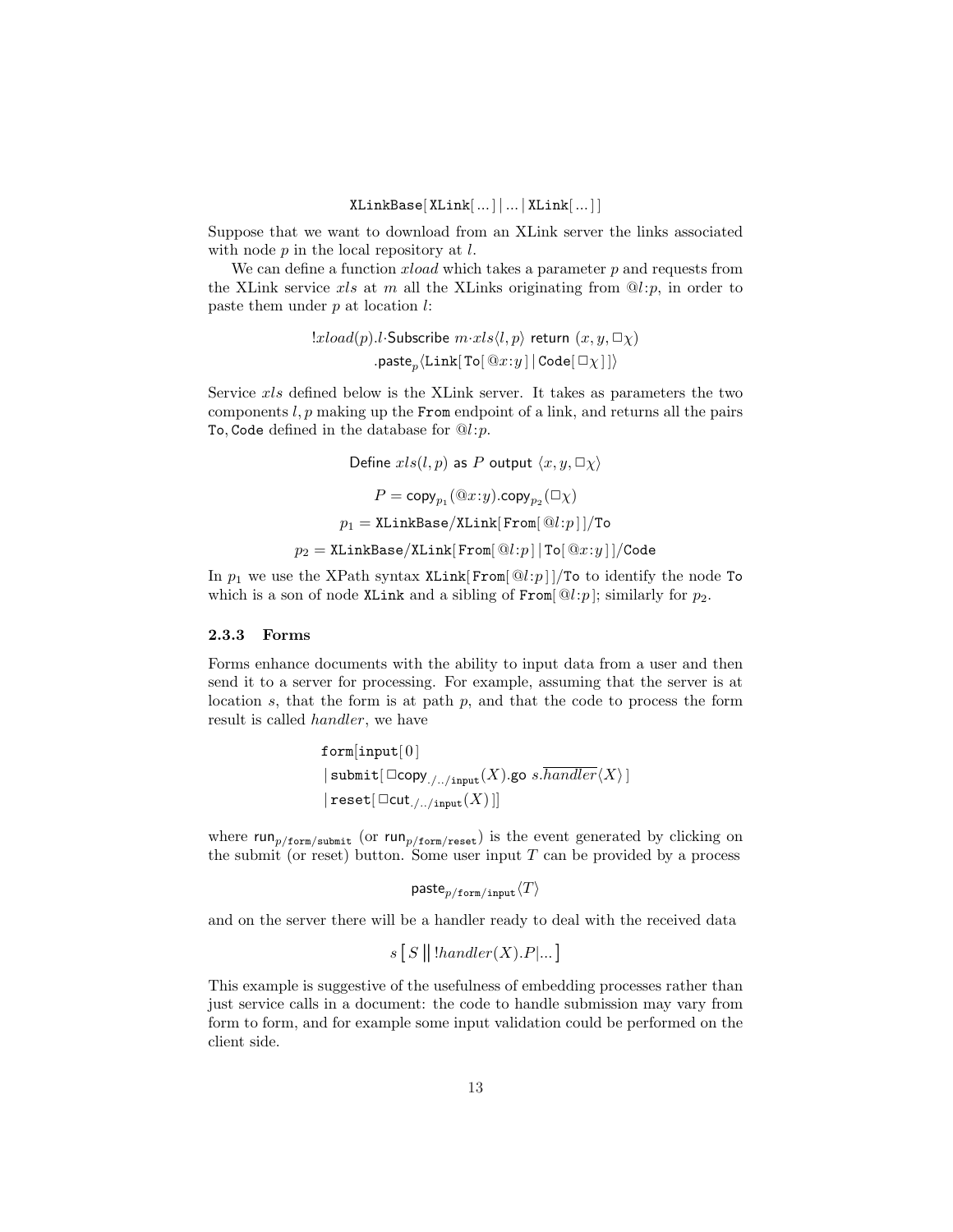# 3 Behaviour of dynamic web data

In the hyperlink example of the introduction, we have stated that process Q and its specification  $Q_s$  have the same intended behaviour. In this section we provide the formal analysis to justify this claim. We do this in several stages. First, we define what it means for two  $Xd\pi$ -networks to be equivalent. Second, we give a translation of  $Xd\pi$  into a simpler calculus  $(X\pi_2)$ , where the location structure has been pushed inside the data and processes. This translation technique, first proposed in [9], enables us to separate reasoning about processes from reasoning about data and networks. Third, we define process equivalence for  $X_{\pi_2}$ , and provide a proof method based on a labelled bisimulation. Finally, we study the examples: we show that  $Q$  behaves like  $Q_s$  and we prove that services can be transparently replicated.

# 3.1 Network Equivalence

We apply a standard technique for reasoning about processes distributed between locations to our non-standard setting. The network contexts are

$$
C ::= - | C | N | (\nu c) C
$$

We define a barbed congruence between networks which is reduction-closed, closed with respect to network contexts, and which satisfies an additional observation relation described using barbs. In our case, the barbs describe the update commands, the commands which directly affect the data.

**Definition 3.1** A barb has the form  $l \cdot \beta$ , where l is a location name and  $\beta \in$ {update<sub>p</sub>}<sub>p∈E</sub>. The observation relation, denoted by  $N \downarrow_{l}$ , is a binary relation between  $Xd\pi$ -networks and barbs defined by

$$
N\downarrow_{l\cdot \textit{update}_p} \triangleq \exists C, S, \chi, U, P, Q. \; N \equiv C[l\left[\left.S\right] \right] \textit{update}_p(\chi, U).P\left|\right.Q\left.\right]
$$

that is, N contains a location l with an update<sub>p</sub> command. The weak observation relation, denoted  $N \Downarrow_{l \cdot \beta}$ , is defined by

$$
N \Downarrow_{l \cdot \beta} \quad \triangleq \quad \exists N'. \, N \searrow N' \wedge N' \downarrow_{l \cdot \beta}
$$

Observing a barb corresponds to observe at what points in some data-tree a process has the capability to read or write data.

**Definition 3.2** Barbed congruence  $(\simeq_b)$  is the largest symmetric relation R on  $X\llcorner d\pi$ -networks such that  $N \mathcal{R} M$  implies

- N and M have the same barbs: N  $\downarrow_l g \Rightarrow M \Downarrow_l g$ ;
- R is reduction-closed:  $N \searrow N' \Rightarrow (\exists M'.M \searrow^* M' \wedge N'R M')$ ;
- R is closed under network contexts:  $\forall C.C[N] \mathcal{R} C[M].$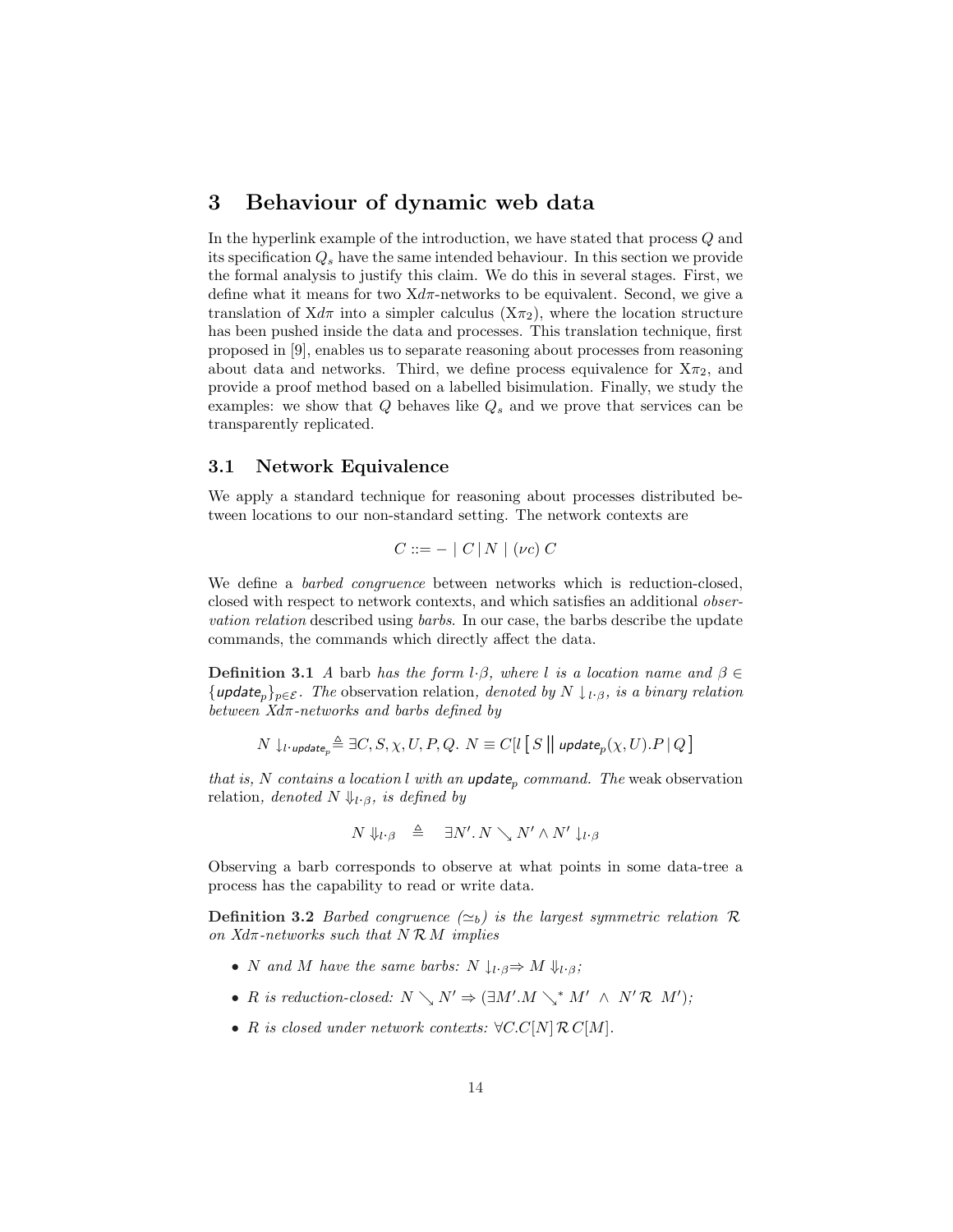Example 3.1 Our first example illustrates that network equivalence does not imply that the initial data trees need to be equivalent:

```
N = l\left[\!\left\lfloor \mathrm{b}[0] \,\right\rfloor \!\right]! !paste_\mathrm{b}\langle \mathrm{a}[0] \rangle \, | \, ! \mathrm{cut}_{\mathrm{b}}(X)\,\bigr]
```

$$
M=l\left[\left.\texttt{b}[\left.\texttt{a}[\hspace{0.03cm}[0\hspace{0.03cm}]\right|\texttt{a}[\hspace{0.03cm}[0\hspace{0.03cm}]]\right.\right. \left.\left.\texttt{[0]}\right|\texttt{[0]}\right) \left.\left.\texttt{[cut}_\texttt{b}(X)\right.\right]
$$

We have  $N \simeq_h M$  since each state reachable by one network is also reachable by the other, and vice versa.

An interesting example of non-equivalence is

$$
l\left[\,T\,\right|\right]\mathit{update}_p(X,X).0\left]\not\simeq_b l\left[\,T\,\right]\right|0\left]
$$

Despite this particular update (copy) command having no effect on the data and continuation, we currently regard it as observable since it has the capability to modify the data at p, even if it does not use it.

Example 3.2 Our definition of web service is equivalent to its specification. Consider the simple networks

$$
N = l [T || l \cdot \text{Call } m \cdot c \langle \tilde{v} \rangle \text{ return } (\tilde{w}).Q|R]
$$
  

$$
N_s = l [T || \text{go } m.P\{ \tilde{v}/\tilde{z} \}.\text{go } l.Q|R]
$$
  

$$
M = m [S || \text{Define } c(\tilde{z}) \text{ as } P \text{ output } \langle \tilde{w} \rangle | R']
$$

If c does not appear free in  $R$  and  $R'$ , then

$$
(\nu c)(N \,|\, M) \simeq_b (\nu c)(N_s \,|\, M)
$$

A special case of this example is the hyperlink example discussed in the introduction. The restriction c is used to prevent the context providing any competing service on c. It is clearly not always appropriate however to make a service name private. An alternative approach is to ensure service uniqueness, introducing a linear type system as for example in [6], or requiring unique receptors for each channel, as for example in [12].

## 3.2 Separation of Data and Processes

Our aim is to define when two processes are equivalent in such a way that, when the processes are put in the same position in a network, the resulting networks are equivalent. In order to do this, we introduce the  $X_{\pi_2}$ -calculus, in which the location structure is pushed locally to the data and processes, in order to be able to talk directly about processes. We translate the  $Xd\pi$ -calculus in the  $X\pi_2$ -calculus, and equate  $Xd\pi$ -equivalence with  $X\pi_2$ -equivalence.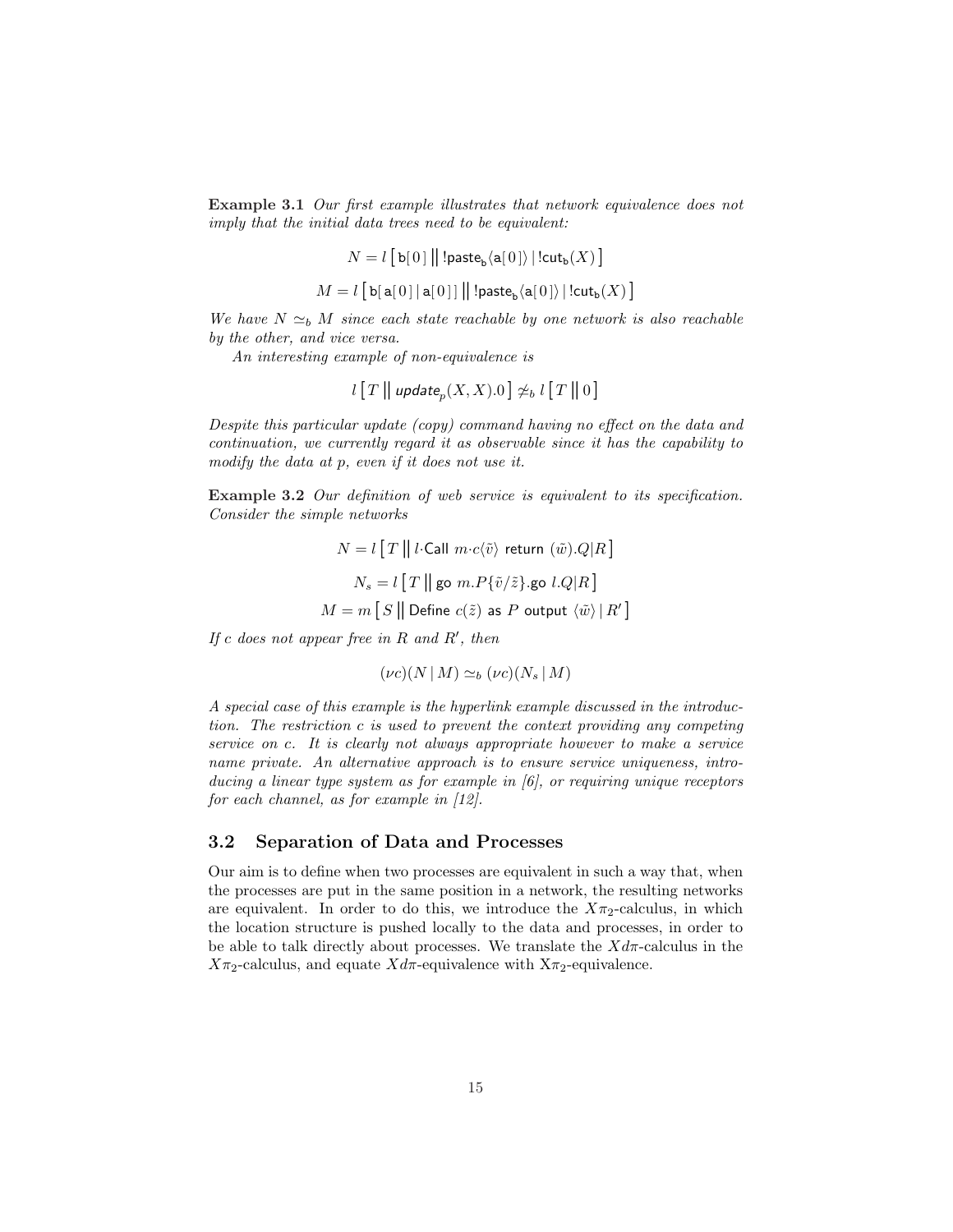|                     | (TREES) $T ::= 0   T T   a T   a \Box^{\circlearrowleft} P   a \Box^{\circlearrowleft} P$                                                                                                                                                                                                            |
|---------------------|------------------------------------------------------------------------------------------------------------------------------------------------------------------------------------------------------------------------------------------------------------------------------------------------------|
| (PROCESSES)         | $P ::= \left\{ l \cdot 0 \mid P \mid P \mid \overline{l \cdot b} \langle \tilde{v} \rangle \mid l \cdot b(\tilde{z}).P \mid l \cdot b(\tilde{z}).P \mid (\nu c)P \right\}$<br>  $l \cdot \text{go } m.P$   $l \cdot \text{update}_p(\chi, V).P$   $l \cdot \text{run}_p$   $l \langle P \rangle$   0 |
|                     | (STORES) $D ::= \emptyset   \{l \mapsto T\} \oplus D$                                                                                                                                                                                                                                                |
| (NETWORKS) $(D, P)$ |                                                                                                                                                                                                                                                                                                      |

Table 5: The calculus  $X_{\pi_2}$ .

#### 3.2.1 The  $X_{\pi_2}$  calculus

In Table 5 we give the syntax of  $X_{\pi_2}$ . Trees are defined as in  $X_d\pi$ , apart from scripted processes being located at  $\circlearrowleft$ . Networks are represented by pairs where the first component (the store) contains a map from location names to data trees, and the second component is a parallel composition of located processes. We use notation  $\bigcap P$  to express that P is a parallel composition of processes located at l. The set  $loc(P)$  denotes all  $l_i$  such that  $P \equiv (\nu \tilde{b})^{(l_1 \wedge \nu P_1)} \cdots |_{l_n \wedge l_n}^{l_n \wedge \nu P_n}$ .

Processes deserve more explanation: parallel composition, restriction and the migration message are as usual;  $l \cdot 0$  and  $\overline{l \cdot b} \langle \tilde{v} \rangle$  represent respectively a null process and an output process located at  $l$  — the input, replicated input, migration and update are similar, and 0 stands for the null location. Well-formedness, defined formally in Table 9, requires that  $loc(P) = dom(D)$  for  $(D, P)$ , that the migration message cannot be prefixed by any other process, that the continuation of an explicitly located process be located at the same location, except for the case of go  $m.P$ , where P must be located at m. Additionally, wellformedness requires the same conditions given for  $X d\pi^4$ .

Structural congruence for trees, stores, networks and processes is defined in Table 6. Note how  $l \cdot 0 \mid l \sim P \equiv l \sim P$ , whereas for example  $l \cdot 0 \not\equiv 0$ : this choice guarantees that starting from a well-formed network  $(D, P)$  there is always at least one process (possibly null) located at l, for each  $l \in dom(D)$ , and there is never a process located at m for  $m \notin dom(D)$ . In Table 7 below, we give the semantic rules for  $X_{\pi_2}$ . The rules correspond closely with those for  $Xd\pi$ . Reduction is closed under restriction, parallel composition and structural congruence (rules  $(RES)$ ,  $(PAR)$  and  $(STRUCT)$ ).

### 3.2.2 Barbed congruence for  $X_{\pi_2}$

**Definition 3.3** Reduction contexts for processes are  $C' ::= - | C' | P | (\nu c) C'$ , and reduction contexts for networks are  $C ::= (B \cup \neg, C')$ , where  $C[(D, P)]$  is  $(B \oplus D, C'[P]).$ 

<sup>&</sup>lt;sup>4</sup>In practice we are going to encode  $Xd\pi$  terms in  $X\pi_2$  terms which will be well-formed by construction.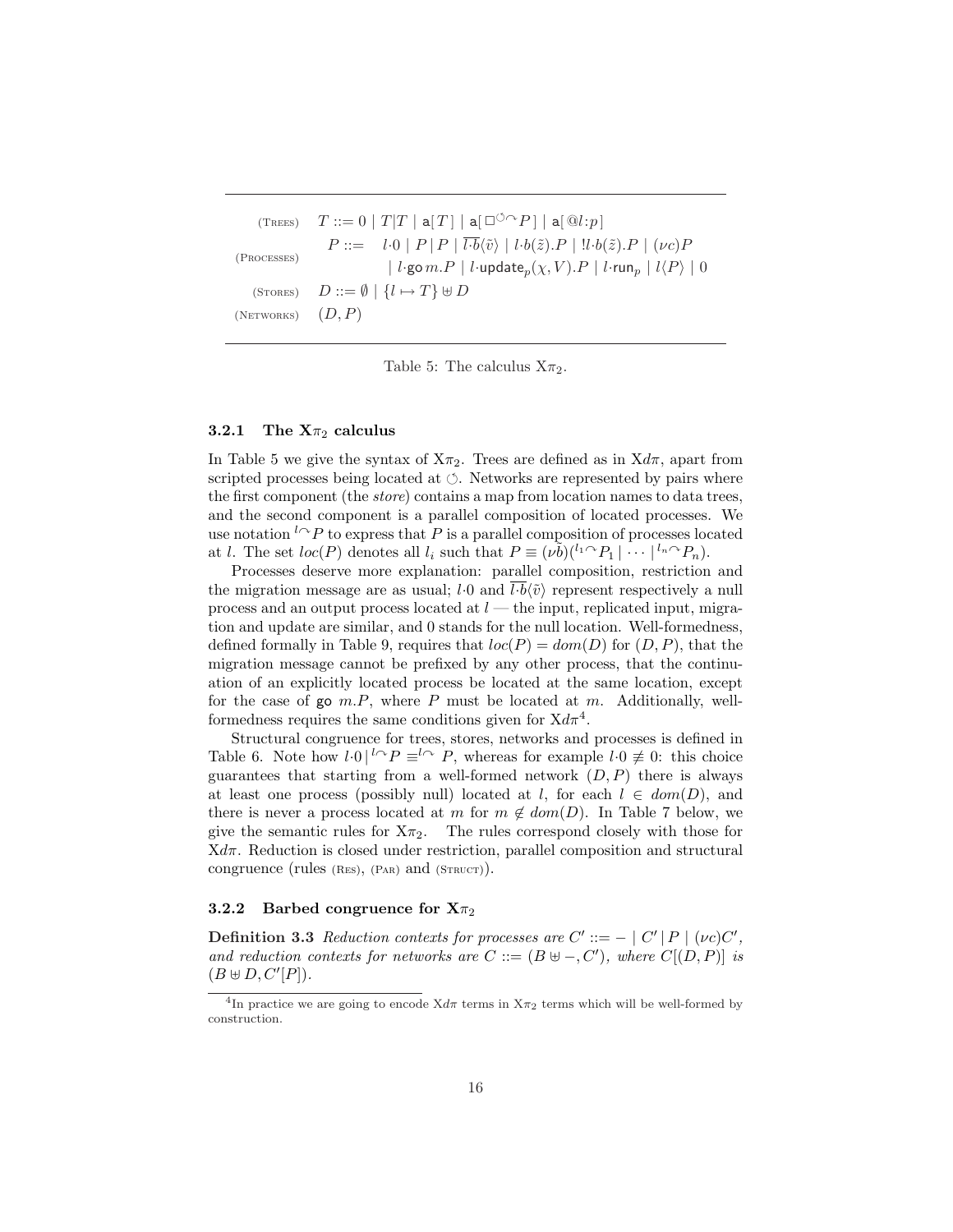Structural congruence is the least congruence satisfying alpha-conversion, the commutative monoidal laws for  $(0, |)$  on trees, processes and networks, and the axioms reported below:

|                | (TREES) $U \equiv U' \Rightarrow \mathsf{a}[U] \equiv \mathsf{a}[U']$                                                                                     |
|----------------|-----------------------------------------------------------------------------------------------------------------------------------------------------------|
|                | (VALUES) $v' \equiv w' \wedge \tilde{v} \equiv \tilde{w} \Rightarrow v', \tilde{v} \equiv w', \tilde{w}$<br>$P \equiv Q \Rightarrow \Box P \equiv \Box Q$ |
|                | (PROCESSES) $(\nu c)0 \equiv 0$ $l \cdot 0 \mid l \sim P \equiv l \sim P$<br>$(\nu c) l \cdot 0 \equiv l \cdot 0$                                         |
|                | $c \notin fn(P) \Rightarrow P   (\nu c) Q \equiv (\nu c) (P   Q)$ $(\nu c) (\nu c') P \equiv (\nu c') (\nu c) P$                                          |
|                | $V \equiv V' \land P \equiv Q \Rightarrow l$ -update $_p(\chi, V) \cdot P \equiv l$ -update $_p(\chi, V') \cdot Q$                                        |
| (STORES)       | $dom(D) = dom(B) \wedge (\forall l \in dom(D).D(l) \equiv B(l)) \Rightarrow D \equiv B$                                                                   |
| (NETWORKS)     | $D \equiv B \wedge P \equiv Q \Rightarrow (D, P) \equiv (B, Q)$                                                                                           |
| (ABSTRACTIONS) | $V \equiv V' \Longrightarrow (\chi)V \equiv (\chi)V'$                                                                                                     |

Table 6: Structural congruence for  $X\pi_2$ .

Note that  $X\pi_2$  has in some sense *more* reduction contexts than  $Xd\pi$ . In particular, according to the definition above, we can insert a new process in a location which is already defined, whereas in  $Xd\pi$  that is not allowed. Nonetheless when reasoning about weak equivalences this difference is no longer a limitation, because we can add in  $Xd\pi$  a process message to install a new process in an existing location, preserving weak bisimilarity.

Barbed congruence for  $X\pi_2$  is analogous to that for  $Xd\pi$ .

Definition 3.4 Barbs for networks are defined as

$$
\begin{array}{rcl}\n(D, P) \downarrow_{l \cdot \text{update}_p} & \triangleq & \exists \, C', \chi, U, P'. \; P \equiv C'[l \cdot \text{update}_p(\chi, U).P'] \\
(D, P) \downarrow_{l \cdot \beta} & \triangleq & (D, P) \rightarrow^* (D', P') \land (D', P') \downarrow_{l \cdot \beta}\n\end{array}
$$

Definition 3.5 Barbed congruence  $(\cong_b)$  is the largest symmetric relation R on  $Xa\pi_2$  networks such that  $(D, P) \mathcal{R}(B, Q)$  implies:

- $(D, P) \downarrow_l g \Rightarrow (B, Q) \downarrow_l g;$
- $(D, P) \to (D', P') \Rightarrow (\exists B', Q'.(B, Q) \to^* (B', Q') \land (D', P') \mathcal{R}(B', Q'))$ ;
- $\forall C.C[(D, P)] \mathcal{R} C[(B, Q)].$

#### 3.2.3 From  $\mathbf{X}d\pi$  to  $\mathbf{X}\pi_2$

Recall the hyperlink example:

$$
N = l [\text{Link}[\text{To}[\text{@}m:q] | \text{Code}[\Box P]] || Q] | m [S || R], \text{ where}
$$
\n
$$
Q = \text{!load}(m, q, p) . (\nu c) (\text{go } m. \overline{get} \langle q, l, c \rangle | c(X). \text{past}_p \langle X \rangle)
$$
\n
$$
R = \text{!get}(q, l, c). \text{copy}_q(X). \text{go } l. \overline{c} \langle X \rangle
$$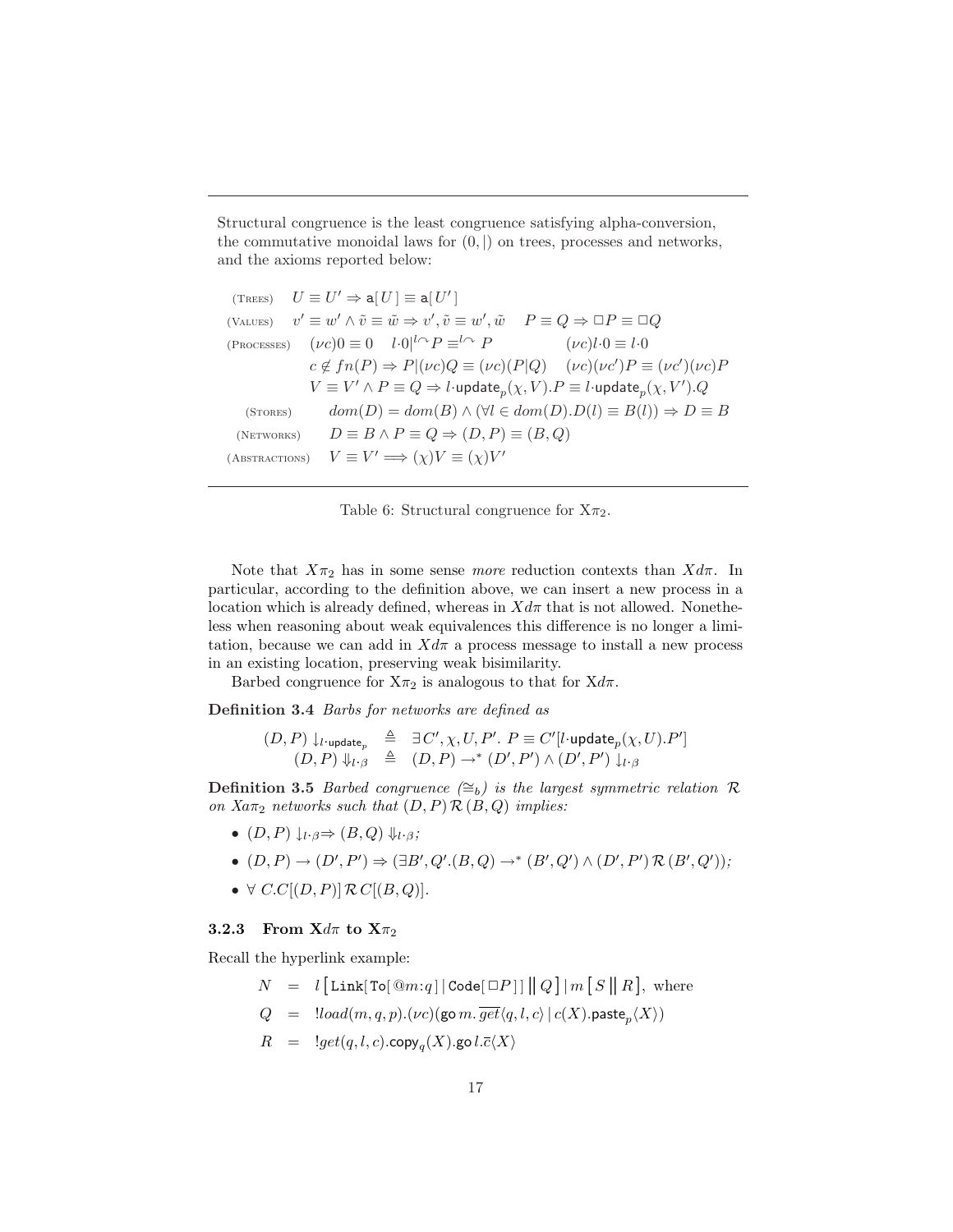Reduction Axioms

| (ExIT)            | $(\emptyset, m \text{-go } l.P) \rightarrow (\emptyset, m \cdot 0 \mid l \langle P \rangle)$                                                                                                  |
|-------------------|-----------------------------------------------------------------------------------------------------------------------------------------------------------------------------------------------|
| (ENTER)           | $({l \mapsto T}, l\langle P \rangle) \rightarrow ({l \mapsto T}, P)$                                                                                                                          |
| (COM)             | $(\emptyset, \overline{l \cdot c} \langle \tilde{v} \rangle \mid l \cdot c(\tilde{x}).P) \rightarrow (\emptyset, P\{ \tilde{v}/\tilde{x} \})$                                                 |
| (!CM)             | $(\emptyset, \overline{l \cdot c} \langle \tilde{v} \rangle \mid !l \cdot c(\tilde{x}).P) \rightarrow (\emptyset, !l \cdot c(\tilde{x}).P P\{\tilde{v}/\tilde{x}\})$                          |
| $(UP\text{DATE})$ | $p(T) \rightsquigarrow_{p,l,\chi,V} T', {\sigma_1, \cdots, \sigma_n}$<br>$({l \mapsto T}, l \cdot \text{update}_p(\chi, V).P) \rightarrow ({l \mapsto T'}, P \sigma_1   \cdots   P \sigma_n)$ |
| (RUN)             | $p(T) \rightsquigarrow_{p,l,\Box X,\Box X} T, \{\{\Box P_1/\Box X\},\cdots,\{\Box P_n/\Box X\}\}\$<br>$({l \mapsto T}, l \cdot run_p) \rightarrow ({l \mapsto T}, P_1   \cdots   P_n)$        |

(The function  $\rightsquigarrow$  is analogous to the one defined in Table 3.)

Structural Rules

(Res)  
\n
$$
\frac{(D, P) \rightarrow (D', P')}{(D, (\nu c)P) \rightarrow (D', (\nu c)P')}
$$
\n
$$
\frac{(D, P) \rightarrow (D', \nu c)P'}{(D \oplus E, P | R) \rightarrow (D' \oplus E, P' | R)}
$$
\n
$$
\frac{(D, P) \equiv (B, Q) \rightarrow (B', Q') \equiv (D', P')}{(D, P) \rightarrow (D', P')}
$$

Table 7: Reduction rules for  $X\pi_2$ .

The translation to  $X_{\pi_2}$  involves pushing the location structure, in this case the l and m, inside the data and processes. We use  $[N]$  to denote the translated data and  $||S||$  to denote the translation of tree S; also  $||N||$  for the translated processes and  $\{P\}_l$  for the translation of process P which depends on location l. Our hyperlink example becomes

$$
\begin{array}{lcl} ({\cal N}) & = & \{ l \mapsto {\tt Link}[ {\tt To} [\, @m:q\, ] \, | \, {\tt Code} [\, \Box \{P\}_\bigcirc\, ] \,], m \mapsto ({\cal S}) \} \\ \\ [{\cal N}] & = & !l \cdot load(m,q,p).(\nu c) ( l \cdot {\tt go}\, m.\, \overline{m \cdot get} \langle q, l, c \rangle \, | \, l \cdot c(X).{\tt paste}_p \langle X \rangle \, | \\ \\ & ~~ !m \cdot get(q,l,c).m \cdot {\tt copy}_q(X).m \cdot {\tt go}\, l.\overline{l \cdot c} \langle X \rangle \end{array}
$$

There are several points to notice. The data translation  $\llbracket \cdot \rrbracket$  assigns locations to translated trees, which remain the same except that the scripted processes are translated using the self location  $\circlearrowleft$ : in our example  $\Box P$  is translated to  $\Box \langle P \rangle$ . The use of  $\circlearrowleft$  is necessary since it is not pre-determined where the scripted process will run. In our hyperlink example, it runs at l. With an HTML form, for example, it is not known where a form with an embedded scripted process will be required. The process translation  $\llbracket \_ \rrbracket$  embeds locations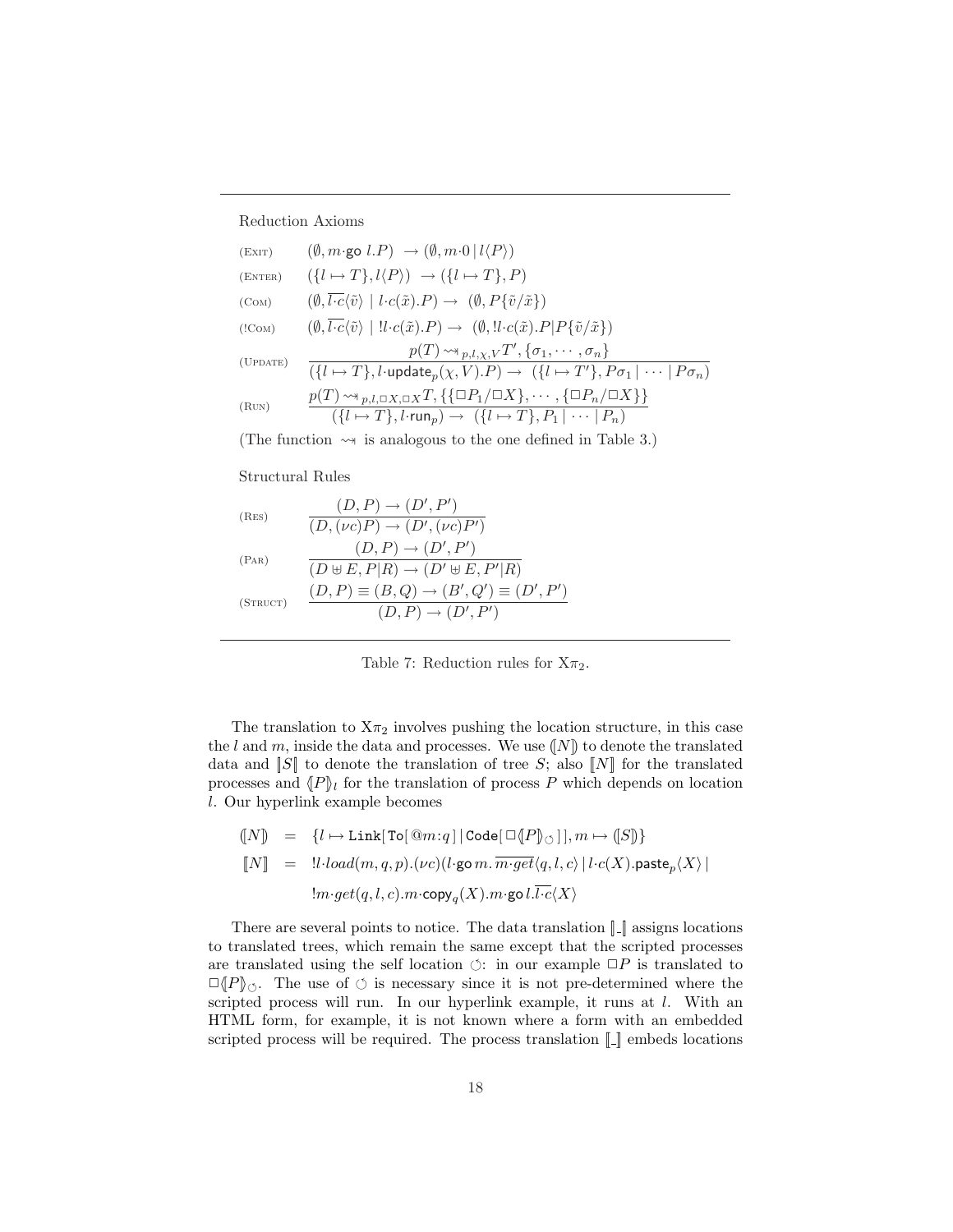in processes. In our example, it embeds location  $l$  in  $Q$  and location  $m$  in R. After a migration command, for example the gom. in  $Q$ , the location information changes to  $m$ , following the intuition that the continuation will be active at location m. The encodings are formally defined in Table 10.

#### 3.2.4 Properties of the translation

The crucial properties of the encoding are that it preserves the observation relation and is fully abstract with respect to barbed congruence. The proofs are in Appendix A.1

**Lemma 3.1** N  $\downarrow_{l \cdot \beta}$  if and only if  $(\llbracket N \rrbracket, \llbracket N \rrbracket) \downarrow_{l \cdot \beta}$ .

**Theorem 3.1**  $N \simeq_b M$  if and only if  $((N), [N]) \simeq_b (([M], [M])$ .

# 3.3 Process Equivalence

We now have the machinery to define process equivalence. We use the notation  $(D, P)$  to denote a network in  $X\pi_2$ , where D stands for located trees and P for located processes. A network  $(D, P)$  is well formed if and only if  $(D, P)$  =  $((N), [N])$  for some  $Xd\pi$  network N.

#### 3.3.1 Process Equivalence

**Definition 3.6** Processes P and Q are barbed equivalent, denoted  $P \sim_b Q$ , if and only if, for all D such that  $(D, P)$  is well formed,  $(D, P) \simeq_b (D, Q)$ .

Example 3.3 Recall the web service example in Example 3.2. The processes below are barbed equivalent:

 $Q_1 = \langle l \cdot \text{Call } m \cdot c \langle \tilde{v} \rangle$  return  $(\tilde{w}).Q$ <sub>il</sub>  $Q_2 = \langle \text{go } m.P \{ \tilde{v}/\tilde{z} \} \cdot \text{go } l.Q \rangle_l$ 

 $P_0 = \text{[Define } c(\tilde{z}) \text{ as } P \text{ output } \langle \tilde{w} \rangle \rangle_m$  $(\nu c)(Q_1 | P_0) \sim_b (\nu c)(Q_2 | P_0)$ 

These equivalences are known to be difficult to prove. Below we provide a method for proving such equivalences, by extending the labelled transition system of the  $\pi$ -calculus and defining a location-sensitive bisimulation relation on processes. In particular, we develop a bisimulation equivalence  $\approx$  with the property that, given two  $X\pi_2$  processes P, Q, then  $P \approx Q$  implies  $P \sim_b Q$ .

#### 3.3.2 Labelled transition system

We define in Table 8 an early labelled transition system for  $X_{\pi_2}$  processes. Labels  $\alpha$  are:

 $\alpha ::= \overline{l\cdot c} \langle \tilde{v} \rangle \mid (\tilde{b})\overline{l\cdot c} \langle \tilde{v} \rangle \mid l\cdot c(\tilde{v}) \mid l\cdot \mathsf{update}_p(\mathcal{U},(\chi)V) \mid l\cdot \mathsf{run}_p \mid \tau$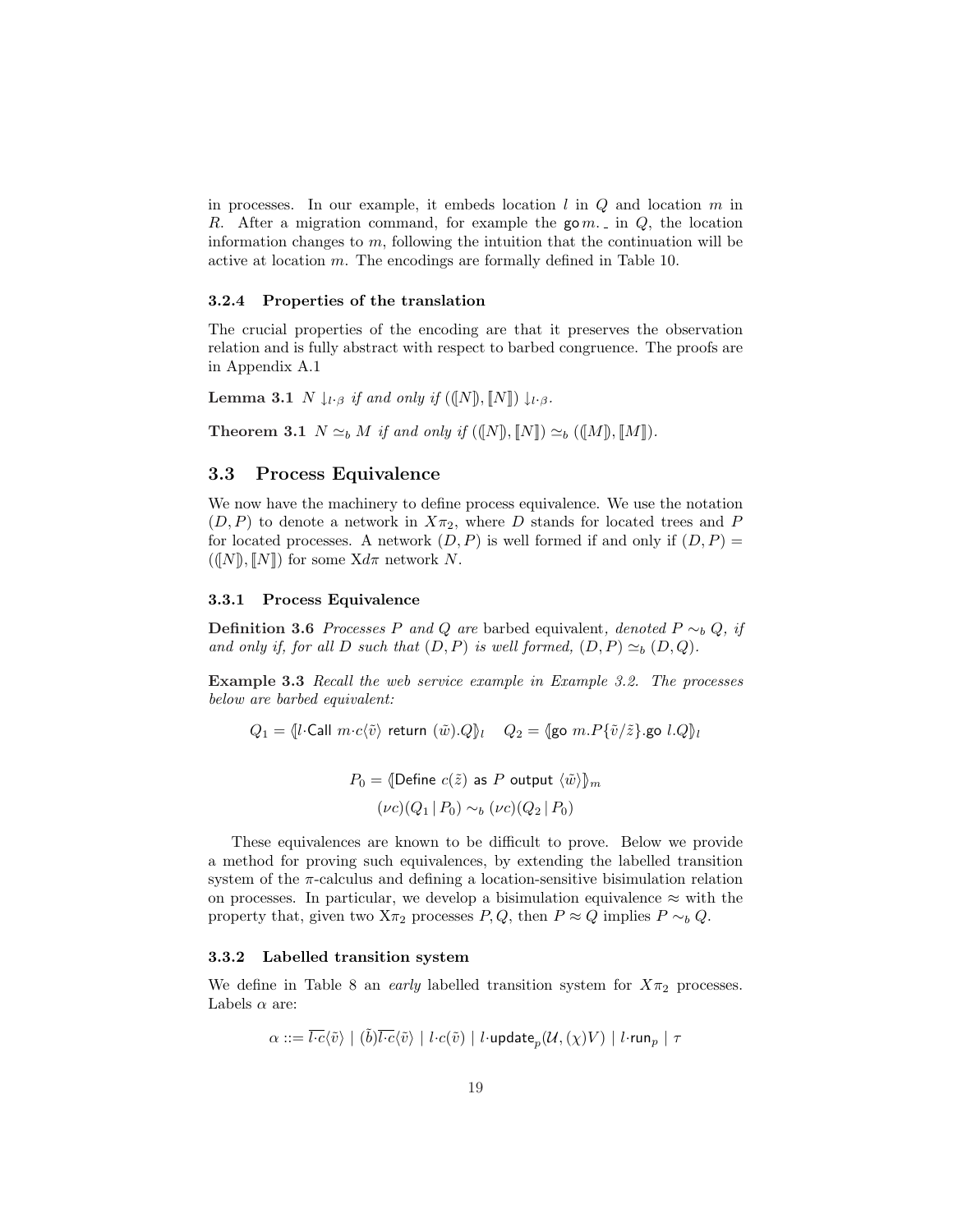(Exrr)

\n
$$
m \cdot \text{go } l \cdot P \xrightarrow{\tau} m \cdot 0 \mid l \langle P \rangle \quad \text{(ENTER)}
$$
\n
$$
l \langle P \rangle \xrightarrow{\tau} P
$$
\n(Res)

\n
$$
\frac{P \xrightarrow{\alpha} P'}{(\nu c) P} \cdot c \n\varphi n(\alpha) \quad \text{(PAR)}
$$
\n
$$
\frac{P \xrightarrow{\alpha} P'}{P \mid Q} \cdot b n(\alpha) \cap f n(Q) = \emptyset
$$
\n(STRUCT)

\n
$$
\frac{P \equiv Q \xrightarrow{\alpha} Q' \equiv P'}{P \xrightarrow{\alpha} P'} \quad \text{(OPEN)}
$$
\n
$$
\frac{P \xrightarrow{\overline{\alpha}} P'}{(\nu b) P} \cdot \frac{P \xrightarrow{\overline{\alpha} P'} P'}{b \n\neq c, b \in f n(\tilde{v})}
$$
\n(IN!)

\n
$$
l \cdot c(\tilde{x}) \cdot P \xrightarrow{\overline{l \cdot c(\tilde{v})}} l \cdot c(\tilde{x}) \cdot P \mid P \{\tilde{v}/\tilde{x} \} \quad \text{(IN)}
$$
\n
$$
l \cdot c(\tilde{x}) \cdot P \xrightarrow{\overline{l \cdot c(\tilde{v})}} l \cdot c(\tilde{x}) \cdot P \xrightarrow{\tau} P \{\tilde{v}/\tilde{x} \} \quad \text{(OUT)}
$$
\n
$$
l \cdot c(\tilde{v}) \xrightarrow{\overline{l \cdot c(\tilde{v})}} l \cdot c(\tilde{x}) \cdot P \xrightarrow{\tau} l \cdot c(\tilde{x}) \cdot P \mid P \{\tilde{v}/\tilde{x} \}
$$
\n(UPAATE)

\n
$$
l \cdot \text{update}_p(\chi, V) \cdot P \xrightarrow{\overline{l \cdot u \text{update}_p(\chi, V)'} P \{U_1/\chi\} \mid \dots \mid P \{U_n/\chi\} \text{ where } U = \{U_1, \dots, U_n\}
$$
\n(RW)

\n
$$
l \cdot \text{run}_p \xrightarrow{l \cdot \text{run}_p} l \cdot 0 \quad \text{(ZERO)}
$$
\n
$$
0 \xrightarrow{\tau} l \cdot 0
$$

Table 8: Labelled Transition System

Note that the label for update contains an *abstraction*  $(\chi)V$  meaning that the variables in  $\chi$  are bound in V. We use the standard notation  $\stackrel{\alpha}{\rightarrow} \stackrel{\beta}{\rightleftharpoons} \stackrel{\tau}{\rightarrow} \circ \stackrel{\alpha}{\longrightarrow}$  $\circ \stackrel{\tau}{\longrightarrow}^*$  if  $\alpha \neq \tau$ , and  $\stackrel{\tau}{\longrightarrow} \stackrel{\alpha}{\longrightarrow}^*$ . We say that an action  $\alpha$  is relevant to a process P, abbreviated by  $rel(\alpha, P)$ , if  $\alpha$  has the form  $(\tilde{b})\overline{\{l\cdot c}}\langle \tilde{v}\rangle$  and  $\{\tilde{b}\}\cap fn(P) = \emptyset$ .

#### 3.3.3 Bisimilarity

Definition 3.7 Given a process P and a set of locations Λ, such that  $\Delta =$  $\Lambda \setminus loc(P)$ , for  $\Delta = \{l_1, \dots, l_n\}$ ,  $n \geq 0$ , we call  $P | l_1 \cdot 0 | \dots | l_n \cdot 0$  the extension of P to  $\Lambda$ , and we denote it by  $P_{\Lambda}$ .

Definition 3.8 (Data equivalence) Given a set of locations  $\Lambda$  and a relation on processes  $\mathcal{R}$ , we denote by  $\equiv_{(\mathcal{R},\Lambda)}$  the relation generated by the same axioms and rules as  $\equiv$  but with axiom  $P \equiv Q \implies \Box P \equiv \Box Q$  replaced by  $(\forall l \in \mathcal{L}. (P\{p\}, \{\{l\}\ \cup\})_{\Lambda} \mathcal{R}(Q\{p\}, \{\{l\}\ \cup\})_{\Lambda}) \Longrightarrow \Box P \equiv_{(\mathcal{R}, \Lambda)} \Box Q.$ 

From the previous definition, we have for example that  $\equiv_{(\equiv,\Lambda)}$  coincides with  $\equiv$  for any  $\Lambda \neq \emptyset$ . We now extend data equivalence to actions of the lts.

**Definition 3.9** (Action Equivalence) An equivalence relation  $\mathcal{R}$  on values induces a corresponding relation on lts actions according to the following rules: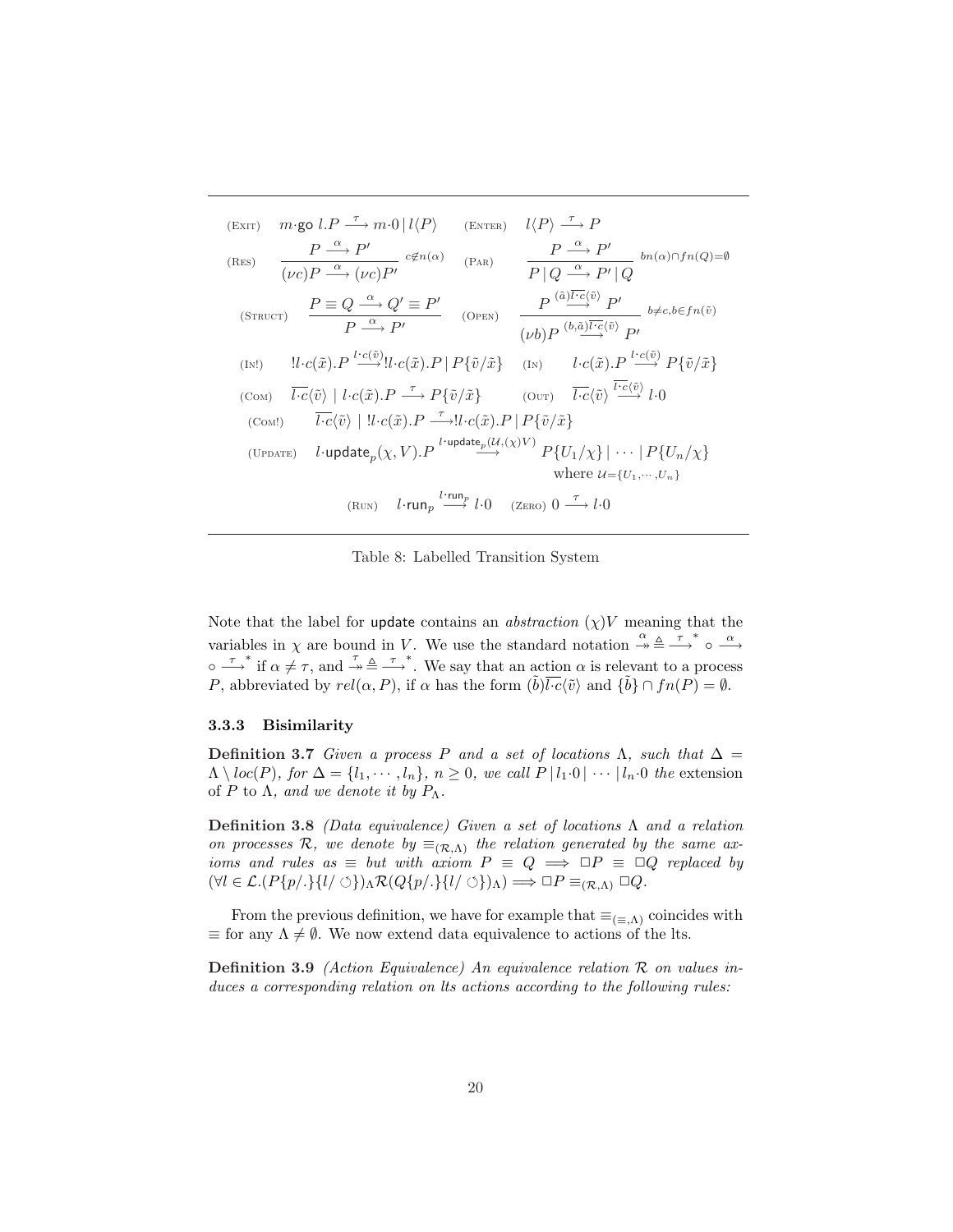| $\tilde{v}\mathcal{R}\tilde{u}$                                                                   | $\tilde{v}\mathcal{R}\tilde{u}$                                                                                         |
|---------------------------------------------------------------------------------------------------|-------------------------------------------------------------------------------------------------------------------------|
| $\overline{l\cdot c}\langle\tilde{v}\rangle\mathcal{R}\overline{l\cdot c}\langle\tilde{u}\rangle$ | $(\tilde{b})\overline{l\cdot c}\langle\tilde{v}\rangle\mathcal{R}(\tilde{b})\overline{l\cdot c}\langle\tilde{u}\rangle$ |
| $\tilde{v}\mathcal{R}\tilde{u}$                                                                   | $URU' \wedge (\chi) V \mathcal{R}(\xi) V'$                                                                              |
| $l \cdot c(\tilde{v}) \mathcal{R} l \cdot c(\tilde{u})$                                           | l·update $_p(\mathcal{U}, V)$ Rl·update $_p(\mathcal{U}', V')$                                                          |
| $u\mathcal{R}u' \wedge U\mathcal{R}U'$                                                            | $\Box P \mathcal{R} \Box P' \wedge \mathcal{U} \mathcal{R} \mathcal{U}'$                                                |
| ${u} \oplus U \mathcal{R}{u'} \oplus U'$                                                          | ${P} \oplus U \mathcal{R} {P'} \oplus U'$                                                                               |

**Definition 3.10** (Store Equivalence) An equivalence relation  $\mathcal{R}$  on values induces a corresponding relation on stores according to the following rule

 $TRT' \wedge DRD' \Longrightarrow \{l \mapsto T\} \uplus D\mathcal{R}\{l \mapsto T'\} \uplus D'$ 

**Definition 3.11** Bisimilarity  $(\approx)$  is the largest symmetric relation  $\approx$  such that  $P \dot{\approx} Q$  implies  $loc(P) = loc(Q)$  and if  $P \stackrel{\alpha}{\longrightarrow} P'$  with  $rel(\alpha, Q)$  then  $Q \stackrel{\alpha'}{\rightarrow} Q'$ where  $\alpha' \equiv_{(\approx,loc(P))} \alpha$  and  $P' \dot{\approx} Q'$ .

Theorem 3.2  $\approx$  is a congruence.

Theorem 3.3 Process equivalence is a sound approximation of barbed equivalence. In particular,  $\approx \subset \sim_b$ .

Remark 3.1 For simplicity, we do not consider the interesting issue related to completeness of bisimulation for the asynchronous  $\pi$ -calculus, which have been thoroughly studied in [21]. Our issues are orthogonal, and we believe that our bisimulation can be adapted analogously. Nonetheless it remains an open problem whether a bisimulation informed of [21] would be complete for  $X_{\pi_2}$ . We are not aware of counterexamples besides the ones holding for  $\pi$ -calculus.

Example 3.4 We show that we can replicate a web service in such a way that the behaviour of the system is the same as the non-replicated case. Let internal nondeterminism be represented as  $P \oplus Q \triangleq (\nu a)(\overline{a} | a.P | a.Q)$ , where  $a \notin fn(P|Q)$ . We define two service calls to two interchangeable services, service  $R_1$  on channel c and  $R_2$  on channel d:

$$
Q_1 = [l \cdot \text{Call } m \cdot c \langle \tilde{v} \rangle \text{ return } (\tilde{w}).Q]_l
$$
  
\n
$$
Q_2 = [l \cdot \text{Call } n \cdot d \langle \tilde{v} \rangle \text{ return } (\tilde{w}).Q']_l
$$
  
\n
$$
P_m = [\text{Define } c(\tilde{z}) \text{ as } P_1 \text{ output } \langle \tilde{w} \rangle]_m
$$
  
\n
$$
P_1 = [\text{go } n \cdot \overline{d} \langle \tilde{z}, l, x \rangle \oplus R_1]_m
$$
  
\n
$$
P_n = [\text{Define } d(\tilde{z}) \text{ as } P_2 \text{ output } \langle \tilde{w} \rangle]_n
$$
  
\n
$$
P_2 = [\text{go } m \cdot \overline{c} \langle \tilde{z}, l, x \rangle \oplus R_2]_n
$$

We can show that, regardless of which service is invoked, a system built out of these processes behaves in the same way:

$$
Q_1 | P_m | P_n \sim_b Q_2 | P_m | P_n
$$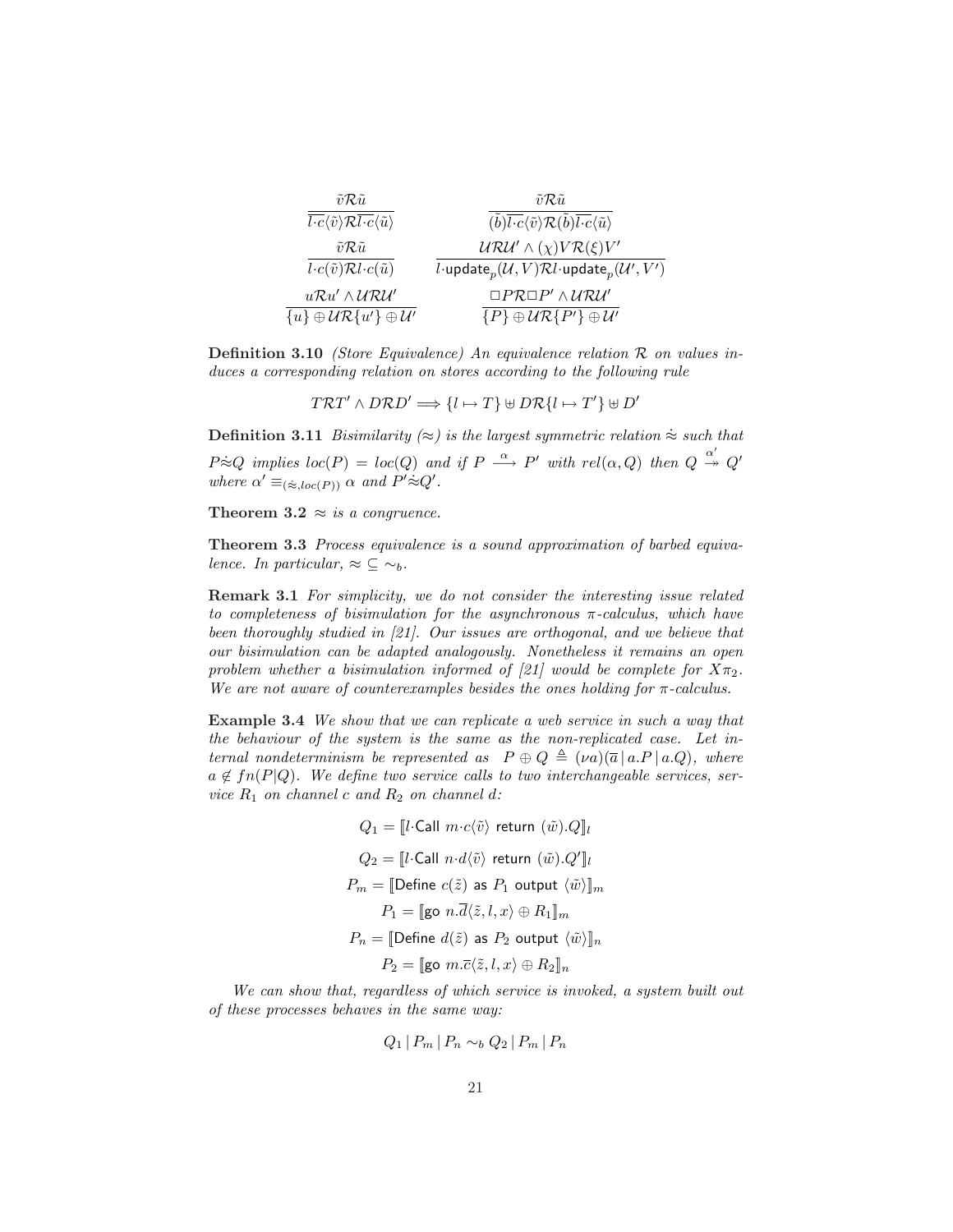We can also show a result analogous to the single web-service given in Example 3.3. Given the specification process

$$
Q_s = [\text{go }m.R_1\{\tilde{v}/\tilde{z}\}.\text{go }l.Q \oplus \text{go }n.R_2\{\tilde{v}/\tilde{z}\}.\text{go }l.Q']_l
$$

we can prove the equivalence

$$
(\nu c, d)(Q_1 | P_m | P_n) \sim_b (\nu c, d)(Q_s | P_m | P_n)
$$

where the restriction of c and d avoids competing services on the same channel. In particular, if  $Q = Q'$ ,  $R_1 = R_2$ , and  $R_1$  does not have any barb at m, then

$$
(\nu c, d)(Q_1 | P_m | P_n) \sim_b (\nu c, d)
$$
([go  $m.R_1\{\tilde{v}/\tilde{z}\}$ .go  $l.Q$ ]<sub>l</sub> |  $P_m | P_n$ ).

This equivalence illustrates that we can replicate a web service without a client's knowledge.

Theorem 3.4 We prove the equivalence anticipated in Example 3.3. Similar reasoning applies for Example 3.4.

$$
Q_1 = \qquad \langle l \cdot \text{Call } m \cdot c \langle \tilde{v} \rangle \text{ return } (\tilde{w}).Q \rangle_l \tag{1}
$$

$$
Q_1' = \{l.\text{-Subscript } m \cdot c \langle \tilde{v} \rangle \text{ return } (\tilde{w}).Q\}_l \tag{2}
$$

$$
Q_2 = \langle \text{[go } m.P\{\tilde{v}/\tilde{z}\}, \text{go } l.Q \rangle_l \tag{3}
$$

$$
P_0 = \text{{{Define } c(\tilde{z}) as } P \text{ output } \langle \tilde{w} \rangle \mathcal{}}_m \tag{4}
$$

Then

1. 
$$
(\nu c)(Q'_1 | P_0) \sim_b (\nu c)(Q_2 | P_0)
$$

2. If P returns its results only once,  $(\nu c)(Q_1 | P_0) \sim_b (\nu c)(Q_2 | P_0)$ 

# Proof.

1. We show that

$$
(\nu c)(Q_1' | P_0) \approx (\nu c)(Q_2 | P_0)
$$

We consider always the case when the LHS moves first. The symmetric case is analogous.

Note that both processes have the same domain. The only action that  $(\nu c)(Q'_1 | P_0)$  can perform is a  $\tau$  by rule (EXIT), to become

$$
(\nu c)((\nu b)(m\langle \overline{m\cdot c}\langle \tilde{v},l,b\rangle) \mid !l \cdot b(\tilde{w}).Q) \mid P_0)
$$

We let  $Q_2$  perform its (EXIT) operation and we must show that

$$
(\nu c)((\nu b)(m\langle \overline{m\cdot c}\langle \tilde{v},l,b\rangle)\mid !l\cdot b(\tilde{w}).Q)\mid P_0)\approx (\nu c)(m\langle \overline{m\cap P}\{\tilde{v}/\tilde{z}\}.\overline{h\cdot \text{gol}.Q}\mid P_0)
$$

for some  $h$  depending on the translation for obtaining  $Q_2$ , in particular by the translation of P at m. The LHS can only perform a  $\tau$  action by rule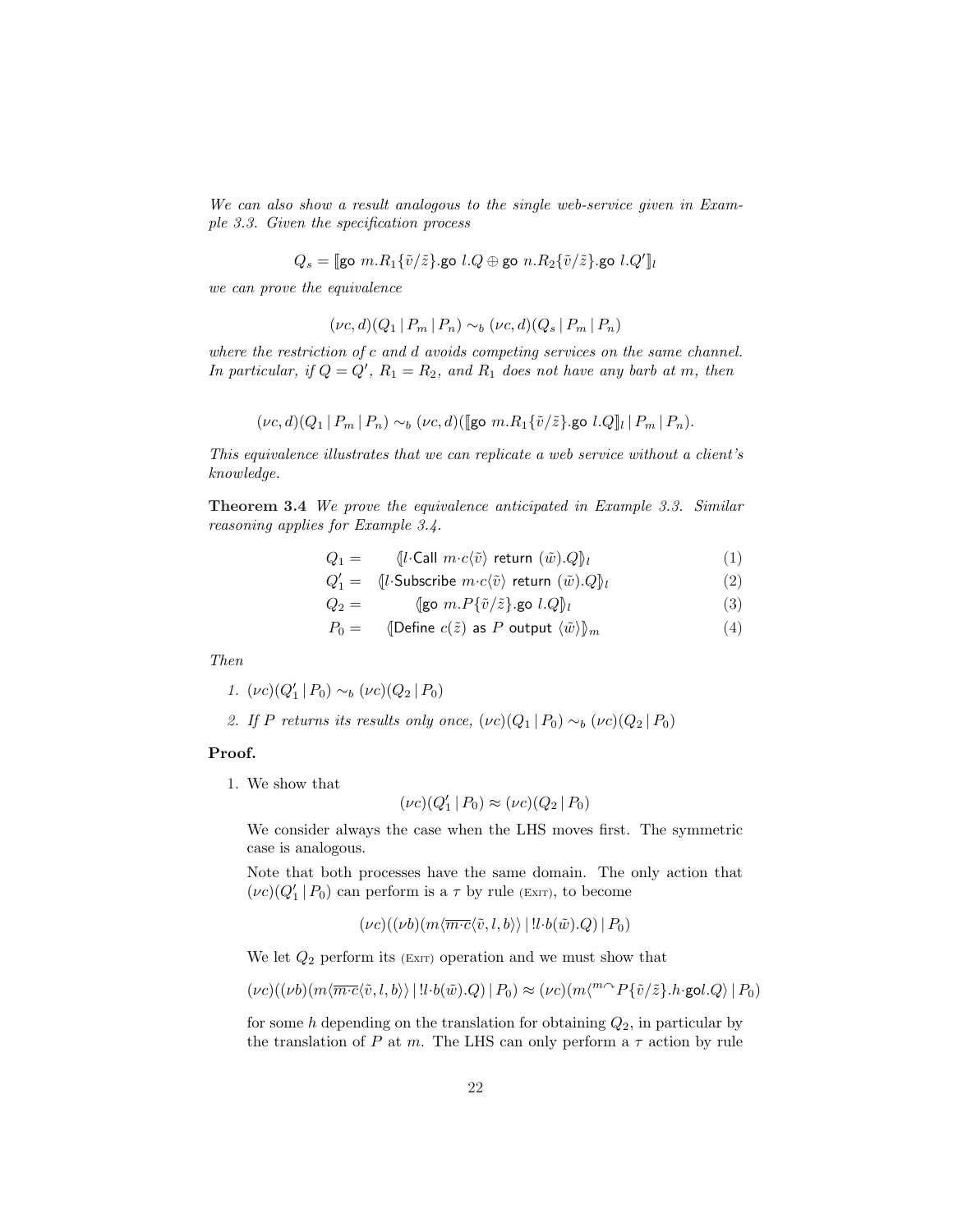(Enter) and the RHS can do the same (both domains remain the same), giving us

$$
(\nu c)((\nu b)(\overline{m\cdot c}\langle \tilde{v},l,b\rangle \mid !l\cdot b(\tilde{w}).Q)\mid P_0)\approx (\nu c)(\overline{m\cap P}\{\tilde{v}/\tilde{z}\}.h\cdot \text{go }l.Q\mid P_0)
$$

Now the LHS can do a  $\tau$  by (COM!), (PAR) and (STRUCT), and the RHS stays the same:

$$
(\nu c, b)(!l \cdot b(\tilde{w}).Q \mid P_0 \mid {}^{m \frown} P\{\tilde{v}/\tilde{z}\}.h \cdot \text{go } l.\overline{l \cdot b} \langle \tilde{w} \rangle) \approx (\nu c) \left(^{m \frown} P\{\tilde{v}/\tilde{z}\}.h \cdot \text{go } l.\overline{Q} \mid P_0\right)
$$

where also the LHS contains the  $h$ -go  $l$ . prefix determined again by the translation of P at m. By hypothesis,  $b \notin fn(P{\{\tilde{v}/\tilde{z}\}}), P$  binds  $\tilde{w}$  and the free variables of  $Q$  are contained in  $\tilde{w}$ . Therefore we can continue adding pairs to the bisimulation relation by performing the same action on both sides as far as  $P\{\tilde{v}/\tilde{z}\}$  is concerned. In particular P can split in more than one thread of activity, and any of these threads can eventually terminate firing the continuation  $h \cdot \text{go } l.l \cdot b(\tilde{u})$  for some  $\tilde{u}$  computed by P from  $\tilde{v}$ . We represent such a generic case by the pair

$$
(\nu c, b)(!l \cdot b(\tilde{w}).Q | P_0 |^{m \wedge p'} {\tilde{v}/\tilde{z}}}.h \cdot \text{go } l.l \cdot b(\tilde{w}) | h \cdot \text{go } l.\overline{l \cdot b}(\tilde{u})
$$
  

$$
\approx (\nu c)(^{m \wedge p'} {\tilde{v}/\tilde{z}}}.h \cdot \text{gol}.Q | h \cdot \text{gol}.Q {\tilde{u}/\tilde{w}} | P_0)
$$

After moving with rules  $(Ex<sub>IT</sub>)$  and  $(Ex<sub>TER</sub>)$  on both sides, we reach

$$
(\nu c, b)(!l \cdot b(\tilde{w}).Q | P_0 |^{m \sim} P' \{ \tilde{v}/\tilde{z} \} . h \cdot \text{go } l.l \cdot b(\tilde{w}) | \overline{l \cdot b} \langle \tilde{u} \rangle )
$$
  

$$
\approx (\nu c)(^{m \sim} P' \{ \tilde{v}/\tilde{z} \} .Q | h \cdot \text{gol}.Q \{ \tilde{u}/\tilde{w} \} | P_0)
$$

and by (Com!) on the LHS only

$$
(\nu c, b)(!l \cdot b(\tilde{w}).Q \mid Q{\tilde{u}/\tilde{w}} \mid P_0 \mid {}^{m \frown} P'{\tilde{v}/\tilde{z}} \cdot h \cdot \text{go } l.l \cdot b(\tilde{w}))
$$

$$
\approx (\nu c)({}^{m \frown} P'{\tilde{v}/\tilde{z}} \cdot Q \mid Q{\tilde{u}/\tilde{w}} \mid P_0)
$$

The same procedure can be carried on for the other derivatives of  ${}^{m\sim}P'\{\tilde{v}/\tilde{z}\}.$ 

2. The proof is similar to the previous case, but relies on the assumption that there will be exactly one reply.

 $\Box$ 

# 4 Concluding Remarks

This paper introduces  $Xd\pi$ , a simple calculus for describing the interaction between data and processes across distributed locations. We use a simple data model consisting of unordered labelled trees, with embedded processes and pointers to other parts of the network, and  $\pi$ -processes extended with an explicit migration primitive and an update command for interacting with data.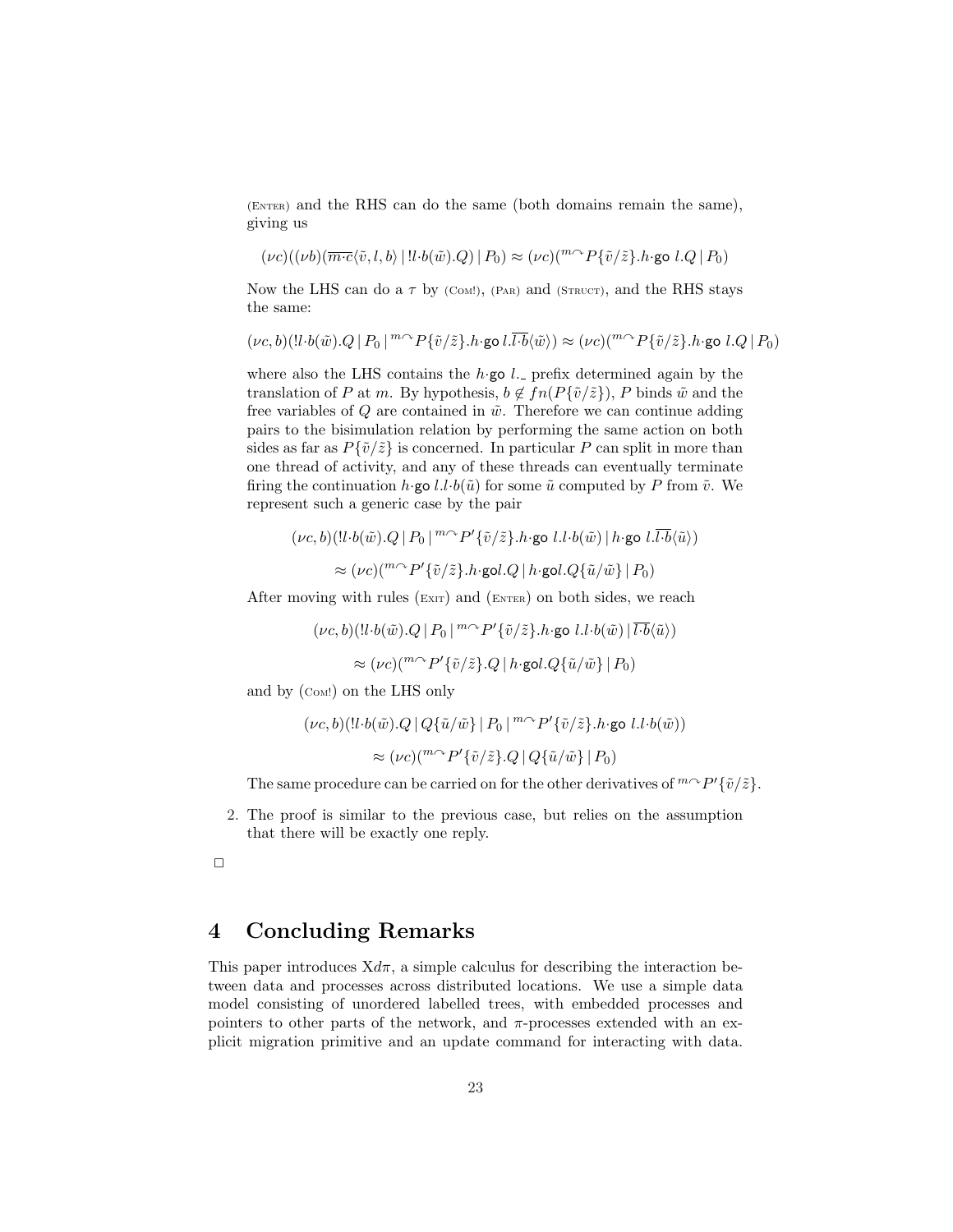Unlike the  $\pi$ -calculus and its extensions, where typically data is encoded as processes, the  $Xd\pi$ -calculus models data and processes at the same level of abstraction, enabling us to study how properties of data can be affected by process interaction.

Alex Ahern has developed a prototype implementation, adapting the ideas presented here to XML standards. The implementation embeds processes in XML documents and uses XPath as a query language. Communication between peers is provided through SOAP-based web services and the working space of each location is endowed with a process scheduler based on ideas from PICT [23]. We aim to continue this implementation work, perhaps incorporating ideas from other recent work on languages based on the  $\pi$ -calculus [11, 13].

Active XML [4] is probably the closest system to our  $Xd\pi$ -calculus. It is based on web services and service calls embedded in data, rather than  $\pi$ processes. There is however a key difference in approach: Active XML focusses on modelling data transformation and delegates the role of distributed process interaction to the implementation; in contrast, process interaction is fundamental to our model. There are in fact many similarities between our model and features of the Active XML implementation, and we are in the process of doing an in-depth comparison between the two projects.

Developing process equivalences for  $X d\pi$  is non-trivial. We have defined a notion of barbed equivalence between processes, based on the update operations that processes can perform on data, and have briefly described a proof method for proving such equivalences between processes. There are other possible definitions of observational equivalence, and a comprehensive study of these choices will be essential in future. We also plan to adapt type theories and reasoning techniques studied for distributed process calculi to analyse properties such as boundary access control, message and host failure, and data integrity. This paper has provided a first step towards the adaptation of techniques associated with process calculi to reason about the dynamic evolution of data on the Web.

## 4.1 Acknowledgements

We would like to thank Serge Abiteboul, Tova Milo, Val Tannen, Luca Cardelli, Giorgio Ghelli and Nobuko Yoshida for many stimulating discussions.

# References

- [1] Abiteboul, S., O. Benjelloun, T. Milo, I. Manolescu and R. Weber, Active XML: A data-centric perspective on Web services, Verso Report number 213 (2002).
- [2] Abiteboul, S., A. Bonifati, G. Cobena, I. Manolescu and T. Milo, Dynamic XML documents with distribution and replication, in: Proceedings of ACM SIGMOD Conference, 2003.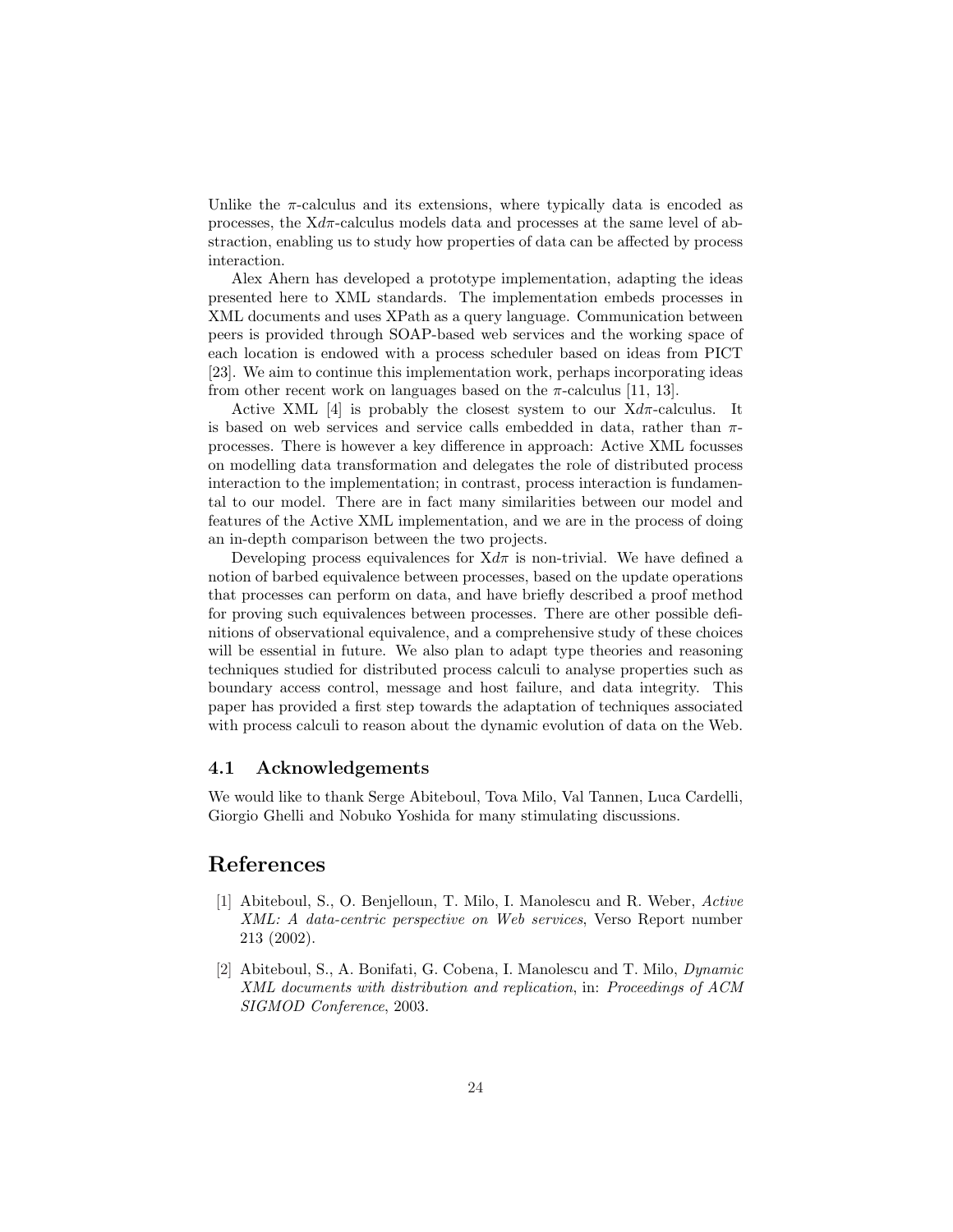- [3] Abiteboul, S., P. Buneman and D. Suciu, "Data on the Web: from relations to semistructured data and XML," Morgan Kaufmann, 2000.
- [4] Abiteboul, S. et al., Active XML primer, INRIA Futurs, GEMO Report number 275 (2003).
- [5] Berger, M., "Towards Abstractions for Distributed Systems," Ph.D. thesis, Imperial College London (2002).
- [6] Berger, M., K. Honda and N. Yoshida, Linearity and bisimulation., in: Proceedings of FoSSaCS'02 (2002), pp. 290–301.
- [7] Bierman, G. and P. Sewell, Iota: a concurrent XML scripting language with application to Home Area Networks, University of Cambridge Technical Report UCAM-CL-TR-557 (2003).
- [8] Braumandl, R., M. Keidl, A. Kemper, D. Kossmann, A. Kreutz, S. Seltzsam and K. Stocker, *Objectglobe: Ubiquitous query processing on the internet*, To appear in the VLDB Journal: Special Issue on E-Services (2002).
- [9] Carbone, M. and S. Maffeis, On the expressive power of polyadic synchronisation in  $\pi$ -calculus, Nordic Journal of Computing 10 (2003), pp. 70–98.
- [10] Cardelli, L. and G. Ghelli, A query language based on the ambient logic, in: Proceedings of ESOP'01), LNCS 2028 (2001), pp. 1–22.
- [11] Conchon, S. and F. L. Fessant, JOCaml: Mobile agents for Objective-Caml, in: Proceedings of ASA'99/MA'99, Palm Springs, CA, USA, 1999.
- [12] Fournet, C., "The Join-Calculus: a Calculus for Distributed Mobile Programming," Ph.D. thesis, Ecole Polytechnique (1998).
- [13] Gardner, P., C. Laneve and L. Wischik, Linear forwarders, in: Proceedings of CONCUR 2003, LNCS 2761 (2003), pp. 415–430.
- [14] Godskesen, J., T. Hildebrandt and V. Sassone, A calculus of mobile resources, in: Proceedings of CONCUR'02, LNCS, 2002.
- [15] Gordon, A. and R. Pucella, Validating a web service security abstraction by typing, in: Proceedings of the 2002 ACM Workshop on XML Security, 2002, pp. 18–29.
- [16] Hennessy, M. and J. Riely, *Resource access control in systems of mobile* agents, in: Proceedings of HLCL '98, ENTCS  $16.3$  (1998), pp. 3-17.
- [17] Honda, K. and M. Tokoro, An object calculus for asynchronous communication, in: Proceedings of ECOOP, LNCS  $512$  (1991), pp. 133-147.
- [18] Honda, K. and N. Yoshida, On reduction-based process semantics, Theoretical Computer Science 151 (1995), pp. 437–486.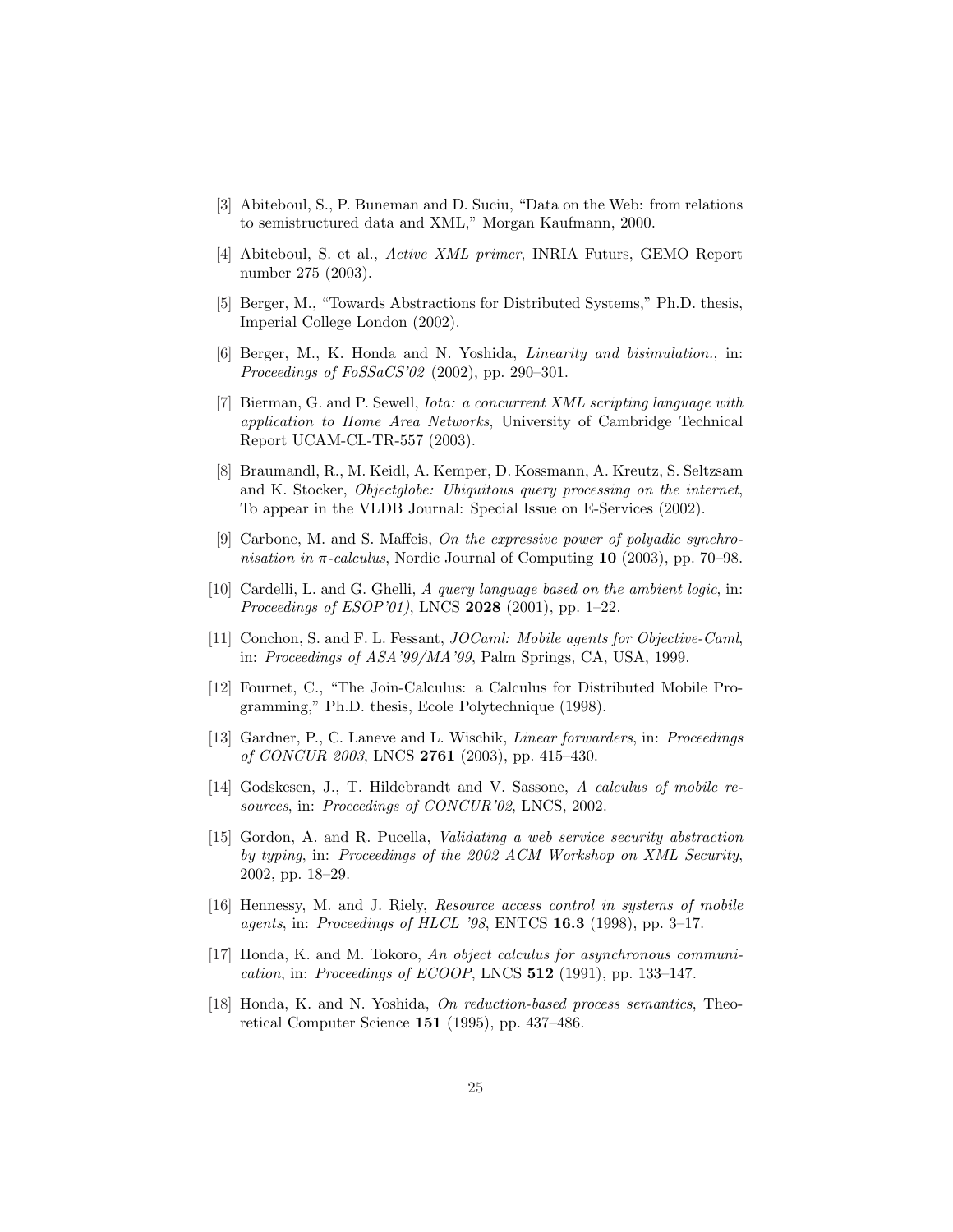- [19] Kemper, A. and C. Wiesner, Hyperqueries: Dynamic distributed query processing on the internet, in: Proceedings of VLDB'01, 2001, pp. 551–560.
- [20] World Wide Web Consortium, XML Path Language (XPath) Version 1.0, available at http://w3.org/TR/xpath.
- [21] Merro, M., On equators in asynchronous name-passing calculi without matching (Extended abstract), in: EXPRESS '99, ENTCS 27 (1999).
- [22] Milner, R., J. Parrow and J. Walker, A calculus of mobile processes, I and II, Information and Computation 100 (1992), pp. 1–40,41–77.
- [23] Pierce, B. C. and D. N. Turner, *Pict: A programming language based on* the pi-calculus, in: Proof, Language and Interaction: Essays in Honour of Robin Milner (2000).
- [24] Sahuguet, A., "ubQL: A Distributed Query Language to Program Distributed Query Systems," Ph.D. thesis, University of Pennsylvania (2002).
- [25] Sahuguet, A., B. Pierce and V. Tannen, *Distributed Query Optimization*: Can Mobile Agents Help?, Unpublished draft.
- [26] Sahuguet, A. and V. Tannen, Resource Sharing Through Query Process Migration, University of Pennsylvania Technical Report MS-CIS-01-10 (2001).
- [27] Sangiorgi, D. and D. Walker, "The  $\pi$ -calculus: a Theory of Mobile Processes," Cambridge University Press, 2001.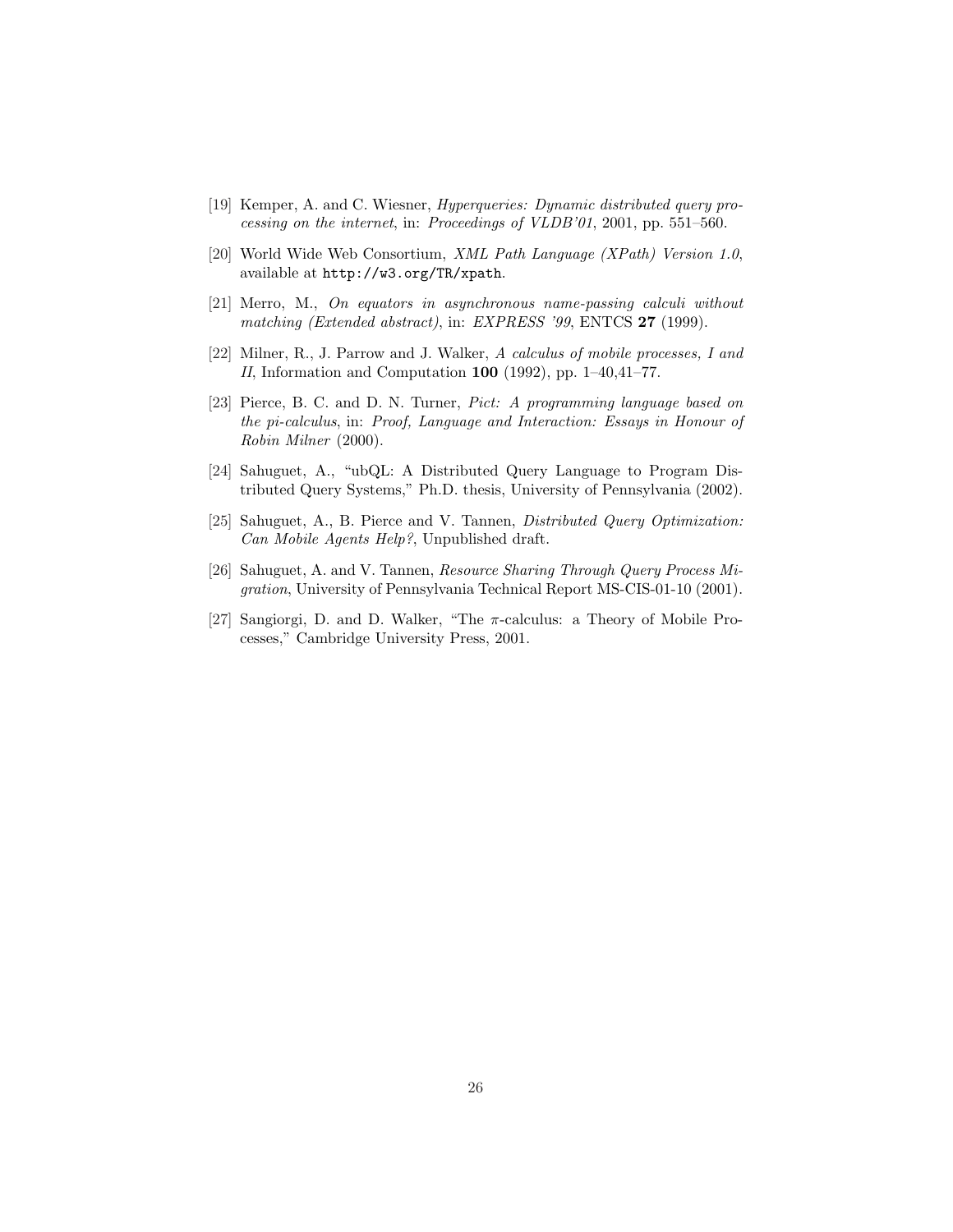|                              | $wf(c), wf(l), wf(\mathbb{Q}l:p), wf(\Box^{\circlearrowleft\circlearrowright}P),$ similarly for variables. |                            |  |
|------------------------------|------------------------------------------------------------------------------------------------------------|----------------------------|--|
| wf(P)                        | $(loc(D) = loc(P))$ $(f_V(D) \cup f_{\mathcal{C}_s}(D) \cup f_V(P) = \emptyset)$                           |                            |  |
|                              | wf(D, P)                                                                                                   |                            |  |
| wf(0)                        | $wf(l \cdot 0)$                                                                                            | $wf(P)$ $wf(Q)$<br>wf(P Q) |  |
| $l \cap P$<br>wf(P)          | $wf(\tilde{v})$                                                                                            | $wf(v')$ $wf(\tilde{v})$   |  |
| $wf(l\langle P\rangle)$      | $wf(\overline{l\cdot c}\langle \tilde{v}\rangle)$                                                          | $wf(v', \tilde{v})$        |  |
| $wf(P)$ $l \cap P$           | $wf(P)$ $l \cap P$                                                                                         | wf(P)                      |  |
| $wf(l \cdot c(\tilde{z}).P)$ | $wf(l \cdot c(\tilde{z}).P)$                                                                               | $wf((\nu c)P)$             |  |
| $wf(P)$ $m \cap P$           | $wf(P)$ $wf(U)$<br>$\iota \sim P$                                                                          |                            |  |
| $wf(l$ ·go $m.P)$            | $wf(l$ ·update <sub>p</sub> $(\chi, U)$ . $P)$                                                             |                            |  |

Table 9: Well-formedness for  $X\pi_2$  networks.

# A Proofs

# A.1 Proof of Full Abstraction

First we define non-unique normal forms for both  $Xd\pi$  and  $X\pi_2$  processes. Then we define the encoding from  $Xd\pi$  to  $X\pi_2$  and an inverse encoding exploiting  $X\pi_2$ normal forms. Finally we establish a close correspondence between the notions of observation, reduction and context in the two calculi. We use Notation  $\frac{l}{\gamma}P$ to mean that there are no  $P', Q, R$  such that  $P \equiv Q \vert^{l \sim} P' \vert R$ . In the rest of this section, we consider only well-formed networks, for both languages.

#### Lemma A.1 (Normal forms)

1. For every  $Xd\pi$  network N with  $loc(N) = \{l_1, ..., l_k\}$ 

$$
N \equiv (\nu \tilde{c})(m_1 \langle Q_1 \rangle | \ldots | m_h \langle Q_h \rangle | l_1 [T_1 || P_1] | \ldots | l_k [T_1 || P_k] | 0)
$$

where each  $P_i$  is non-restricted.

2. For every  $X\pi_2$  process P with  $loc(P) = \{l_1, ..., l_k\}$ 

$$
P \equiv (\nu \tilde{c})(m_1 \langle Q_1 \rangle \mid \dots \mid m_h \langle Q_h \rangle \mid ^{l_1 \frown} P_1 \mid \dots \mid ^{l_k \frown} P_h \mid 0)
$$

where each  ${}^{l_i \frown}P_i$  is a non-restricted (possibly null) process located at  $l_i$ .

**Proof.** Both cases follow by using the structural congruence rules for  $\alpha$ conversion, scope extrusion and commutativity of the parallel operator.  $\Box$ 

We define in Table 10 the encoding from  $Xd\pi$  to  $X\pi_2$  terms, and in Table 11 the inverse encoding. The second encoding is defined on  $X_{\pi_2}$  processes in normal form only.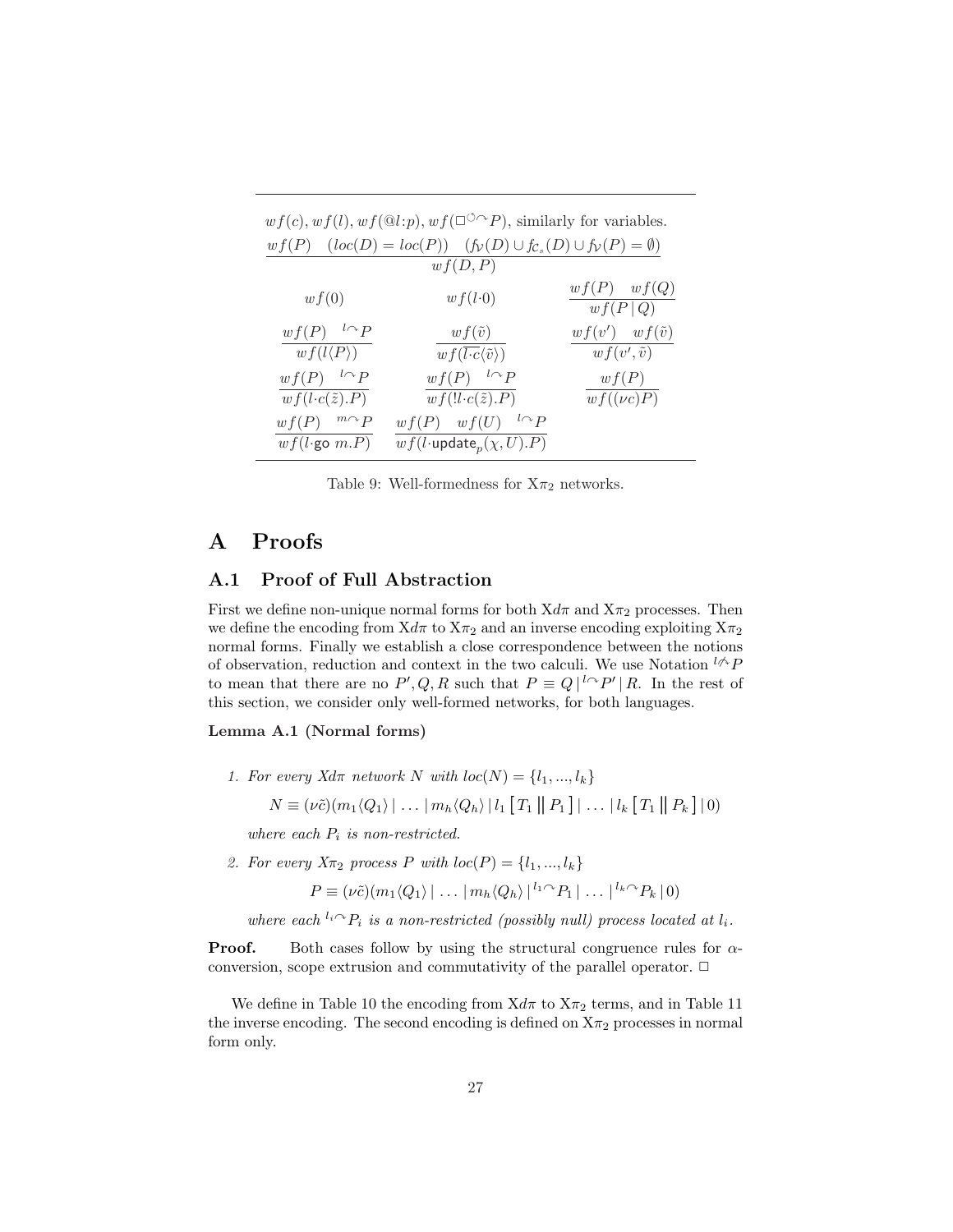| $(0) = \emptyset$                                                                                                                                                                                                                                                                                            | $  0   = 0$                                                                                                                                                                                                                                                                                                                                                                                                                                                                                                                                                                                                                                                                                                                                              |
|--------------------------------------------------------------------------------------------------------------------------------------------------------------------------------------------------------------------------------------------------------------------------------------------------------------|----------------------------------------------------------------------------------------------------------------------------------------------------------------------------------------------------------------------------------------------------------------------------------------------------------------------------------------------------------------------------------------------------------------------------------------------------------------------------------------------------------------------------------------------------------------------------------------------------------------------------------------------------------------------------------------------------------------------------------------------------------|
| $(N M] = (N) \cup (M)$                                                                                                                                                                                                                                                                                       | $\llbracket N \,   \, M \rrbracket = \llbracket N \rrbracket \,   \, \llbracket M \rrbracket$                                                                                                                                                                                                                                                                                                                                                                                                                                                                                                                                                                                                                                                            |
| $(\lbrack (\nu c)N \rbrack) = (\lbrack N \rbrack)$                                                                                                                                                                                                                                                           | $[(\nu c)N] = (\nu c)[N]$                                                                                                                                                                                                                                                                                                                                                                                                                                                                                                                                                                                                                                                                                                                                |
| $( [l [ T    P ]] ) = \{ l \mapsto [T] \}$                                                                                                                                                                                                                                                                   | $\llbracket l\left[\left[T\right]\right]\right]P\rrbracket = \langle P\rangle_l$                                                                                                                                                                                                                                                                                                                                                                                                                                                                                                                                                                                                                                                                         |
| $( [l \langle P \rangle ] ) = \emptyset$                                                                                                                                                                                                                                                                     | $\llbracket l \langle P \rangle \rrbracket = l \langle \langle P \rangle_l \rangle$                                                                                                                                                                                                                                                                                                                                                                                                                                                                                                                                                                                                                                                                      |
| $\ 0\  = 0$<br>$  T  T'   =   T     T'  $<br>$  a T   = a  T  $<br>$\llbracket \mathbb{Q}l : p \rrbracket = \mathbb{Q}l : p$<br>$  c   = c,   l   = l,   p   = p$<br>$  x   = x,   \chi   = \chi$<br>$\ v', \tilde{v}\  = \ v'\ , \ \tilde{v}\ $<br>$\ \Box P\  = \Box \langle P \rangle_{\circlearrowleft}$ | $\langle 0 \rangle_l = l \cdot 0$<br>$\{P \mid Q\}_l = \{P\}_l \mid \{Q\}_l$<br>$\langle (\nu c)P \rangle_l = (\nu c) \langle P \rangle_l$<br>$\langle \text{go }m.P \rangle_l = l \cdot \text{go }m.\langle \{P\}\rangle_m$<br>$\langle \langle \overline{a} \langle \tilde{v} \rangle \rangle_l = l \cdot a \langle \tilde{v} \rangle$<br>$\langle a(\tilde{x}).P \rangle_l = l \cdot a(\tilde{x}).\langle P \rangle_l$<br>$\langle [a(\tilde{x}).P]_l = [l \cdot a(\tilde{x}).\langle P]_l \rangle$<br>$\langle \text{update}_p(\chi, U).P \rangle_l = l \cdot \text{update}_p(\chi, \llbracket U \rrbracket). \langle \llbracket P \rrbracket_l$<br>$\langle \nabla \mathbf{u} \cdot \mathbf{n}_p \rangle_l = l \cdot \mathbf{v} \cdot \mathbf{n}_p$ |



 $\mathcal{D}((\nu c)P)_D = (\nu c)\mathcal{D}(P)_D$  $\mathcal{D}(l\langle P\rangle | Q)_D = l\langle \mathcal{D}_{\mathcal{P}}(P)\rangle | \mathcal{D}(Q)_D$  $\mathcal{D}(^{l\curvearrowright}P\mid^{l\ncurvearrowright}Q)_{D} = l\big[\mathcal{D}_{\mathcal{V}}(D(l))\big|\big|\mathcal{D}_{\mathcal{P}}(P)\big]\,|\mathcal{D}(Q)_{D}$  $\mathcal{D}(0)_D = 0$  $\mathcal{D}_{\mathcal{V}}(0)=0$  $\mathcal{D}_{\mathcal{V}}(T | T') = \mathcal{D}_{\mathcal{V}}(T) | \mathcal{D}_{\mathcal{V}}(T')$  $\mathcal{D}_{\mathcal{V}}(\mathsf{a}[T]) = \mathsf{a}[\mathcal{D}_{\mathcal{V}}(T)]$  $\mathcal{D}_{\mathcal{V}}(\mathbb{Q}l:p) = \mathbb{Q}l:p$  $\mathcal{D}_{\mathcal{V}}(c) = c, \mathcal{D}_{\mathcal{V}}(l) = l, \mathcal{D}_{\mathcal{V}}(p) = p$  $\mathcal{D}_{\mathcal{V}}(x) = x, \mathcal{D}_{\mathcal{V}}(\chi) = \chi$  $\mathcal{D}_{\mathcal{V}}(v',\tilde{v})=\mathcal{D}_{\mathcal{V}}(v'),\mathcal{D}_{\mathcal{V}}(\tilde{v})$  $\mathcal{D}_{\mathcal{V}}(\Box P) = \Box \mathcal{D}_{\mathcal{P}}(P)$  $\mathcal{D}_{\mathcal{P}}(l\cdot 0)=0$  $\mathcal{D}_{\mathcal{P}}(P | Q) = \mathcal{D}_{\mathcal{P}}(P) | \mathcal{D}_{\mathcal{P}}(Q)$  $\mathcal{D}_{\mathcal{P}}((\nu c)P) = (\nu c)\mathcal{D}_{\mathcal{P}}(P)$  $\mathcal{D}_{\mathcal{P}}(l\text{-go }m.P) = \text{go }m.\mathcal{D}_{\mathcal{P}}(P)$  $\mathcal{D}_{\mathcal{P}}(\overline{l \cdot a}\langle \tilde{v} \rangle) = \overline{a}\langle \mathcal{D}_{\mathcal{V}}(\tilde{v}) \rangle$  $\mathcal{D}_{\mathcal{P}}(l \cdot a(\tilde{x}).P) = a(\tilde{x}).\mathcal{D}_{\mathcal{P}}(P)$  $\mathcal{D}_{\mathcal{P}}(!l \cdot a(\tilde{x}).P) = !a(\tilde{x}).\mathcal{D}_{\mathcal{P}}(P)$  $\mathcal{D}_{\mathcal{P}}(l\text{-update}_p(\chi,U).P) = \mathsf{update}_p(\chi,\mathcal{D}_{\mathcal{V}}(U)).\mathcal{D}_{\mathcal{P}}(P)$  $\mathcal{D}_{\mathcal{P}}(l\cdot \mathsf{run}_p) = \mathsf{run}_p$ 

Table 11: Inverse Encodings

Observation 1 Both encodings and both reduction relations preserve well-formedness:

- if N is well-formed then  $([N], [N])$  is well-formed, and if  $N \searrow N'$  also  $N'$  is well-formed;
- if  $(D, P)$  is well-formed and P is in normal form then  $\mathcal{D}(P)_D$  is well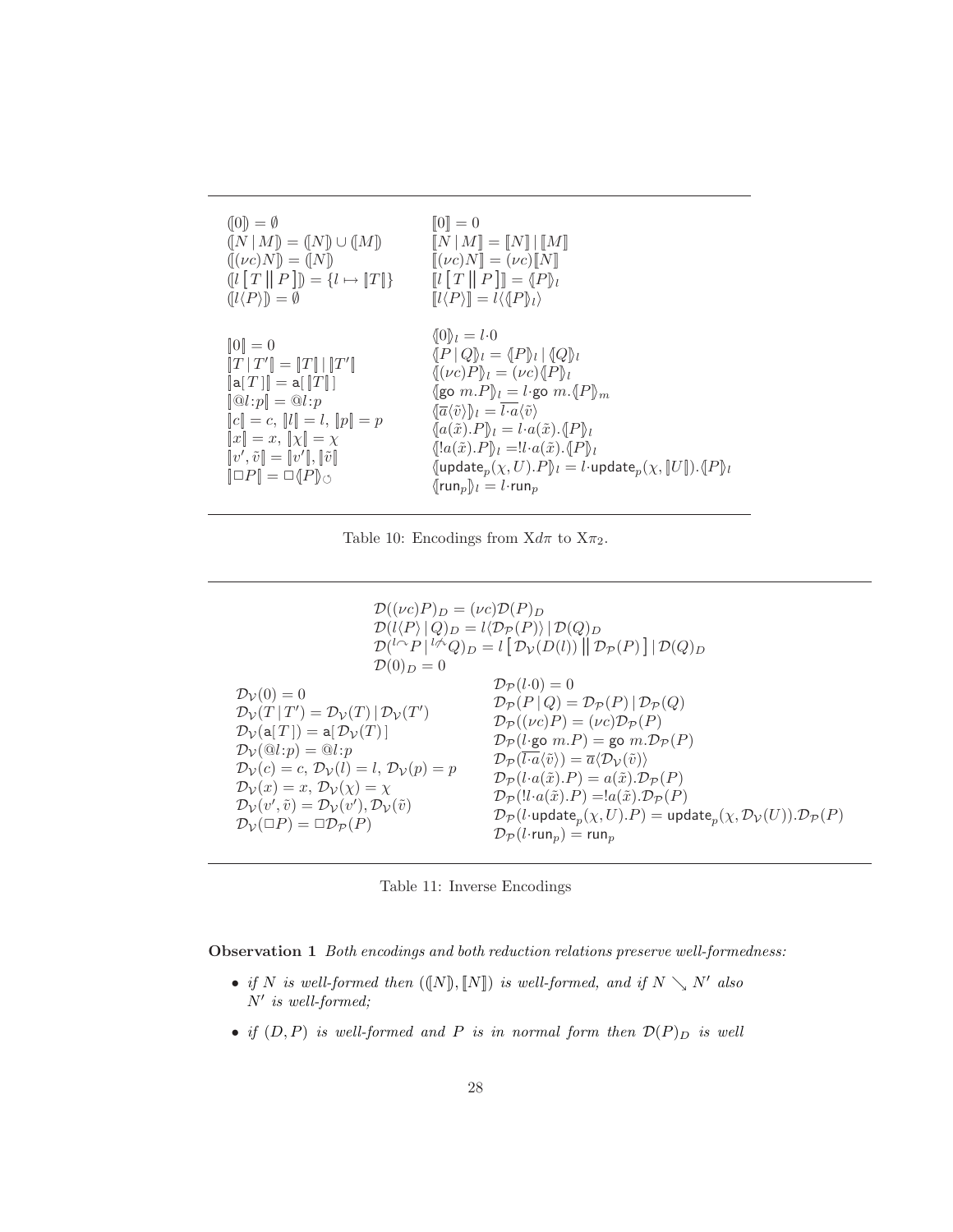formed, and if  $(D, P) \rightarrow (D', P')$  also  $(D', P')$  is well-formed.

Lemma A.2 (Inverse encoding) For all networks  $N$  and for all networks  $(D, P)$  the encodings given in Table 10 and Table 11 are complementary up to structural congruence:

$$
1. N \equiv N' = \mathcal{D}([\![N']\!])_{([\![N']\!])};
$$

2.  $(D, P) \equiv (D, P') = (\llbracket \mathcal{D}(P')_D \rrbracket, \llbracket \mathcal{D}(P')_D \rrbracket).$ 

**Proof.** Both cases follow by inspection of the rules of the two encodings, using points (i) and (ii) of Lemma A.1 and Observation 1.  $\Box$ 

The following lemma is the crucial step towards the full abstraction result.

Lemma A.3 (Operational Correspondece) For all  $Xd\pi$  networks N, N N' if and only if  $((\llbracket N \rrbracket, \llbracket N \rrbracket) \searrow ((\llbracket N' \rrbracket, \llbracket N'' \rrbracket).$ 

**Proof.** We split the proof in two, showing by induction on the derivations that for all  $Xd\pi$  networks N and for all  $Xa\pi_2$  networks  $(D, P)$ 

- 1. if  $N \setminus N'$  then  $((\llbracket N \rrbracket), \llbracket N \rrbracket) \rightarrow ((\llbracket N' \rrbracket), \llbracket N'' \rrbracket);$
- 2. if  $(D, P) \rightarrow (D', P')$  then  $\mathcal{D}(P)_{D} \searrow \mathcal{D}(P')_{D'}$ .

We show the two most interesting cases for each point.

1. • (PAR) We consider directly the case when rule (PAR) is applied, as (RES) and (STRUCT) are trivial. We want to show that

 $N|M \setminus N'|M \Rightarrow (\llbracket N|M \rrbracket, \llbracket N|M \rrbracket) \rightarrow (\llbracket N'|M \rrbracket, \llbracket N'|M \rrbracket)$ 

By the premise of rule (PAR) we have  $N \searrow N'$  and, by definition of encoding, we need to show that

 $(([N] \cup ([M]), [N] \mid [M]) \rightarrow (([N']) \cup ([M]), [N'] \mid [M])$ 

By induction we have that

$$
N \searrow N' \Rightarrow (\llbracket N \rrbracket, \llbracket N \rrbracket) \rightarrow (\llbracket N' \rrbracket, \llbracket N' \rrbracket)
$$

Since N and M are disjoint, we have that  $dom([N]) \cap dom([M]) = \emptyset$ and therefore we can use the (PAR) rule of  $X_{\pi_2}$  to conclude, deriving

$$
([\![N]\!] \uplus ([\![M]\!], [\![N]\!] | [\![M]\!]) \to ([\![N']\!] \uplus ([\![M]\!], [\![N']\!] | [\![M]\!])
$$

• (Com) Again we skip the cases of (Par), (Res) and (Struct), and we consider directly the application of (COM). Let  $R = \overline{c}\langle \tilde{v} \rangle | c(\tilde{x}) P |Q$ and  $R' = P\{\tilde{v}/\tilde{x}\}|Q$ . We want to show that

$$
l[T || R] \searrow l[T || R'] \Rightarrow (ll[T || R]), [l[T || R]]) \rightarrow (ll[T || R'], [l[T || R']])
$$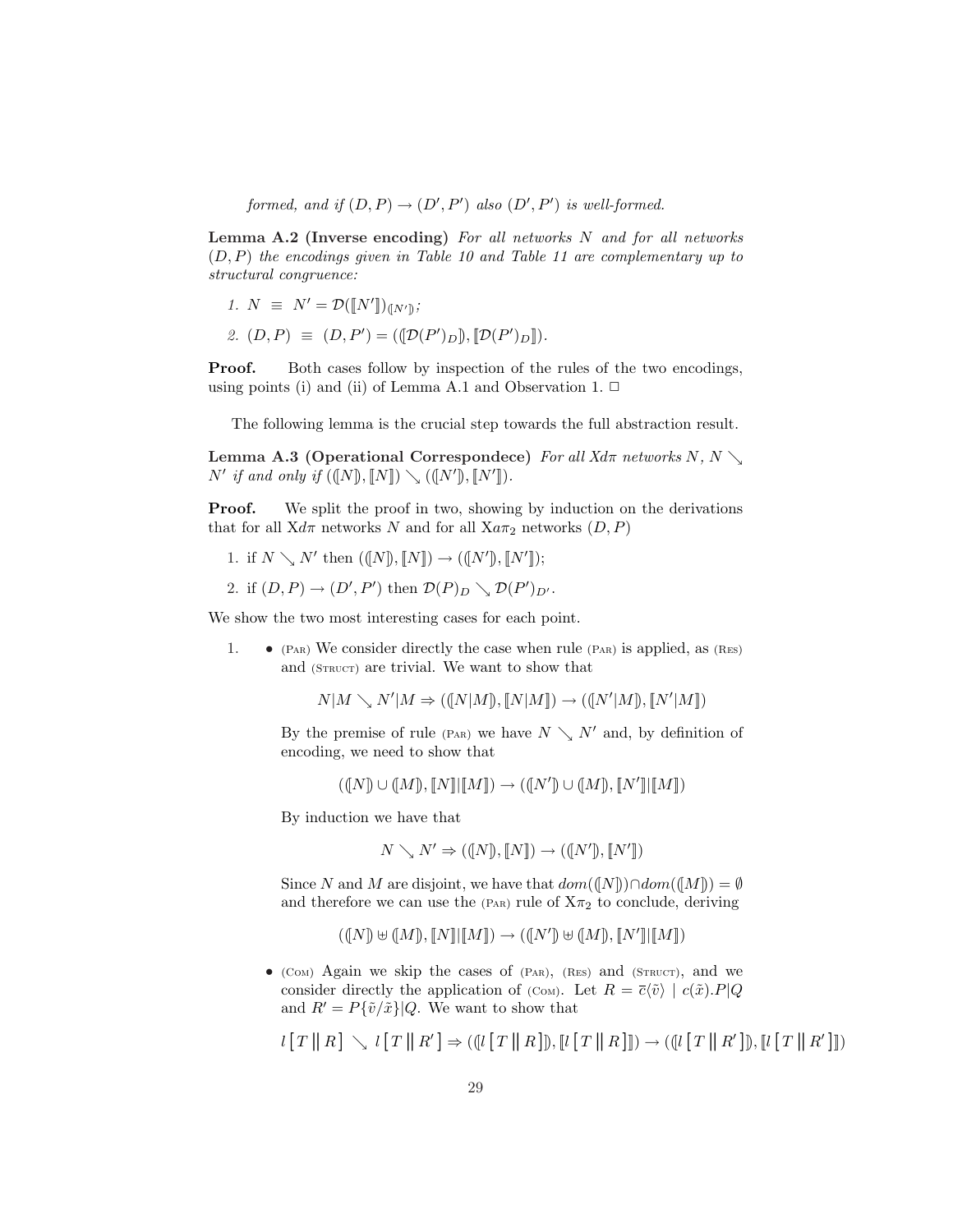By definition of encoding and R

$$
(\llbracket l\left[\,T\,\right]\!\mid\!\mid R\,\rrbracket),\llbracket l\left[\,T\,\right]\!\mid\!\mid R\,\rrbracket\rrbracket)=(\{l\mapsto\,\llbracket T\rrbracket\},\overline{l\cdot c}\langle\llbracket\tilde{v}\rrbracket\rangle\mid l\cdot c(\tilde{x}).\langle\!\mid\!P\!\!\mid\!\rangle_l\vert\langle\!\mid\!\langle Q\rangle\!\!\mid_l)
$$

and by (Par) and (Com) we derive

$$
(\{l \mapsto \|T\|\}, l \cdot c \langle \|\tilde{v}\|\rangle \mid l \cdot c(\tilde{x}).\langle P\rangle_l |\langle Q\rangle_l\rangle \rightarrow (\{l \mapsto \|T\|\}, (\langle P\rangle_l) \{\|\tilde{v}\|/\tilde{x}\} \mid \langle Q\rangle_l)
$$

Again by definition of encoding and of  $R'$  we conclude with

$$
([\![l\left[\,T\,\big\|\,R'\,\right]\!]),[\![l\left[\,T\,\big\|\,R'\,\right]\!]\!])=(\{l\mapsto\|T\|\},\langle\!\!\left\{P\right\}\!_l\{\|\tilde{v}\|/\tilde{x}\}|\langle\!\!\left\{Q\right\}\!_l)
$$

- 2.  $\bullet$  (PAR) The reasoning is analogous to the corresponding case of point (i), with the additional complication that, since the premise  $(D, P) \rightarrow$  $(D', P')$  of (PAR) might involve a network  $(D, P)$  not well-formed, in order to apply the inductive hypothesis it may be necessary to use (STRUCT) to reorganise the original process, followed by an  $ad-hoc$ instance of rule (Par).
	- (Com) In order to derive a transition for a well-formed network  $(D, P)$ from this rule, we must start from a sub-network of the form  $(\emptyset, R)$ where  $R = \overline{l \cdot c} \langle \tilde{v} \rangle |l \cdot c(\tilde{x}).P'$ , obtaining the transition

$$
(\emptyset, \overline{l \cdot c} \langle \tilde{v} \rangle | l \cdot c(\tilde{x}).P') \rightarrow (\emptyset, P' \{ \tilde{v}/\tilde{x} \})
$$

Then, we can always apply rules (PAR) and (STRUCT) with  $B = \{l \mapsto$  $D(l)$  to group together all the other sub-processes of P located at l (process  $\sqrt{l}Q$ ), obtaining

$$
(B,R|^{l\wedge}Q)\setminus (B,P'\{\tilde{v}/\tilde{x}\}|^{l\wedge}Q)
$$

which is a reduction on well-formed networks because also  $R$  is located at  $l$  by well-formedness of  $P'$  and by Observation 1. We can use (Struct) to put the term in normal form and we can now use the inverse encoding

$$
\mathcal{D}(^{l} \cap (R|Q))_B \equiv l \left[ \mathcal{D}_{\mathcal{V}}(B) \right] \left[ \mathcal{D}_{\mathcal{P}}(R) \right] \mathcal{D}_{\mathcal{P}}(Q) \right]
$$

where  $\mathcal{D}_{\mathcal{P}}(R) = \overline{c} \langle \mathcal{D}_{\mathcal{V}}(\tilde{v}) \rangle | c(\tilde{x}).\mathcal{D}_{\mathcal{P}}(P')$ , to derive the corresponding reduction with rule (COM) in  $\mathbf{X}d\pi$ 

$$
l\left[\mathcal{D}_{\mathcal{V}}(B)\,\middle\|\,\mathcal{D}_{\mathcal{P}}(R)|\mathcal{D}_{\mathcal{P}}(Q)\,\right]\searrow l\left[\mathcal{D}_{\mathcal{V}}(B)\,\middle\|\,\mathcal{D}_{\mathcal{P}}(P')\{\mathcal{D}_{\mathcal{V}}(\tilde{v})/\tilde{x}\}|\mathcal{D}_{\mathcal{P}}(Q)\,\right]
$$

At this point standard reasoning using rules (PAR), (RES) and (STRUCT) closes the proof.

 $\Box$ 

Lemma A.4 (Observational Correspondence) For all  $Xd\pi$  networks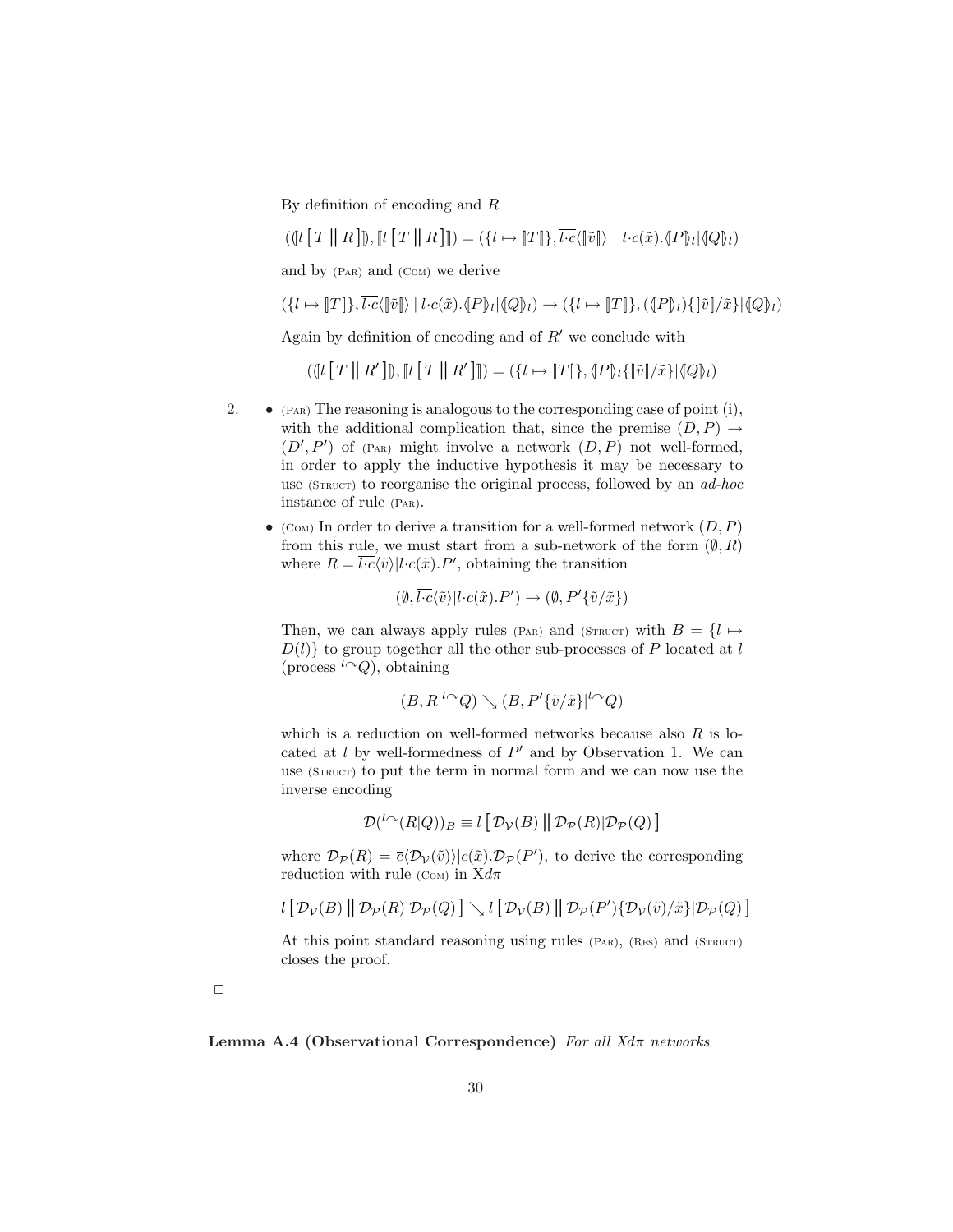1. N  $\downarrow_{l \cdot \beta}$  if and only if  $(\llbracket N \rrbracket, \llbracket N \rrbracket) \downarrow_{l \cdot \beta}$ ;

2. N  $\Downarrow_{l \cdot \beta}$  if and only if  $((N), [N]) \Downarrow_{l \cdot \beta}$ .

#### Proof.

1. Follows from the definitions of  $\downarrow$  for the respective calculi and by Lemma A.2.

2. Follows from (i) and from Lemma A.3.

 $\Box$ 

Lemma A.5 (Contextual Correspondence) For all  $Xd\pi$  networks N

1. for all  $Xd\pi$  contexts  $C_1[-]$  there is an  $X\pi_2$  context  $C_2[-]$  such that

 $(([C_1[N]), [C_1[N]]]) \equiv C_2[((N], [N]])$ ;

2. for all  $X\pi_2$  contexts  $C_2[-]$  there is an  $Xd\pi$  context  $C_1[-]$  such that

 $\mathcal{D}(C_2[(\llbracket N \rrbracket, \llbracket N \rrbracket \rrbracket)|)_{C_2[(\llbracket N \rrbracket, \llbracket N \rrbracket)]} \cong C_1[N].$ 

**Proof.** Case (1) follows directly by the definition of encoding. Case (2) is non-trivial because a context  $C_1[-]$  in  $X_{\pi_2}$  can place a process into an existing location, whereas contexts for  $X d\pi$  do not have this power. Therefore it is necessary to simulate the insertion of a process  $P$  at l by placing in parallel to N the message  $l\langle P\rangle$ , which after a reduction produces the desired effect.  $\Box$ 

#### A.1.1 Proof of Theorem 3.1

**Theorem A.1**  $N \cong M$  if and only if  $((N), [N]) \cong ((M), [M])$ .

Proof. The definition of ≅ is the same for both calculi, Lemma A.4 guarantees that observables are preserved, Lemma A.3 guarantees that reduction is preserved, and Lemma A.5 guarantees that contexts are preserved.  $\Box$ 

# A.2 Proof of Congruence

Lemma A.6 (Variant Lemma)  $P \approx Q \Longrightarrow P{b/a} \approx Q{b/a}$  for any  $a, b \in Q$  $\mathcal{C}, \; b \notin fn(P,Q).$ 

**Proof.** By a straightforward adaptation of the corresponding proof in [18].  $\Box$ 

**Lemma A.7** (Substitution lemma) Let P be a term with free variables  $\tilde{x}$ :

$$
\tilde{v} \equiv_{(\approx,loc(P))} \tilde{v}' \Longrightarrow P\{\tilde{v}/\tilde{x}\} \approx P\{\tilde{v}'/\tilde{x}\}
$$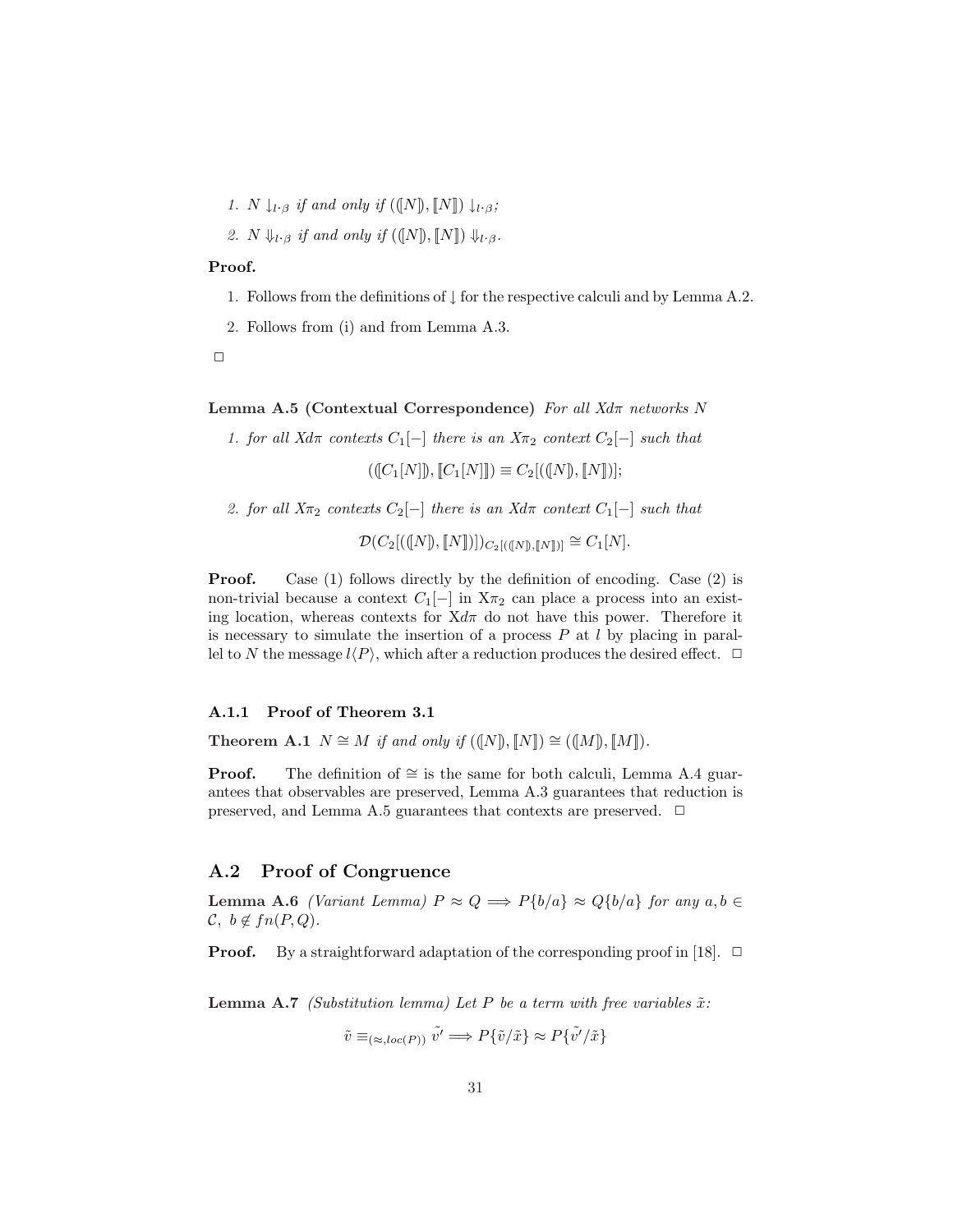**Proof.** The relation  $\{ (P\{\tilde{v}/\tilde{x}\}, P\{\tilde{v}'/\tilde{x}\})|\tilde{v} \equiv_{(\approx,loc(P))} \tilde{v}' \}$  is a bisimulation. Note that  $\tilde{v}$  and  $\tilde{v}'$  can differ only if they contain trees that are structurally equivalent, or processes which are bisimilar. The idea is that after a binding action (such as (Com), etc.) it is possible to write explicitly the substitution, as in  $\overline{l \cdot a \langle v \rangle} | l \cdot a(x) \overline{l \cdot b \langle x \rangle} \stackrel{\tau}{\longrightarrow} \overline{l \cdot b \langle x \rangle} \{v/x\}$ , whereas in comparing actions such as  $\overline{l \cdot b} \langle v \rangle$ ,  $\overline{l \cdot b} \langle v' \rangle$  we reason using the hypothesis.  $\Box$ 

**Observation 2** By having rule ( $S$ TRUCT) in the lts, we automatically have that bisimulation up to structural congruence is a bisimulation.

Lemma A.8 If  $P \approx Q$  then  $P | l \cdot 0 \approx Q | l \cdot 0$ .

**Proof.** Suppose  $l \in loc(P)$ . Then, by definition of  $\approx$ ,  $l \in loc(Q)$ , and by  $\equiv$ ,  $P | l \cdot 0 \equiv P \approx Q \equiv Q | l \cdot 0$ . Suppose  $l \notin loc(P)$ . Then, by definition of  $\approx$ ,  $l \notin loc(Q)$ . Since  $P \stackrel{\tau}{\longrightarrow} P \mid l \cdot 0$ , then  $Q \stackrel{\tau}{\rightarrow} Q' \approx P \mid l \cdot 0$ , and  $l \in loc(Q')$ . By definition of lts,  $Q \mid l \cdot 0 \stackrel{\tau}{\rightarrow} Q' \mid l \cdot 0$  and by  $\equiv$ ,  $Q' \mid l \cdot 0 \equiv Q' \approx P \mid l \cdot 0$ .  $\Box$ 

# A.2.1 Proof of Theorem 3.2

**Proof.** The proof is based on an analogous proof for the asynchronous  $\pi$ -calculus found in [18]. We need to show the following three points:

- 1.  $\approx$  is an equivalence relation;
- 2.  $P \approx Q \Longrightarrow (\nu \tilde{c})P \approx (\nu \tilde{c})Q;$
- 3.  $P \approx Q \Longrightarrow P | R \approx Q | R$ .

It is important to keep in mind, during the proof, the distinction between session names and public names, that a scripted processes is well-formed only if it has no free session names, and that processes can be used as values only when they are scripted.

1. Reflexivity and symmetry are immediate. We show transitivity: the relation  $\mathcal{R} = \{(P,Q)|P \approx R \wedge R \approx Q\}$  is included in  $\approx$ . Suppose  $P \stackrel{\alpha}{\longrightarrow} P'$ and  $rel(\alpha, Q)$ . There are two cases, based on the relevance of  $\alpha$  to R. If  $rel(\alpha, R)$  the proof is straightforward. If  $\alpha$  is not relevant to R then the action must necessarily be a bound output, in order to have bound names. Suppose therefore  $\alpha = (b) \ell \cdot a \langle \tilde{v} \rangle$  and there exists  $\tilde{c}$  such that  $\{ \tilde{c} \} \subset \{b\},\$ and  $\{\tilde{c}\}\subseteq fn(R)$ . Now choose a  $\tilde{c'}$  with the same length as  $\tilde{c}$ , in such a way that  $\{c'\}\cap fn(P,Q,R) = \emptyset$ . By the side condition on the lts rule  $(P_{AR})$ ,  $\{\tilde{c}\} \cap \tilde{f}n(P) = \emptyset$  and by Lemma A.6,  $P = P\{\tilde{c'}/\tilde{c}\} \approx R\{\tilde{c'}/\tilde{c}\} = R'.$ Similarly we get  $R' \approx Q$ . But now  $rel(\tilde{b}, R')$ , and reasoning as in the previous case, we can conclude.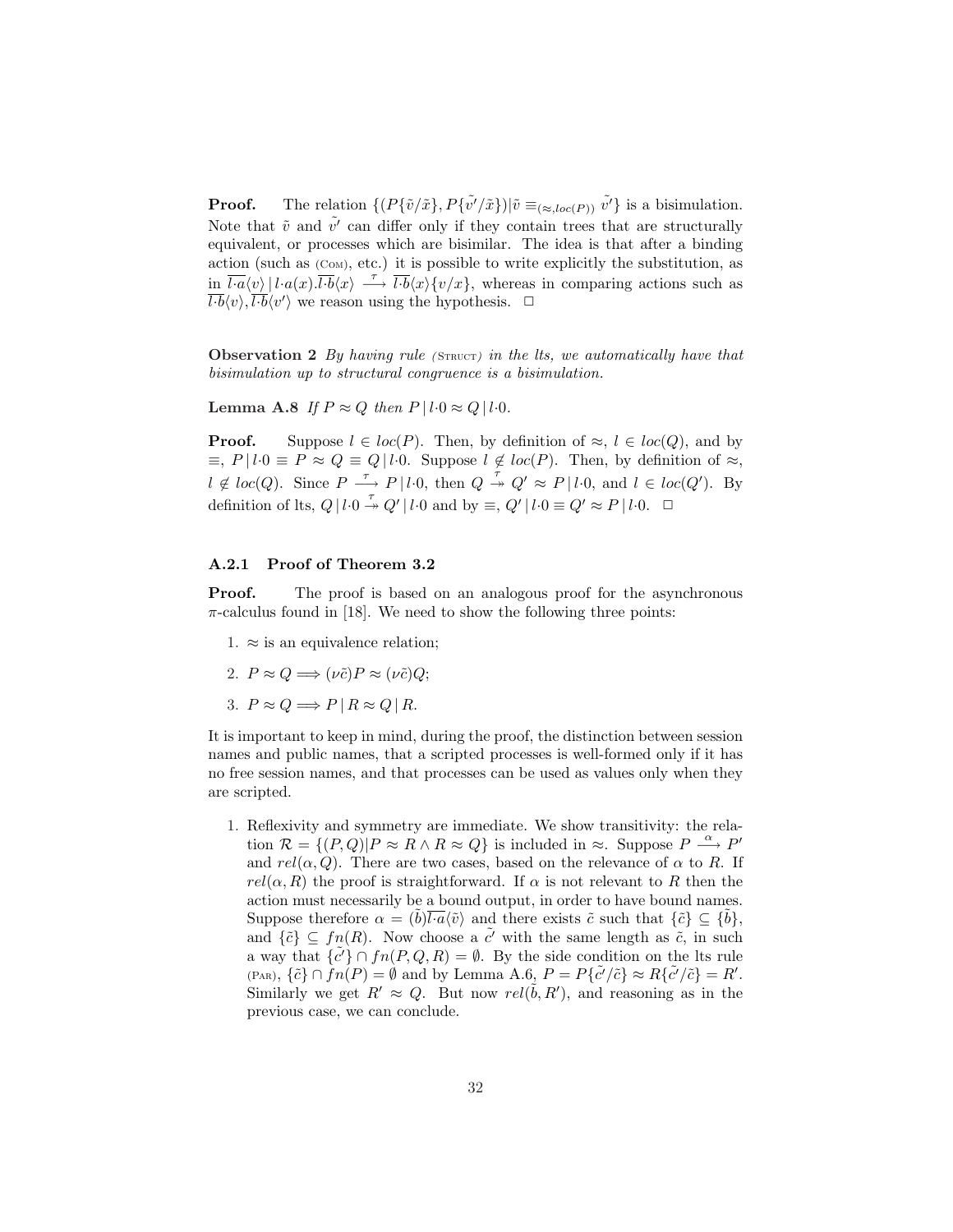- 2. We show that  $\mathcal{R} = \{((\nu \tilde{c})P, (\nu \tilde{c})Q)|P \approx Q\}$  is included in  $\approx$ . Tau transitions, output and update commands are trivial, whereas input requires some attention. Suppose  $(\nu \tilde{c})P \stackrel{l-a(\tilde{v})}{\longrightarrow} P'$  where we use rule (STRUCT) to alpha-convert  $\tilde{c}$  to  $\tilde{c'}$  in order to avoid the capture of some free session name in  $\tilde{v}$ . Then it is the case that  $(\nu \tilde{c})P \equiv (\nu \tilde{c}')(P\{\tilde{c}'/\tilde{c}\}) \stackrel{l \cdot a(\tilde{v})}{\longrightarrow}$  $(\nu \tilde{c}')P'' \equiv P'$ , and since  $\{a, \tilde{v}\} \cap {\tilde{c}'} = \emptyset$ , we have  $P{\tilde{c}'/\tilde{c}}' \stackrel{\text{i} \to \alpha(\tilde{v})}{\longrightarrow} P''$ . By Lemma A.6 we get  $Q\{\tilde{c}'/\tilde{c}\}\stackrel{l \cdot a(\tilde{v}')} {\rightarrow} Q'' \approx P''$  with  $\tilde{v} \equiv_{(\approx, loc(P))} \tilde{v}'$ . Again since  $\{a, \tilde{v}\}\cap {\tilde{c'}} = \emptyset$  we have  $(\nu \tilde{c})Q \equiv ((\nu \tilde{c'})Q{\{\tilde{c'}}/\tilde{c}})^{\ell \to \alpha(\tilde{v'})} (\nu \tilde{c'})Q''$  and we are done.
- 3. We show that  $\{(\nu \tilde{c})(P | R), (\nu \tilde{c})(Q | R')) | P \approx Q \wedge R_{loc(P)} \approx R'_{loc(P)}\}$  is included in ≈. There are three interesting cases, depending whether  $(\nu \tilde{c})$  $(P | R) \stackrel{\alpha}{\longrightarrow} P'$  is caused by an action of P alone, of R alone, or by a communication between P and R.
	- (a) Suppose  $(\nu \tilde{c})(P | R) \stackrel{\alpha}{\longrightarrow} (\nu \tilde{c})(P' | R)$  with  $rel(\alpha, (\nu \tilde{c})(Q | R'))$  is derived from  $P | R \stackrel{\alpha}{\longrightarrow} P' | R$  which comes from  $P \stackrel{\alpha}{\longrightarrow} P'$ . By  $P \approx Q$ follows  $Q \stackrel{\alpha'}{\rightarrow} Q' \approx P'$ , by rule (PAR) follows  $Q | R' \stackrel{\alpha'}{\rightarrow} Q' | R'$  and by (RES)  $(\nu \tilde{c})(Q | R') \stackrel{\alpha'}{\rightarrow} (\nu \tilde{c})(Q' | R')$ . Adding R (respectively R') in parallel can make the domain of the processes bigger, but we derive from Lemma A.2 that

$$
\alpha \equiv_{(\approx,loc(P))} \alpha' \Longrightarrow \alpha \equiv_{(\approx,loc(P|R))} \alpha'
$$

- (b) The case when  $R$  moves is similar to the previous case.
- (c) Suppose that for some fresh  $\tilde{b}$ ,  $\tilde{d}$ , we have  $P \equiv (\nu \tilde{b})(\overline{l \cdot a} \langle \tilde{v} \rangle | P_1)$  where  $a \notin {\tilde{b}}$ , and  $R \equiv (\nu \tilde{d})(l \cdot a(\tilde{x}) \cdot R_1 \mid R_2)$ . Then

$$
(\nu \tilde{c})(P | R) \stackrel{\tau}{\longrightarrow} (\nu \tilde{c}, \tilde{b})(P_1 | (\nu \tilde{d})(R_1 {\{\tilde{v}/\tilde{x}\} | R_2))
$$

and  $P \stackrel{\left(\tilde{b}\right)\overline{l\cdot a}\left\langle\tilde{v}\right\rangle}{\longrightarrow} P_1.$ By  $P \approx Q$  we have that

$$
Q \stackrel{\tau}{\twoheadrightarrow} Q_3 \stackrel{\langle \tilde{b} \rangle \overline{l \cdot a} \langle \tilde{v'} \rangle}{\longrightarrow} Q_2 \stackrel{\tau}{\twoheadrightarrow} Q_1 \approx P_1
$$

and  $(\tilde{b})\overline{l\cdot a}\langle\tilde{v}\rangle \equiv_{(\tilde{\infty},loc(P))} (\tilde{b})\overline{l\cdot a}\langle\tilde{v}'\rangle$ . By syntactical reasoning  $Q_3 \equiv$  $(\nu \tilde{b})(\overline{l \cdot a} \langle \tilde{v'} \rangle | Q_2)$ , again with  $a \notin {\tilde{b}}$ .

By  $R_{loc(P)} \approx R'_{loc(P)}$  we have that  $R \stackrel{l \cdot a(\tilde{v})}{\longrightarrow} (\nu \tilde{d})(R_1\{\tilde{v}/\tilde{x}\} | R_2) = R_3$ implies (by syntactical reasoning)

$$
R' \stackrel{\tau}{\twoheadrightarrow} (\nu \tilde{e}) (l \cdot a(\tilde{y}).R'_1 \mid R'_2) \stackrel{l \cdot a(\tilde{v''})}{\longrightarrow} (\nu \tilde{e}) (R'_1 \{\tilde{v''}/\tilde{y}\} \mid R'_2) \stackrel{\tau}{\twoheadrightarrow} R'_3 \approx R_3
$$

for some  $v'' \equiv_{(\approx, loc(P|R))} v$ , and  $\tilde{e}$  fresh.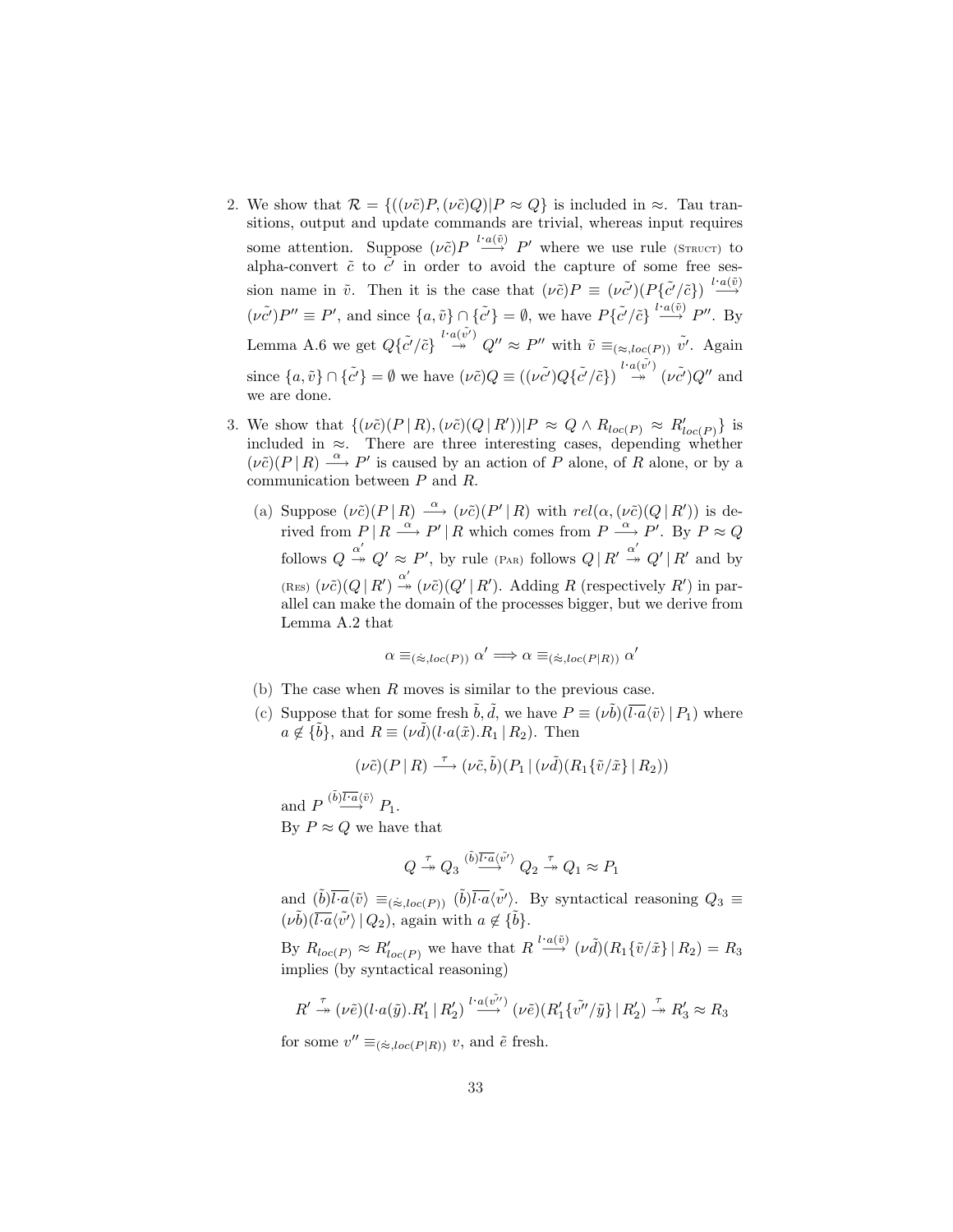We can now derive

$$
(\nu \tilde{c})(Q | R') \stackrel{\tau}{\rightarrow} (\nu \tilde{c})(Q_3 | (\nu \tilde{e})(l \cdot a(\tilde{y}).R'_1 | R'_2))
$$
  

$$
\stackrel{\tau}{\longrightarrow} (\nu \tilde{c}, \tilde{b})(Q_2 | (\nu \tilde{e})(R'_1 {\{\tilde{v}'/\tilde{y}\} | R'_2)) \stackrel{\tau}{\rightarrow} (\nu \tilde{c}, \tilde{b})(Q_1 | R_4)
$$

and by Lemma A.7,  $R_4 \approx R'_3$ .

The cases where R performs a replicated input or an output are similar.

 $\Box$ 

# A.3 Proof of Soundness

We start stating some properties of the lts.

Lemma A.9  $(i) P \stackrel{l\text{-update}_p(\{U_1, \cdots, U_n\},(\chi)V)}{\longrightarrow} Q \iff P \equiv (\nu \tilde{c})(l\text{-update}_p(\chi,V).R' \,|\, R) \wedge$  $Q \equiv (\nu \tilde{c}) (R' \{U_1/\chi\} \vert \cdots \vert R' \{U_n/\chi\} \vert \, R).$  (ii)  $P \stackrel{l\text{-run}_p}{\longrightarrow} Q \iff P \equiv l\text{-run}_p \vert \, R \land$  $Q \equiv l \cdot 0 \mid R$ .

**Proof.** In both cases  $(\Longrightarrow)$  follows by induction on the derivation in the lts,  $(\Leftarrow)$  follows by structural induction on P.  $\Box$ 

Lemma A.10 (i)  $P \stackrel{\tau}{\longrightarrow} P' \land loc(P) = loc(P') \implies (\forall D. w f(D, P) \implies$  $(D, P) \rightarrow (D, P')$ ). (ii)  $P \stackrel{\tau}{\rightarrow} P' \wedge loc(P) = loc(P') \implies (\forall D. w f(D, P) \Longrightarrow$  $(D, P) \rightarrow^* (D, P').$ 

**Proof.** (i) Tau transitions in the lts are independent from D. The only case that needs attention is (ENTER): in could be the case that in the lts is possible to perform such a transition, whereas in the reduction relation it is not (if  $l \notin dom(D)$ ). The condition  $loc(P) = loc(P')$  prevents this situation from happening. (ii) It is the transitive closure of the previous case.  $\Box$ 

**Lemma A.11** If  $(D, P) \rightarrow (D', P')$  then one of the following holds:

1.  $P \stackrel{\tau}{\longrightarrow} P'$  and  $D' = D$ . 2.  $P \stackrel{l\text{-update}_p(\mathcal{U}, (\chi)V)}{\longrightarrow} P'$  where  $\overline{a}$  $\int$  $\mathcal{L}$  $D = \{l \mapsto T\} \cup E$  $p(T) \rightsquigarrow_{p,l,\chi,V} T', \Sigma$  $range(\Sigma) = U$  $D' = \{l \mapsto T'\} \uplus E$ 3.  $P \stackrel{l\text{-run}_p}{\longrightarrow} P''$  where  $\overline{a}$  $\sqrt{ }$  $\mathcal{L}$  $D = \{l \mapsto T\} \uplus E, D' = D$  $p(T) \rightsquigarrow_{p,l,\Box X,\Box X} T, \Sigma$  $range(\Sigma) = {\square P_1, \cdots, \square P_n}$  $P' \equiv P'' | P_1 | \cdots | P_n$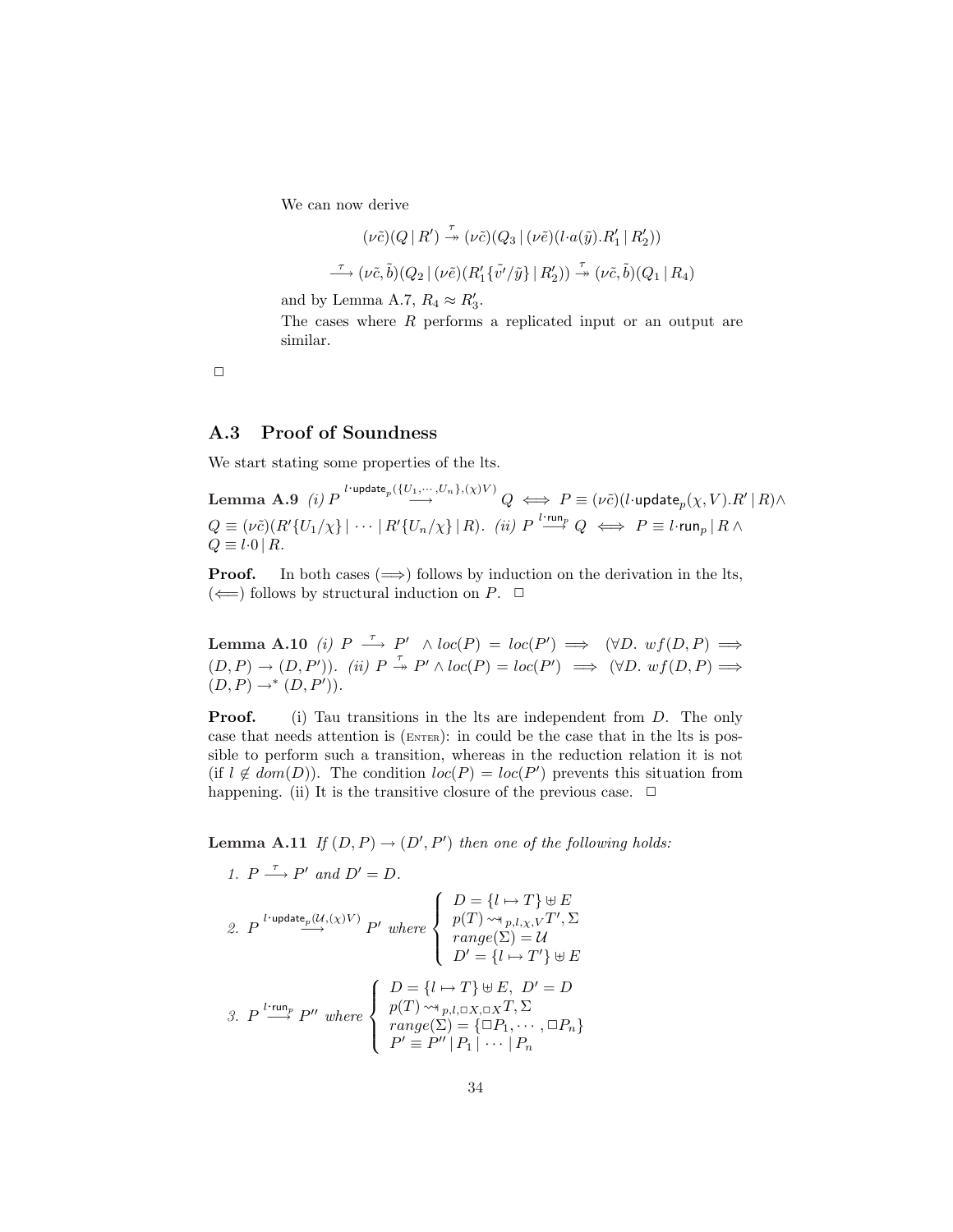**Proof.** By induction on the derivation of  $(D, P) \rightarrow (D', P')$ . There are six base cases, we show the case where the axiom used is (UPDATE), which is the most interesting. Suppose that we have  $p(T) \rightsquigarrow_{p,l,\chi,V} T', {\sigma_1, \cdots, \sigma_n}$  and therefore  $({l \mapsto T}, l \cdot \text{update}_p(\chi, V).Q) \rightarrow ({l \mapsto T'}, Q\sigma_1 \mid \cdots \mid Q\sigma_n)$ . By rule (UPDATE) in the lts we have  $Q \stackrel{l \text{-} update_p(\mathcal{U}, (\chi)V)}{\longrightarrow} Q'$  where  $Q' \equiv Q\{U_1/\chi\} \cdot \cdot \cdot \cdot |Q\{U_n/\chi\}$  for any  $\mathcal{U} = \{U_1, \dots, U_n\}$ . By choosing a specific  $\mathcal{U} = range(\Sigma)$  we conclude.  $\Box$ 

Lemma A.12 Let  $D, E$  be two disjoint stores, where  $\Lambda = dom(D), \Lambda' =$  $dom(E)$  (and  $\Lambda \cap \Lambda' = \emptyset$ ). We have

$$
D \equiv_{(\approx,\Lambda)} B \Longrightarrow D \uplus E \equiv_{(\approx,\Lambda \cup \Lambda')} B \uplus E
$$

**Proof.** Follows by structural induction on D, applying every time Definition 3.10. The base case follows by induction on the derivation of  $D \equiv_{(\approx,\Lambda)} B$ noticing that by Lemma A.2,  $\Box P \equiv_{(\approx,\Lambda)} \Box Q \Longrightarrow \Box P \equiv_{(\approx,\Lambda\cup\Lambda')} \Box Q$ .  $\Box$ 

**Lemma A.13** Let  $T \equiv_{(\approx,\Lambda)} S$  and  $(\chi)V \equiv_{(\approx,\Lambda)} (\xi)V_1$ . If  $p(T) \rightsquigarrow_{p,l,\chi,V} T', \Sigma$ then  $p(S) \rightsquigarrow_{p,l,\xi,V_1} S', \Sigma'$  where  $T' \equiv_{(\approx,\Lambda)} S'$  and range $(\Sigma) \equiv_{(\approx,\Lambda)} range(\Sigma').$ 

**Proof.** By well-founded induction on the depth of nesting of selected nodes inside of T. The base case (when  $p(T) = T$ ) requires a simple induction on the structure of T. The inductive step (where the nesting of selected nodes inside of T is  $n+1$ ) follows again by structural induction. The only interesting case is the one for rule (Up), reported below for convenience:

$$
\frac{\text{match}(U\{l/\bigcirc p/\cdot\}, \chi) = \sigma \qquad V\sigma \leadsto_{p,l,\chi,V} V', \Sigma}{\mathbf{a}[U] \leadsto_{p,l,\chi,V} \mathbf{a}[V'], \{\sigma\} \oplus \Sigma}
$$

By definition of  $\approx \Lambda$ , the trees T and S have the same structure (up-to structural congruence), and can only differ in the definition of the scripted processes. Therefore  $p(T)$  selects the same nodes as  $p(S)$ , up-to equivalence. If T has a selected node  $a[U]$ , then S has a selected node  $a[U']$ , with  $U \equiv_{(\approx,\Lambda)} U'$ , where the nesting depth can be at most n. Since  $(\chi)V \equiv_{(\approx,\Lambda)} (\xi)V_1$  and  $V, V_1$  cannot contain selected nodes, if match $(U\{l/\Diamond, p/\}$ ,  $\chi) = \sigma$  then match $(U'\{l/\Diamond\}$  $(p_1, p_2), \xi$  =  $\sigma'$ , and  $V\sigma \equiv_{(\approx, \Lambda)} V_1 \sigma'$ , where the nesting depth in  $V\sigma$  and  $V_1 \sigma'$  is at most  $n$ , which permits to use the inductive hypothesis to derive the conclusion.  $\Box$ 

#### A.3.1 Proof of Theorem 3.3

**Proof.** We have to show that for all  $D$  such that  $(D, P)$  is well formed,  $P \approx Q \Longrightarrow (D, P) \simeq_b (D, Q)$ . In fact, we show a weaker property: the relation

$$
\mathcal{S} = \{ ((D, P), (B, Q)) | P \approx Q \land D \equiv_{(\approx, \Lambda)} B \}
$$

where  $\Lambda = dom(D, B) = loc(P, Q)$ , is included in  $\simeq_b$ .